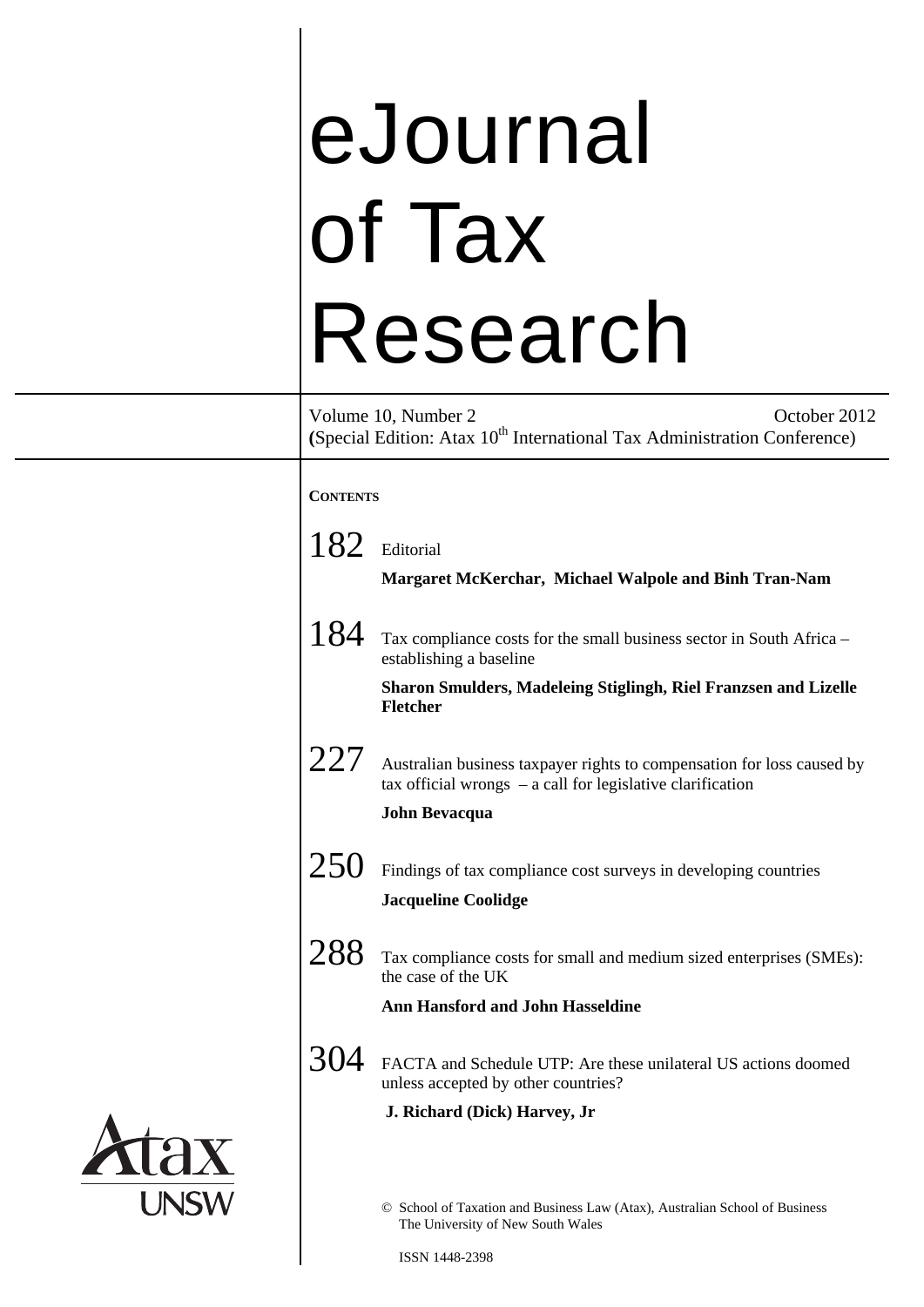|     | <b>CONTENTS CONTINUED</b>                                                                                                                                          |
|-----|--------------------------------------------------------------------------------------------------------------------------------------------------------------------|
| 329 | Navigating a transition in US tax administration<br><b>Kristin Hickman</b>                                                                                         |
| 345 | Behavioural economics and the risks of tax administration<br><b>Simon James</b>                                                                                    |
| 364 | Improving tax compliance strategies: can the theory of planned behavior<br>predict business compliance?<br>Jo'Anne Langham, Neil Paulsen and Charmine E. J. Härtel |
| 403 | Intervening to reduce risk: identifying sanction thresholds among SME<br>tax debtors<br>Elisabeth Poppelwell, Gail Kelly and Xin Wang                              |
| 436 | Developing risk management strategies in tax administration: the<br>evolution of the Australian Tax Office's compliance model<br><b>Robert Whait</b>               |
| 465 | Tax return simplification: risk key engagement, a return to risk?<br><b>Jason Kerr</b>                                                                             |
| 483 | New dimensions in regulatory compliance - building the bridge to<br>better compliance                                                                              |
|     | <b>Stuart Hamilton</b>                                                                                                                                             |
|     |                                                                                                                                                                    |
|     |                                                                                                                                                                    |
|     | © School of Taxation and Business Law (Atax), Australian School of Business<br>The University of New South Wales                                                   |

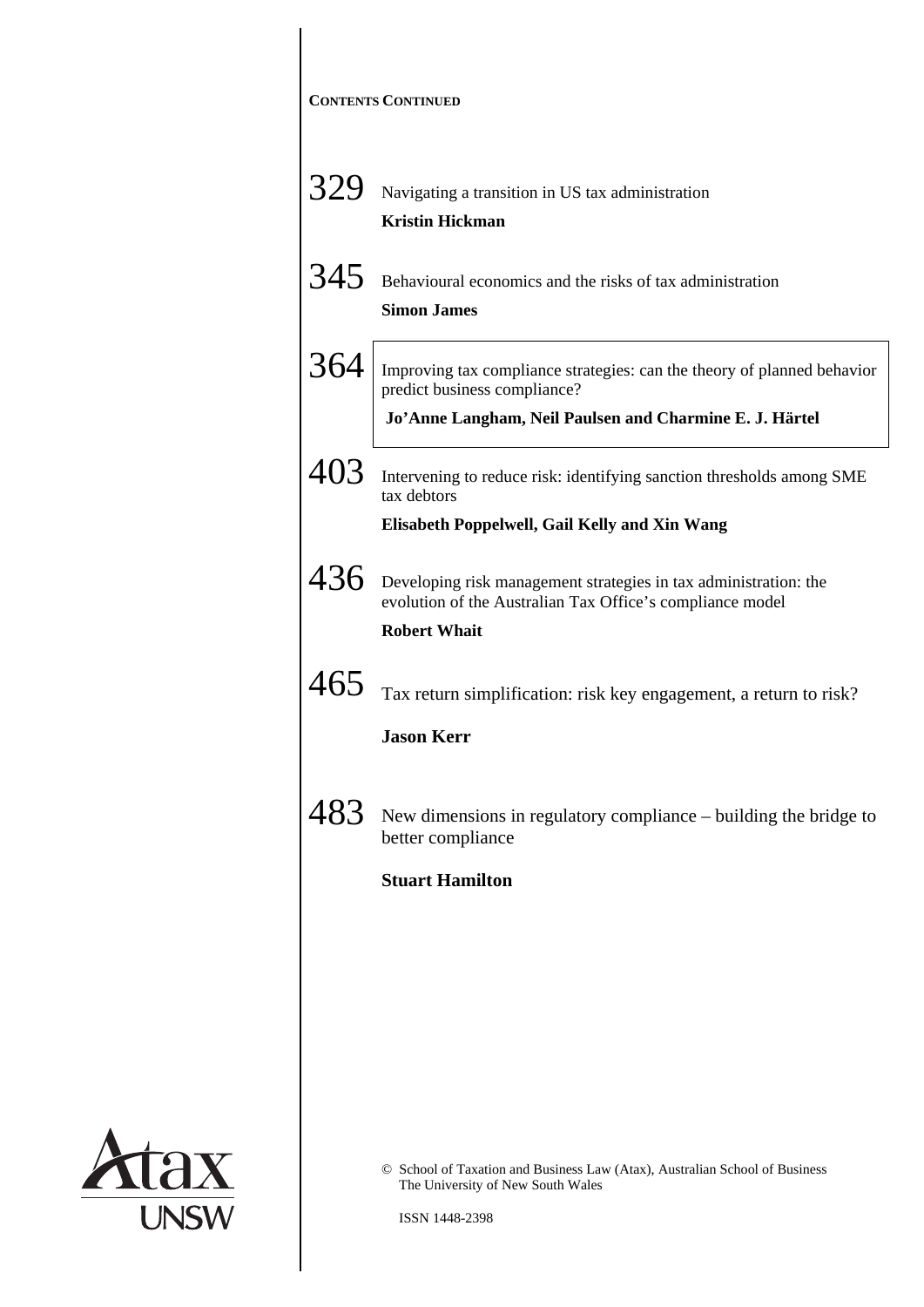# Improving tax compliance strategies: Can the theory of planned behaviour predict business compliance?

Jo'Anne Langham, Neil Paulsen and Charmine E. J. Härtel<sup>[1](#page-2-0)</sup>

#### *Abstract*

For many taxpayers the uncertainty inherent in the tax system makes paying taxes akin to a game of chance. Some people gamble on the ambiguity of the law and intentionally under-report their earnings, whilst at the other end of the spectrum, others overcompensate for any possible misdemeanours and pay more than they owe. There is great variety of taxpayer behaviour patterns in between these extremes. Existing theories have failed to clarify the complexities of taxpayer decision making and thus failed to establish a useful platform for agencies to influence and encourage voluntary compliance.

This study investigated the factors influencing business tax payers' decision on whether to report income and deductions correctly in their 2011 income tax return. The proposed model based on Ajzen and Fishbein's reasoned action approach (the Theory of Planned Behaviour -TPB) has genuine applicability in the tax compliance context. The research was conducted in two phases. Firstly, an online pilot survey was used to elicit salient beliefs in order to construct the primary (TPB) questionnaire. The resulting online survey was distributed to taxpayers who were asked to identify whether, in the previous 12 months they had (i) self-initiated contact or received assistance from the Tax Office; (ii) been contacted via an audit or other verification scenario; or (iii) had no personal contact with the Tax Office. The aim was to determine whether the TPB can reliably predict taxpayers' intention to fulfil their tax obligations and if so, whether it can be used to develop intervention strategies to improve voluntary compliance.

The results show that intention to comply is not always a strong predictor of compliance behaviour. The majority of taxpayers who wanted to comply, failed. As complexity and difficulty in performance increases, additional factors are required to predict compliance, such as awareness of the rules. Complexity also reduces the predictability of behaviour. Behaviour prediction can be enhanced by quantifying environmental complexity, providing performance support, and eliminating potential obstacles. Intention can only be leveraged for compliance strategies when the tax system creates the optimal environment for taxpayers to successfully comply.

The paper reports the findings and discusses their theoretical and practical implications. The results have significant implications for both behaviour prediction and tax compliance strategy development. The study has broad generalisability as it provides a new model for government agencies to assist them to understand and engage effectively with the people they serve.

#### <span id="page-2-1"></span><span id="page-2-0"></span>**1. INTRODUCTION**

The effective management of taxpayer compliance with the tax laws is an essential but complex issue for administrative authorities [\(Alm, Sanchez, & Dejuan, 1995;](#page-35-0) [Bobek](#page-36-0) 

<sup>&</sup>lt;sup>1</sup> Respectively, Senior Director Effective Engagement, S&ME, Australian Taxation Office, Senior Lecturer, UQ Business School, University of Queensland and Head of the Management Cluster and Professor of Human Resource Management and Organisational Development, UQ Business School, University of Queensland.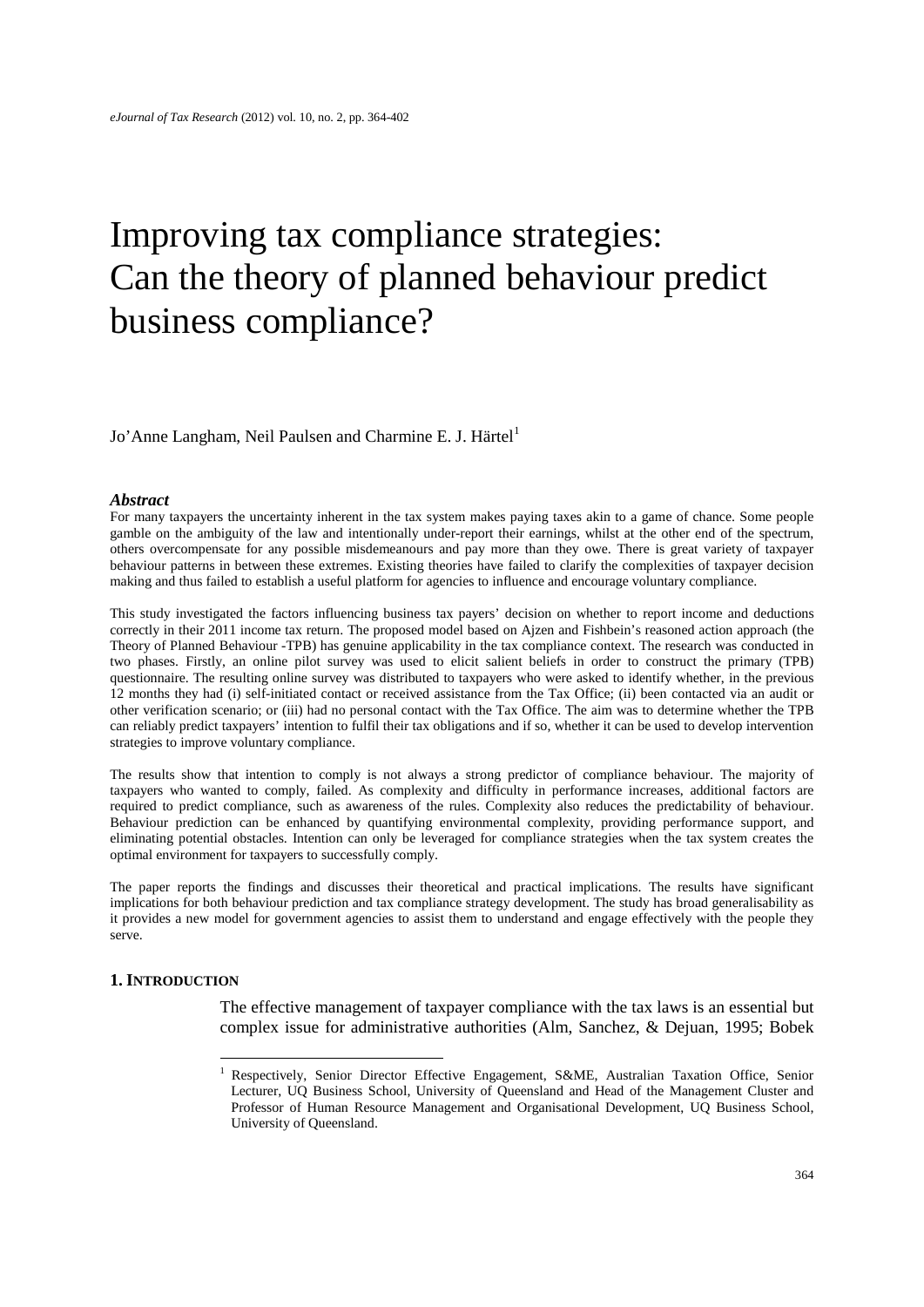& Hatfield, 2003). Tax authorities must apportion their resources to ensure optimal targeting of those taxpayers who deliberately evade whilst providing support for those who attempt to comply. In addition, tax collectors must be vigilant in ensuring fair and equitable treatment for all taxpayers and continually make efforts to improve the process in order to respond to social, economic and demographic changes in the population.

The growing demands on tax administration mean that traditional approaches to compliance management are unsustainable. This issue is particularly problematic in Australia as the population increases and immigrants from countries with different attitudes and traditions make enforcement of tax compliance through conventional methods more difficult.

Research and development in tax compliance has centred on economic theory with few practical models for managing and changing unwanted taxpayer compliance behaviour. The study reported in this paper uses self-reported data from a large scale survey used to investigate whether compliance behaviour can be predicted using a combination of predictive factors from both the domains of economics and social psychology. Once predicted, behaviour can be influenced by addressing the causal salient beliefs. Legal complexity and the effects of system obstructions will also be explored to determine the strength of intention in the success of correct tax reporting. This research will be used to improve our ability to design compliance interventions which support and guide those taxpayers who are willingly compliant. At the same time the new model will be evaluated as a tool for limiting or preventing detrimental non-compliant behaviour.

#### **1.1 Australian context and research background**

In Australia during the period 1999 to 2009, the individual taxpayer population increased from 10 to 1[2](#page-2-1) million and the number of listed companies nearly doubled<sup>2</sup>. Businesses also increased the expenses claimed on their tax returns from \$1,217 billion in 1999 to \$2,142 billion in 2009 [\(Commonwealth of Australia, 2002,](#page-36-1) [2011\)](#page-36-2). The risk and subsequently the consequences of tax evasion through fraudulent claims for Australia have increased dramatically.

Due to the increasing complexity of tax legislation, advanced technology is required to maintain the high volume of returns processed. The Tax Office is forced to rely increasingly on automated systems to safeguard compliance and less on the individual partnerships forged between tax officers and the community. Paradoxically, the adoption of sophisticated information technology to enhance voluntary compliance is a poor cousin to the primary compliance strategy used by the Tax Office: audit. Audit requires an immense workforce to maintain high levels compliance. The Tax Office's operating budget for  $2008-09<sup>3</sup>$  $2008-09<sup>3</sup>$  $2008-09<sup>3</sup>$  was \$3.2 billion of which approximately one third was spent on auditing tax returns in order to collect \$6.4 billion in revenue [\(Australian](#page-35-1) 

<span id="page-3-1"></span><sup>&</sup>lt;sup>2</sup> In the 1999-2000 financial year there were 1723243 companies, partnerships and funds, in 2008-09 there are 2179935 (Commonwealth of Australia, 2002, 2011).

<span id="page-3-0"></span> $3$  The most recent published budget available for the Taxation Office is 2008/09.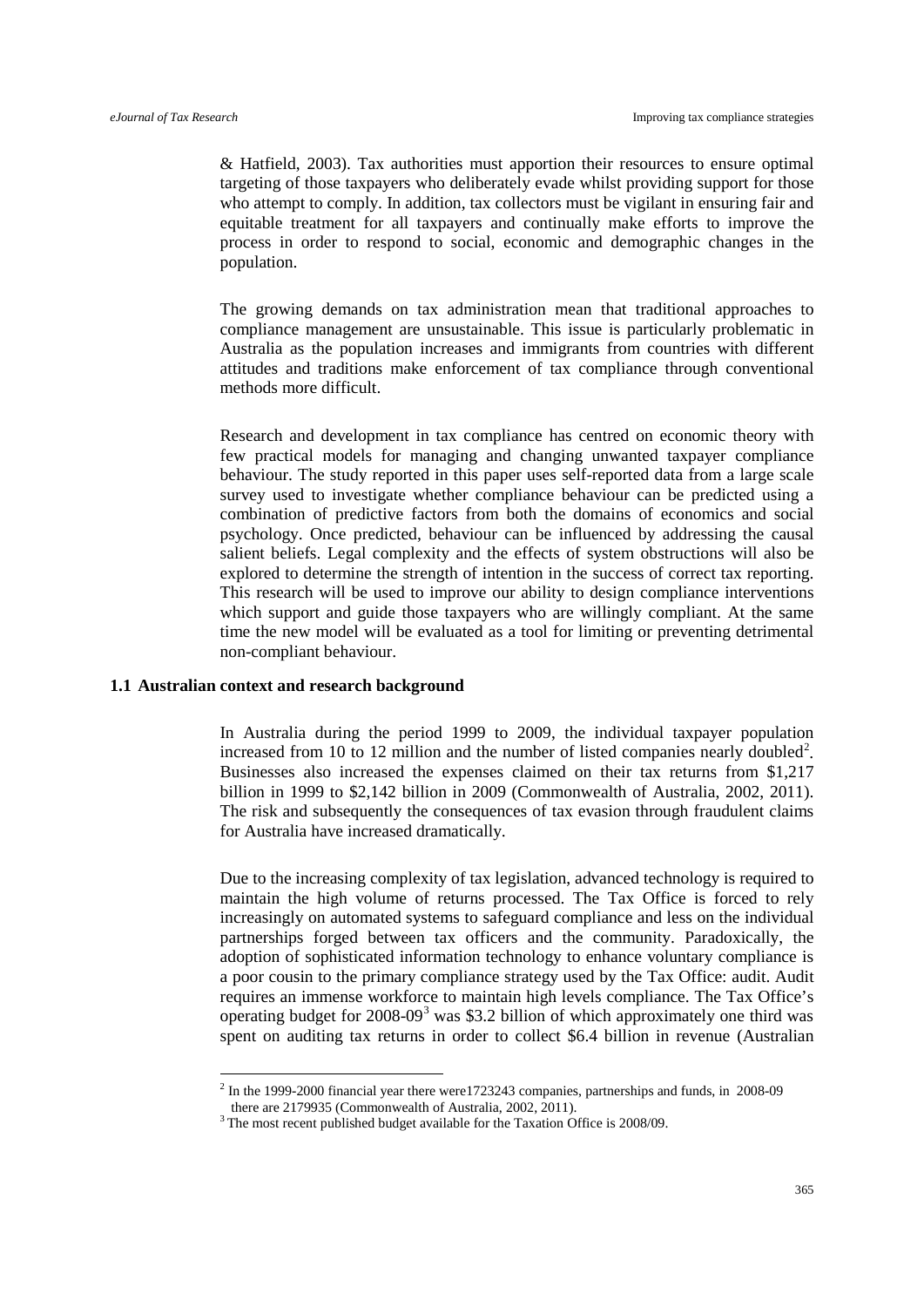Taxation Office, 2009). However, it is debatable whether this is an effective use of resources**,** considering that approximately 97% of the country's revenue (\$264 billion) results from voluntary contributions [\(Australian Taxation Office, 2009\)](#page-35-1).

The Australian Taxation Office is a world leader in taxation compliance [\(Inspector-](#page-37-0)[General of Taxation, 2005;](#page-37-0) [Shorten, 2011\)](#page-38-0). The organisation has introduced several innovative solutions to compliance problems, such as E-tax to assist individual taxpayers with tax returns, several targeted task forces such as High Wealth Individuals [\(Australian Taxation Office, 2008b\)](#page-35-2); The Cash Economy [\(Australian](#page-35-3)  [Taxation Office, 2008a\)](#page-35-3) and Project Wickenby<sup>[4](#page-3-1)</sup>, In addition, ideas adopted from social psychology, such as Braithwaite's [\(2003\)](#page-36-3) compliance model, are used to aid in compliance management.

However, since tax collection became the Commonwealth's responsibility in 1946 [\(Boucher, 2010, p. 3\)](#page-36-4), the fundamental methods for managing tax compliance have remained virtually static. Primarily compliance interventions rely on the administrator's ability to verify taxpayer records, detect non-compliance and to instigate actions that deter future evasion. Tax administration has for many years relied on economic theory to attempt to enforce tax compliance behaviour, the basis of this policy is the theory of Expected Utility [\(EU, Von Neumann & Morgenstein,](#page-39-0)  [1944\)](#page-39-0). EU assumes that humans are rational and act accordingly to prosper. Therefore, deterrence works on the principle that taxpayers fear reprimand, financial penalties or even legal action and criminalisation. Any of these will lead to offenders experiencing a reduction in the quality of life. The premise of EU is that the primary tool for managing tax compliance is through interventions such as audit and penalties. Tax agencies around the world have applied the principles of EU as a foundation on which to build their compliance management models.

However, recent research [\(Bergman & Nevarez, 2006;](#page-36-5) [Johnson, Masclet, &](#page-37-1)  [Montmarquette, 2010;](#page-37-1) [Kirchler, 2007;](#page-37-2) [Mittone, 2006\)](#page-38-1) demonstrates overwhelmingly, that these methods may not only be ineffective but also counterproductive. As the tax authority increases its use of enforcement measures, voluntary compliance often declines and overt dishonesty increases due to a growing environment of mutual distrust [\(Kirchler, 2007, p. 168;](#page-37-2) [Torgler, 2002\)](#page-39-1). However, few realistic alternatives exist.

Intervention methods directed at improving voluntary compliance through reward and reinforcement of responsible behaviour are tentative and generalised [\(Alm, Cherry,](#page-35-4)  [Jones, & McKee, 2010\)](#page-35-4). Such interventions attempt to educate taxpayers with regard to the tax laws and provide broad regulatory guidance for market segments. However, the information provided by tax agencies presupposes that individuals have the knowledge, experience and confidence to translate the information provided to their own circumstances. The role of the tax agent developed as an additional support for the community to overcome such obstacles. Notwithstanding even tax professionals

<span id="page-4-0"></span><sup>&</sup>lt;sup>4</sup> A cross agency task force established in 2006 to prevent the abuse of secrecy havens (*Australian*) [Taxation Office, 2012\)](#page-35-5).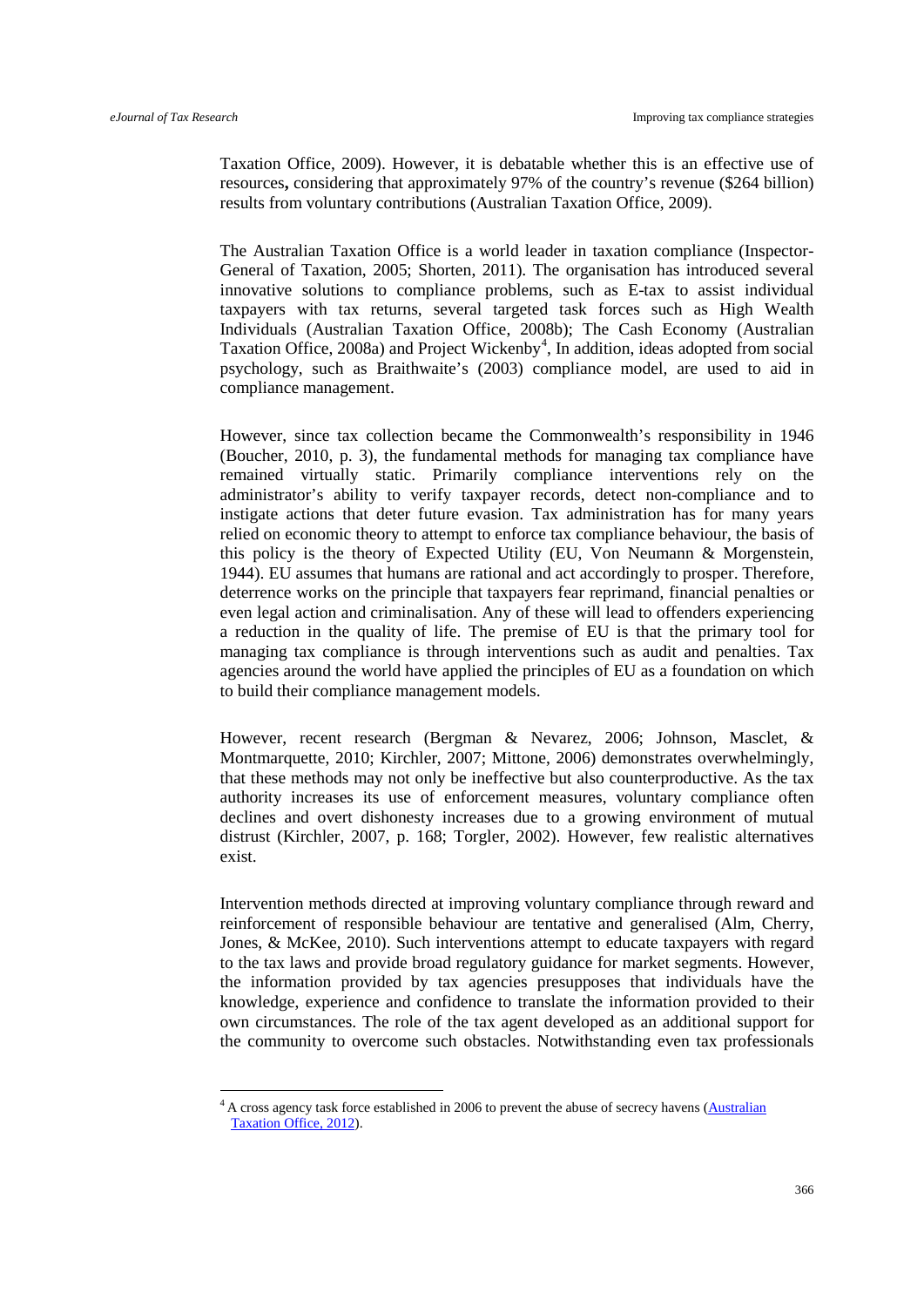make mistakes for which the individual is liable<sup>[5](#page-4-0)</sup>. For most taxpayers, maintaining their tax affairs is akin to a game of chance: many approach it anxiously hoping their interpretation of the law is correct and assuming that the Tax Office will treat them fairly if genuine mistakes are made. However, when individuals have attempted to comply but are penalised, they feel their trust has been violated which, in turn, changes their subsequent behaviour [\(Hobson, 2002\)](#page-37-3). The consequences are disengagement and disillusionment resulting in defiance and resentment [\(Braithwaite,](#page-36-6)  [2009;](#page-36-6) [Hobson, 2002\)](#page-37-3).

A further dilemma for the Tax Office is that, although the majority of taxpayers behave honestly when treated with trust and respect [\(Hessing, Elffers, & Weigel,](#page-37-4)  [1988\)](#page-37-4), there is a significant minority who abuse the system**.** Therefore, the tax administration must strike a balance between interventions to encourage voluntary compliance whilst maintaining firm authority over misconduct. The Tax Office has a myriad of strategies at its disposal based on the Compliance Model [\(Braithwaite,](#page-36-3)  [2003\)](#page-36-3). However, applying broad compliance interventions to large segments of the population is impractical without methods for distinguishing the many different motivations and intentions of the taxpayers involved and then designing the treatments accordingly. Current methods are unable to cope with the immense diversity within the community and the plethora of different management strategies at both the population and individual level to ensure that each taxpayer receives the most appropriate compliance support.

The complexity of the compliance dilemma necessitates the development of a comprehensive model and a methodology for applying that model in order to influence and shape the behaviour of large groups of taxpayers. The lacuna has been noted by researchers, such as Kirchler [\(2007, p. 2\)](#page-37-2), who admits that "research has yet to be integrated into a comprehensive model of taxpaying behaviour" and calls for a model "integrating the most recent findings in the social sciences". However, to have any practical value, a new model must not only cope with the wide range of values, beliefs and contexts that influence taxpayer behaviour but also provide direction to guide the establishment of large scale strategies and interactions with the population. Any new model to manage the increasing size and diversity of the population taxpaying behaviour must still be fair and provide personal treatment. Such an approach necessitates the abandonment of the current economic view of compliance behaviour, as the solution requires the understanding of social relationships and how the people involved make sense of both the events and the consequences of their actions.

#### <span id="page-5-0"></span>**1.2 The Compliance Behaviour Model**

The dual purposes of our study is to: i) determine the most appropriate model for use in predicting and shaping tax compliance behaviour; and ii) evaluate the new model's application in the tax compliance context. Several existing models and economic theories were evaluated prior to the development of the new model and these included: equity theory [\(Adams, 1965\)](#page-34-0); exchange equity [\(Moser, Evans, & Kim,](#page-38-2) 

 <sup>5</sup> Note the new safe harbour legislation which has been introduced to ensure tax agents provide duty of care with their handling of client's tax affairs - subsection 286-75(1A) of Schedule 1 of the Taxation Administration Act 1953 (TAA).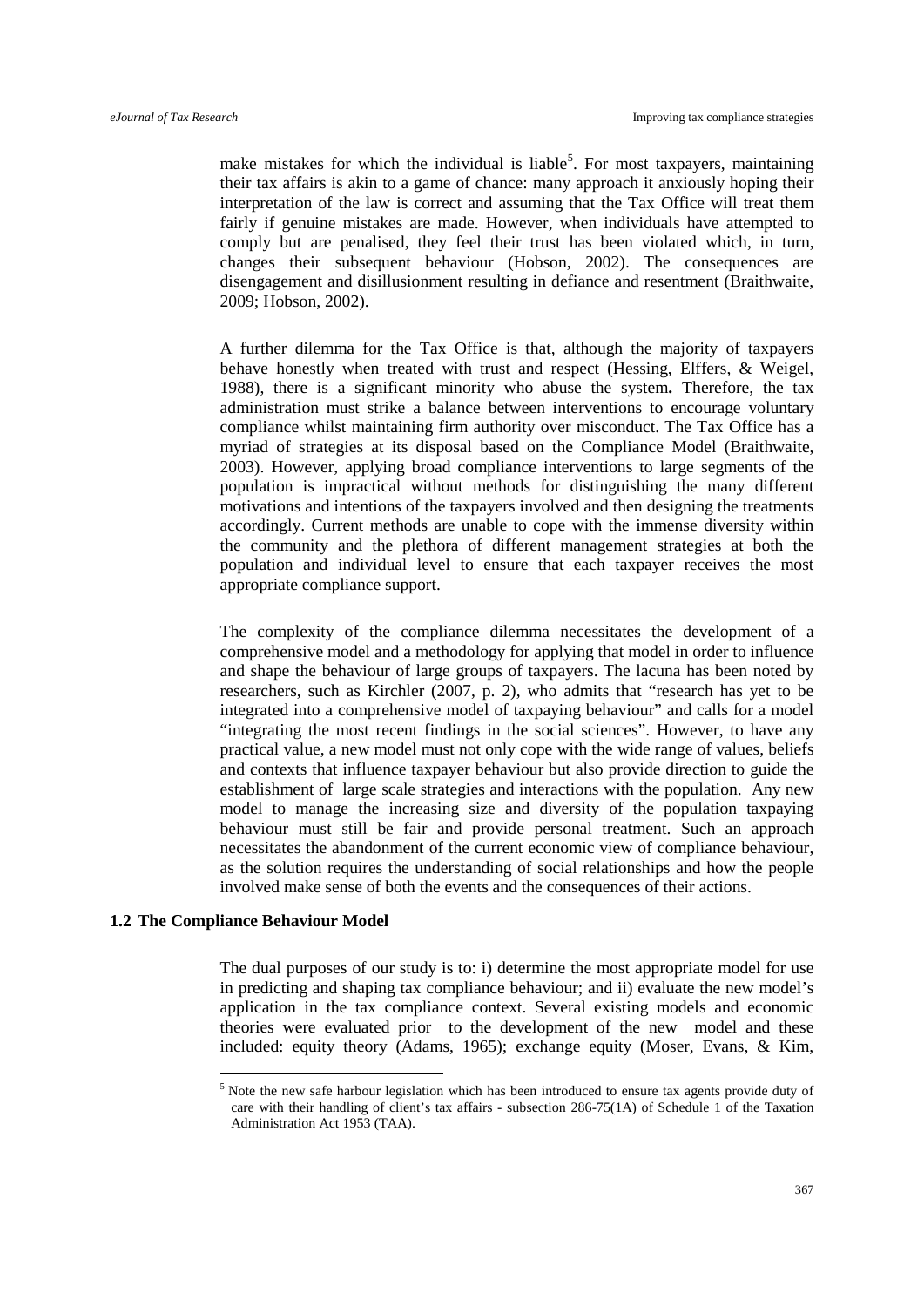1995); procedural justice [\(Murphy, 2004\)](#page-38-3); economics of crime [\(Becker, 1968\)](#page-35-6); prospect [\(Kahneman & Tversky, 1979\)](#page-37-5) expected utility [\(Allingham & Sandmo, 1972\)](#page-34-1) and reasoned action [\(Beck & Ajzen, 1991;](#page-35-7) [Hanno & Violette, 1996;](#page-37-6) [Hessing, et al.,](#page-37-4)  [1988\)](#page-37-4). In addition, a number of social psychological theories were examined including: the compliance model [\(Braithwaite, 2003\)](#page-36-3), self-regulation and control [\(Carver & Scheier, 1998\)](#page-36-7), social cognitive theory [\(Bandura, 1989\)](#page-35-8), self-efficacy [\(Bandura, 1977\)](#page-35-9), self-identity and symbolic interactionism [\(Rise, Sheeran, &](#page-38-4)  [Hukkelberg, 2010;](#page-38-4) [Sparks & Guthrie, 1998;](#page-38-5) [Tice & Wallace, 2005\)](#page-39-2) and mixed embeddedness [\(Rothengatter, 2008\)](#page-38-6).

Our review reveals that the most appropriate model for developing our understanding and thereby shaping taxpayer behaviour is the Theory of Planned Behaviour [\(TPB,](#page-34-2)  [Ajzen, 1991\)](#page-34-2) one which has been applied broadly to community behaviour change in regards to health [\(Armitage & Conner, 1999\)](#page-35-10) and traffic control [\(Elliott, Armitage, &](#page-36-8)  [Baughan, 2005;](#page-36-8) [Letirand & Delhomme, 2005\)](#page-38-7), but until recently has had minimal attention from tax researchers. Our research proposes a new model for compliance based on the TPB [\(Ajzen, 1991\)](#page-34-2),which we believe is capable of not only clarifying the complexity of tax compliance decision making but, importantly, can also be utilised for the development of broad population compliance strategies.

The TPB has its origins in the earlier theory of Expected Utility but introduces a number of additional explanatory variables which are, according to Ajzen & Fishbein [\(1980, p. 4\)](#page-34-3) "designed to explain virtually any human behaviour". If they are correct in their claims that "behaviours are not really difficult to predict", then the TPB has the potential to aid the Tax Office, in predicting, supporting and thus re-shaping taxpayer behaviour.

TPB proposes a direct relationship between intention and behaviour. This relationship is critical to any significant change in policy. Intention is an essential component of tax compliance as it is only through the willing participation of taxpayers that revenue is collected. Thus predicting taxpayer intention to comply is as important as predicting the actual compliance behaviour. Determining if behaviour is motivated by unwillingness to comply (as opposed to external factors preventing compliance) will shape the treatment to improve performance of the behaviour. The tax authority would design interventions that pre-emptively address the cause of the non-compliance rather than administer solutions *post hoc* which may encourage further non-compliance.

In addition to intention, the TPB addresses the issue of behavioural control with the inclusion of two variables, perceived behavioural control and actual control. Perceived behavioural control is composed of two elements: the individual's controllability of the behaviour and their self-efficacy in performing the requisite behaviour. This variable encapsulates the factors which determine an individual's persistence and effort in performing the actions necessary for the behaviour. Actual control is only a recent addition to the model (2010) but is an essential component when investigating behaviours that are complex or require the individual to overcome performance obstacles. Actual control has been defined as "the relevant skills and abilities as well as barriers to, or facilitators of, performance" [\(Fishbein & Ajzen, 2010, p. 21\)](#page-36-9).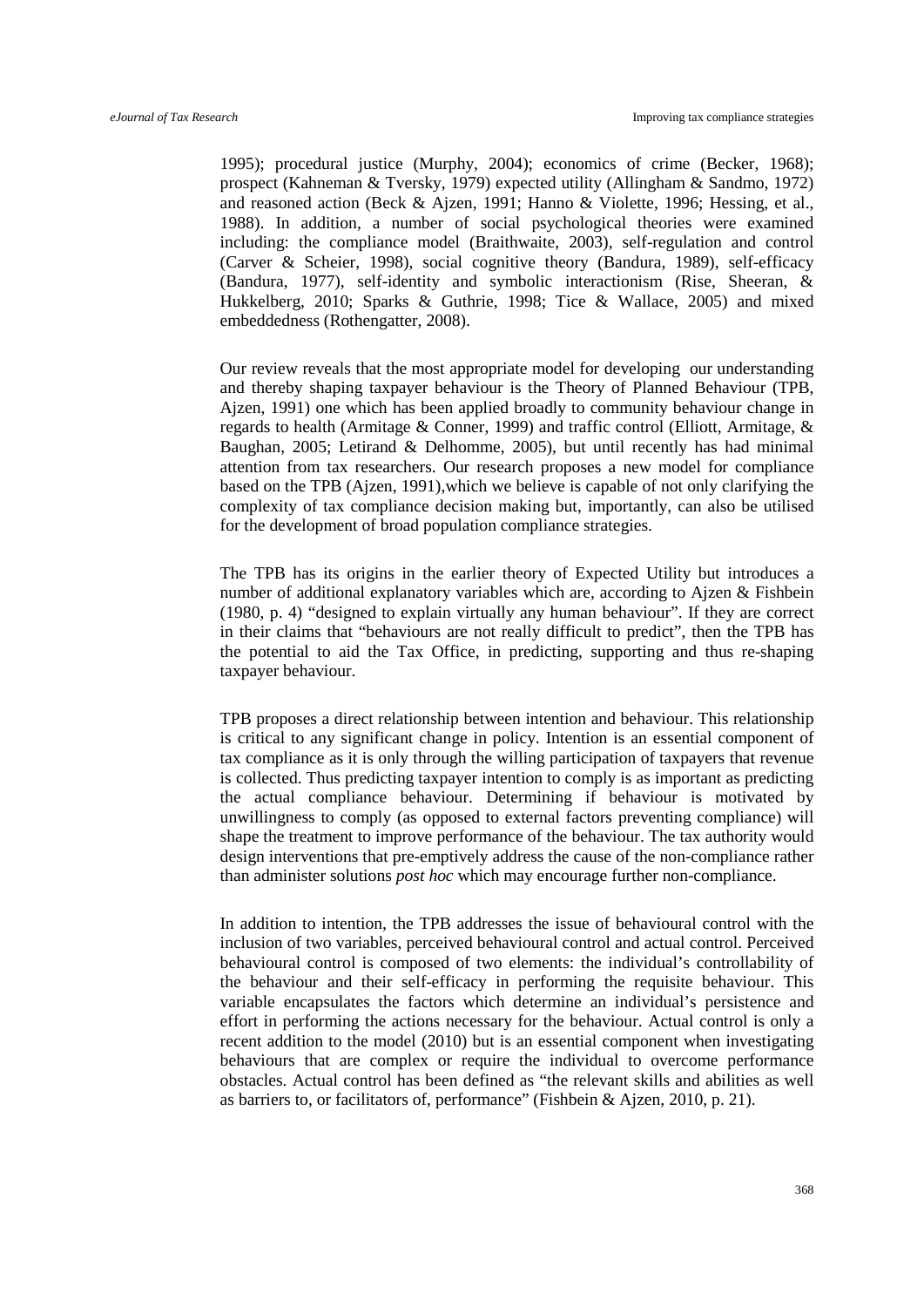Further to perceived behavioural control, intention has two other antecedents: attitudes and norms. Attitudes have been shown widely in the tax compliance literature as a foremost contributor to tax compliance behaviour, positive attitudes are associated with compliance and negative attitudes with evasion [\(Chan, et al., 2000;](#page-39-3) Eriksen  $\&$ Fallan, 1996; Hofmann, et al., 2008; Kirchler, 1999; Torgler & Valev, 2010; Vogel, 1974). Norms are also shown to exert influence over the tax behaviour through personal, social and societal referents [\(Kirchler, 2007, pp. 58-72\)](#page-37-2). Norms have also been considered a strong contributor to white collar crime [\(Kroneberg, Heintze, &](#page-38-8)  [Mehlkop, 2010\)](#page-38-8). Kroneberg, Heintze and Mehlkop [\(2010\)](#page-38-8) investigated the effects of norms on the two contrasting criminal activities: shoplifting (common crime) and tax fraud (white collar crime). Their findings revealed norms determine whether individuals even consider a criminal activity as an option. In circumstances where strong moral norms were in place, individuals were not affected by instrumentality and rational choice factors. However, where norms were absent, individuals were not bound by what most people would regard as acceptable behaviour. Therefore, both attitudes and norms are highly relevant in the context of tax behaviour research.

The TPB is a robust model for predicting all types of behaviour. However, weaknesses in the model relate to effective operationalisation of variables and its applicability in certain contexts. Few studies have empirically tested the full TPB model due to the misapplication of key methodological factors, such as the correct specificity of behavioural measures or the temporal instability of intentions. Further difficulty is encountered when the behaviour is complex or when it involves a third party. Therefore, to account for these factors, we considered three additional variables for inclusion in the new model: taxpayer identity, perceptions of cooperation by the Tax Office and awareness of the law.

The decision to include perceptions of cooperation by the Tax Office arises from two anomalies in the application of TPB in the tax context. Firstly, not all taxpayers have complete volitional control of their compliance behaviour. To achieve certain tax obligations the taxpayer may need to overcome various obstacles, such as complicated forms or tools that are difficult to understand. Furthermore taxpayers are often unable to self-assess and thus determine whether or not they have performed adequately or correctly. Therefore, they cannot make the necessary adjustments to their actions in order to achieve the required outcome. A lack of certainty and inadequate feedback systems are major considerations for the actual control of behaviour. The second anomaly is the reliance on a third party, for example the Tax Office, to perform the behaviour. Tax compliance requires cooperation between taxpayers and the tax administrators which is a similar situation to that of the participants in the prisoner's dilemma – an experiment in game theory in which two people might not cooperate even if it is in both their best interests to do so. Ajzen and Fishbein [\(2005, p. 95\)](#page-34-4) evaluated the TPB when used in the prisoner's dilemma and discovered that perceptions of cooperation had a strong influence on participants' intention to cooperate with other players. In summary, the additional variable of perceptions of cooperation by the Tax Office was included in our compliance model to assess its effect on the taxpayer's intention to comply.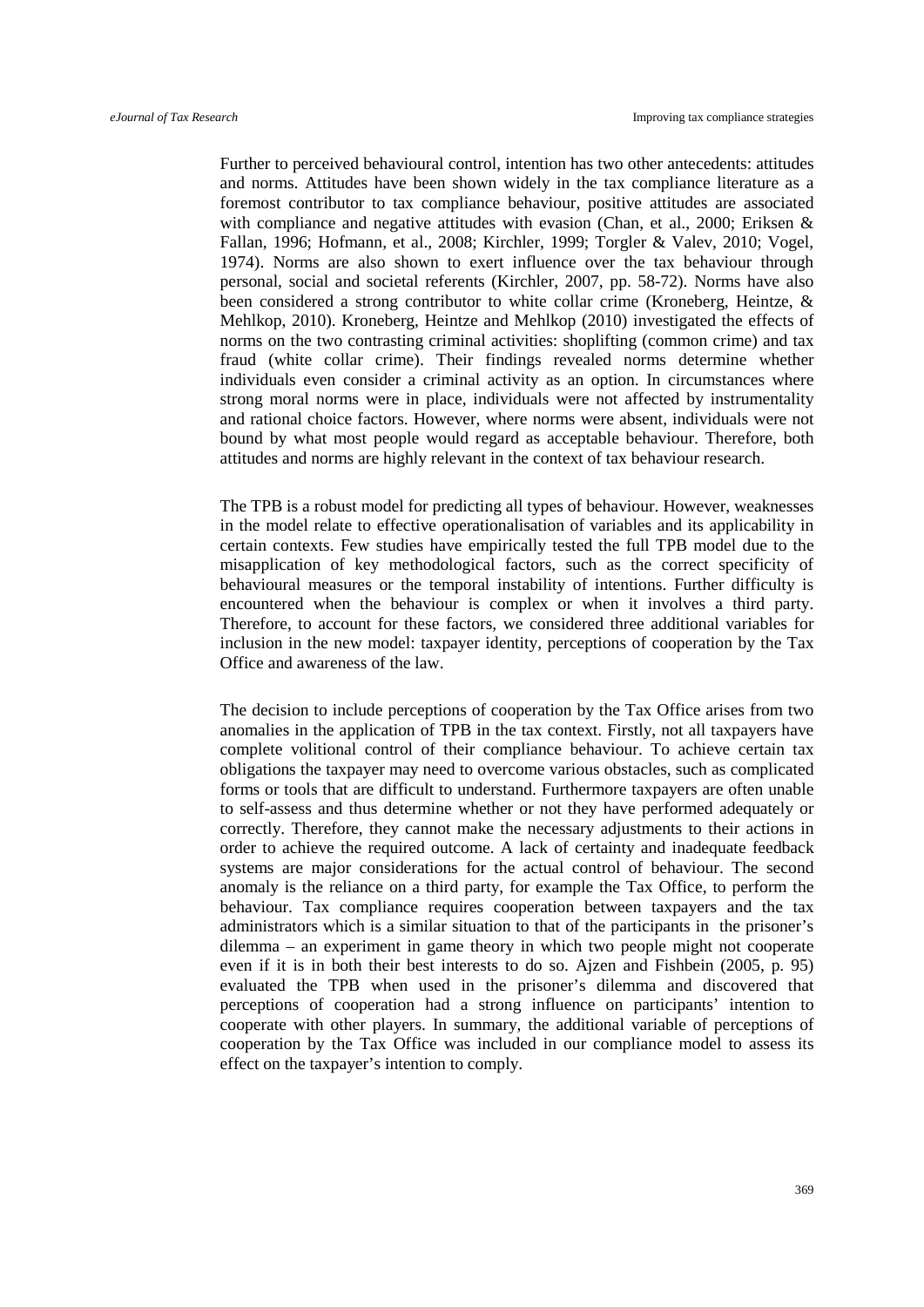The second new variable, Taxpayer identity is consistent with the concept of selfidentity as a factor in symbolic interactionism [\(Tice & Wallace, 2005, p. 92\)](#page-39-2). The identity is formed and continues to evolve as a response to feedback. In the case of tax compliance, the feedback is provided by the Tax Office or its representatives interacting with the taxpayer. The quality of this interaction may contribute to the changing position the taxpayer may adopt in regards to the tax authority. While similar to the concept of a motivational posture [\(Braithwaite, 2003\)](#page-36-3), taxpayer identity is not a projection of the taxpayer's position in regards to the authority. Instead it is the relative assessment taxpayers make of themselves as good taxpaying citizens. Research in fields unrelated to tax compliance has shown that the application of the TPB has been greatly enhanced by including self-identity as an independent variable [\(Hagger & Chatzisarantis, 2006;](#page-37-7) [Sparks & Guthrie, 1998;](#page-38-5) [Sparks & Shepherd, 1992;](#page-38-9) [Terry, Hogg, & White, 1999;](#page-39-3) [Tittle, Welch, & Grasmick, 2008\)](#page-39-4). Self-identity is a strong predictor of behaviour, particularly when the decision making framework involves self-categorisation due to socialisation [\(Rise, et al., 2010\)](#page-38-4). Rise et al. [\(2010\)](#page-38-4) mount a strong argument for the inclusion of self-identity in the TPB as the additional variable accounts for 6-9% of variance in the model when other variables are controlled. Due to the moral nature of tax compliance decision making the incorporation of a concept of self to the decision making process has great predictive potential.

The complexity of the tax system itself is shown to have a great effect on the outcome of compliance behaviour. Which is why the third variable awareness has been included in the model. In most cases, the average person does not know whether they have been compliant [\(Ashby & Webley, 2008\)](#page-35-11) and further to this, complexity reduces the likelihood of compliance due to uncertainty in behavioural outcomes [\(Alm, et al.,](#page-35-4)  [2010;](#page-35-4) [Long & Swingen, 1991;](#page-38-10) [McKerchar, 2002\)](#page-38-11). Other researchers such as Lawsky [\(2009, p. 1023\)](#page-38-12) and Alm, Jackson and McKee [\(1992\)](#page-35-12) reveal how areas of the tax law which appear certain, may be overturned or re-interpreted in court as auditors interpretation of the law is inconsistent and indeterminate. The current version of the Tax Act [\(Income Tax Assessment Act, 1936 \)](#page-37-8) alone has 468 sections and over 8055 pages. The Master Tax Guide, which provides guidance on the application of the law, for the same year (2007), is 2333 pages. The 1936 Income Tax Assessment Act must be read in context with the 1997 act [\(Income Tax Assessment Act 1997\)](#page-37-9). The sheer volume of the tax legislation makes apparent the difficulty the average taxpayer has in understanding and applying the law to his or her own circumstances. The lack of certainty around the application of the law not only creates ambiguity but is also misleading. The inclusion of the variable awareness is required to assess the taxpayer's understanding of the law and whether it has been correctly applied. Therefore, it will reveal whether the outcome of the behaviour matches the taxpayer's intention.

As the new model pertains specifically to any behaviour that requires compliance, as opposed to being one deliberately planned or reasoned by an individual, it is termed the Compliance Behaviour Model (CBM*).* Figure 1 depicts the CBM and shows the relationship between the original variables and the new variables used for the prediction of tax compliance behaviour.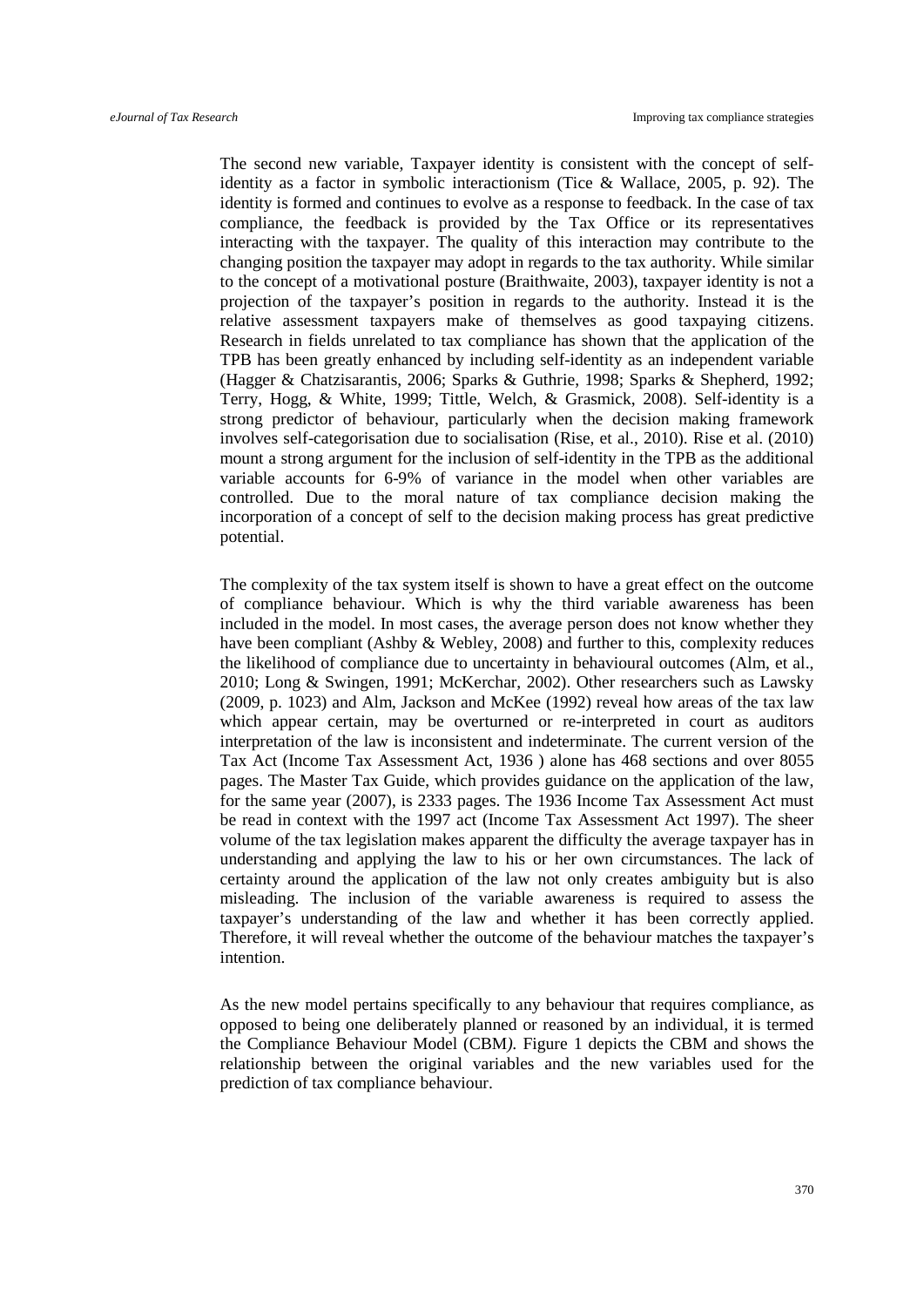

**Figure 1 - The Compliance Behaviour Model applied to correctly reporting income and deductions**

Our hypotheses relating to the CBM are shown in Table 1.

|  |  |  | <b>Table 1 - Research hypotheses</b> |
|--|--|--|--------------------------------------|
|--|--|--|--------------------------------------|

| N <sub>0</sub> | hypothesis                                                                                                                                 |
|----------------|--------------------------------------------------------------------------------------------------------------------------------------------|
|                | The Intention of taxpayers to comply will predict compliance behaviour                                                                     |
| 2              | Attitude towards correctly reporting and maintaining tax records will effect<br><i>intention to comply with tax obligations</i>            |
| 3              | <i>Norms</i> in relation to correctly reporting and maintaining tax records will effect<br><i>intention to comply with tax obligations</i> |
| 4              | Perceived control of correctly reporting income tax will effect intention to<br><i>comply</i> with tax obligations                         |
| 5              | Perception of the Tax Office's willingness to cooperate will effect taxpayer's<br><i>intention to comply with tax obligations</i>          |
| 6              | Perception of the Tax Office's willingness to cooperate will effect taxpayer's<br>compliance behaviour                                     |
| 7              | Tax payer identity will effect intention to comply with tax obligations                                                                    |
| 8              | Taxpayer identity will effect compliance behaviour                                                                                         |

# **1.3 The current research**

The research presented in this paper used several approaches to identify and resolve methodological issues which have made previous studies unreliable and inconclusive. Ajzen and Fishbein [\(2010, pp. 54-55\)](#page-36-9) are highly critical of existing research utilising their theory and suggest inconsistent results are due to failures in one of five areas: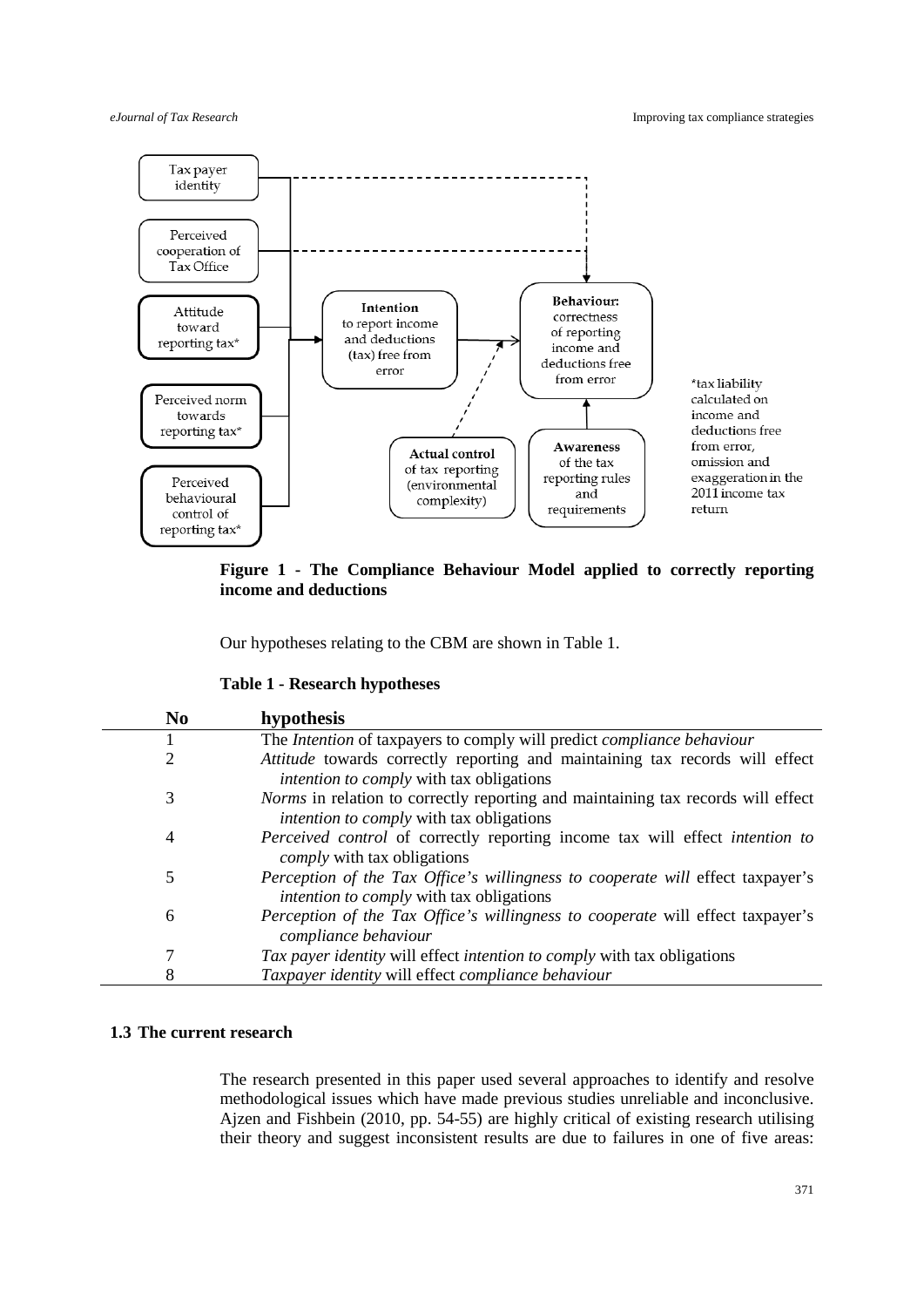behavioural incompatibility; scale incompatibility and category incompatibility as well as temporal instability and accuracy. Ajzen and Fishbein's [\(2010\)](#page-36-9) recommended procedures were followed with particular attention to these issues.

The behaviour to be applied to the model must have a target, action context and time and is defined for the purpose of our study as: Reporting income and deductions without errors and omissions in the 2011 income tax return was. All attitude, normative and control factors were measured at the same level of specificity.

The research was conducted in two parts: (i) a pilot study to construct the measures for the variables in the model based on salient beliefs; and (ii) a main study to provide data to test the related hypotheses and evaluate the model. Both studies used online anonymous survey instruments to provide confidence to participants that their responses would be anonymous.

A significant challenge for research into compliance behaviour is developing an appropriate measure for tax compliance behaviour. It is impossible to measure and compare actual tax compliance behaviour against self-reported behaviour due to ethical and privacy constraints. Regardless, studies that have attempted this have shown unpredictable results due to taxpayers' inability to correctly assess the success of their attempts at compliance [\(Hessing, et al., 1988\)](#page-37-4). Additionally, many researchers are sceptical of self-reported behaviour due to the likelihood for self-presentation, a person's need for social desirability as well as other common methods bias. The subject matter explored by our research is potentially sensitive for many taxpayers and therefore risk of reporting bias is real. A number of measures have been taken to reduce, moderate, or interpret the effect any bias has had on the results.

To overcome the difficulty of measuring actual compliance behaviour, hypothetical scenarios were used as proxy measures. Measuring behaviour at the time of the survey also eliminates the impact of temporal stability on the behaviour measure. Hypothetical scenarios provide participants with detailed real life situations where they are required to respond to how they might behave given a set of circumstances. These scenarios are known as vignettes and they contain brief but precise descriptions of what are considered to be the most important factors in decision making (Alexander [& Becker, 1978\)](#page-34-5). Vignettes are used in psychology and also as a valid method for collecting and communicating data in sociological qualitative research [\(Finch, 1987;](#page-36-10) [Greenhalgh, Chowdhury, & Wood, 2006;](#page-37-10) [King, Murray, Salomon, &](#page-37-11)  [Tandon, 2003\)](#page-37-11). Scenarios of varying complexity were developed around situations where reporting income and deductions could be either manipulated or might cause confusion when completing the task. Only situations common to most businesses and that were also regarded as risk areas by the Tax Office [\(2011\)](#page-35-13) were used.

The primary criticism of hypothetical scenarios relates to the discrepancy of information available to an individual when completing a questionnaire as compared to the actual behaviour in the 'heat of the moment' [\(Fishbein & Ajzen, 2010, p. 62\)](#page-36-9). To minimise the chance of hypothetical bias, scenarios were created utilising real world decision making and problems. The scenarios included system obstacles and legal complexity that forced taxpayers to make decisions that test the boundaries of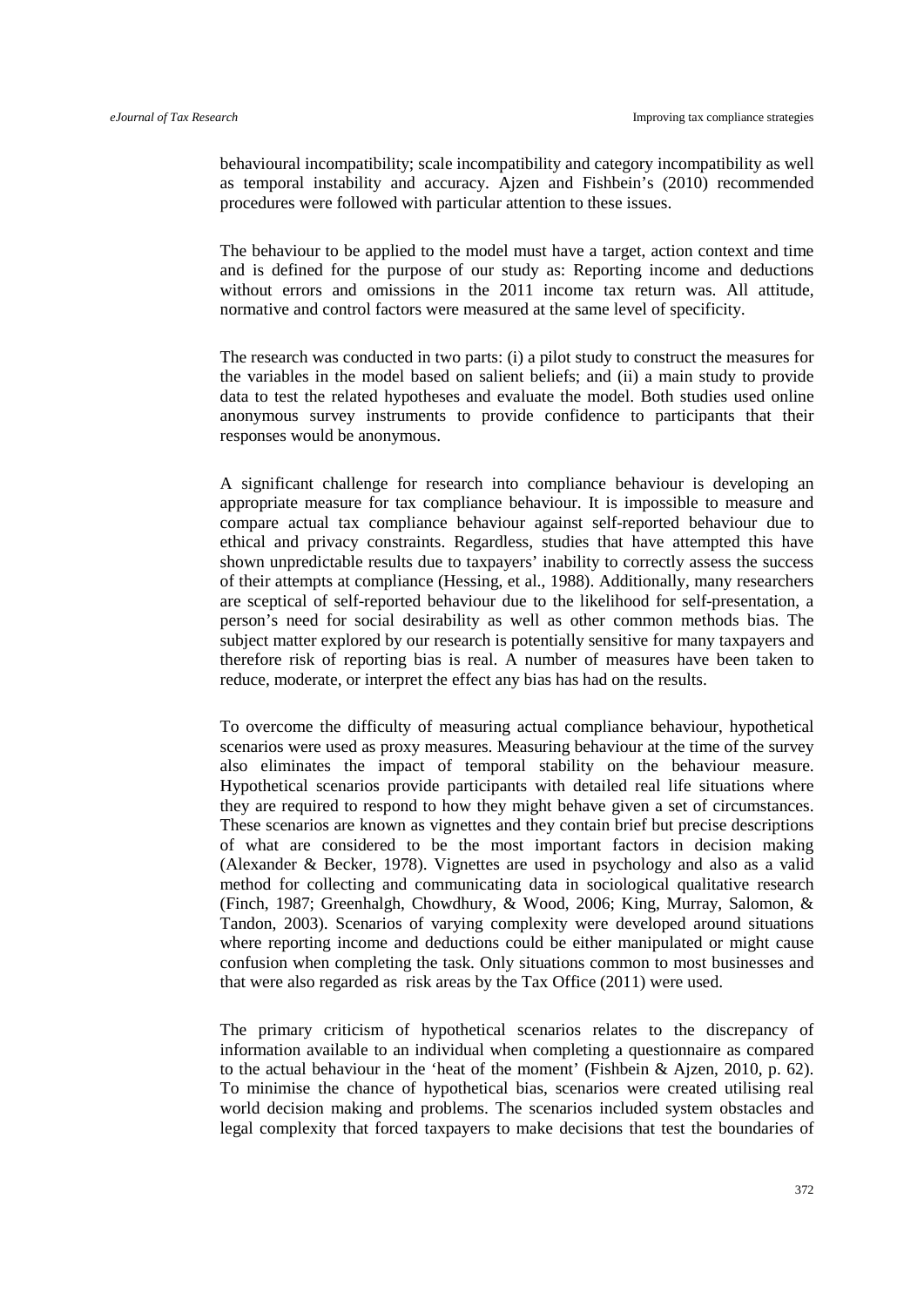hypothetical thinking. By placing an individual in a realistic setting and providing the safety of anonymous self-reporting it was anticipated that business owners would admit to selecting one of the likely options.

The methods used to evaluate the model and the related hypotheses will now be described in detail, results from the procedures will follow with a discussion of the conclusions and the implications for tax authorities.

#### **2. METHOD**

#### **2.1 Participants and sampling procedure**

A total of [6](#page-5-0)015 business owners or controlling minds<sup>6</sup> of small and medium enterprises were invited by postal mail to participate in the online survey. To construct the final sample a data extraction was conducted on the Tax Office client data store in July 2011. This file contained the postal mail contact details (name of contact, role, postal address) of 5000 business entities in the \$2 - \$250 million Total Business Income (TBI) range from all geographical locations located within Australia with only 1-4 registered directors. Only businesses with active ABNs and TFNs were selected. The extraction was administered using a random selection algorithm. The initial contact list was screened to remove duplicate entries that contained the same contact and business name. A further data cleanse was conducted to remove all businesses that were listed with tax agents as their primary contact. The remaining data contained 6015 contact names for 5000 small and medium enterprises.

#### **2.2 Materials and procedure**

#### *2.2.1 Pilot study*

Members of the Small Business Advisory Group  $(SBAG)^7$  $(SBAG)^7$  were invited to participate in the pilot survey to identify the salient beliefs of the target population in relation to the behaviour of interest. In addition, the pilot study was used to test the scenarios as a means to measure compliance behaviour. Scenarios were used as a proxy for environmental conditions or complexity and therefore these variables were not specifically measured in this study.

To enhance the reliability of the salient belief measures gathered from the survey, additional data was gathered and compared from interviews with businesses (conducted previously) and a literature review. A final list of salient beliefs and norms compiled from the analysis was used to develop measures of the constructs in the CBM. The measures were incorporated into the main survey instrument. The final survey instrument was tested for usability and readability with five participants of the extracted target population.

<span id="page-11-1"></span><span id="page-11-0"></span> $6$  The controlling mind is an individual who has a controlling interest in the business entity and who directs the finances of the business.<br><sup>7</sup> A community consultation group created and administered by the Australian Taxation Office.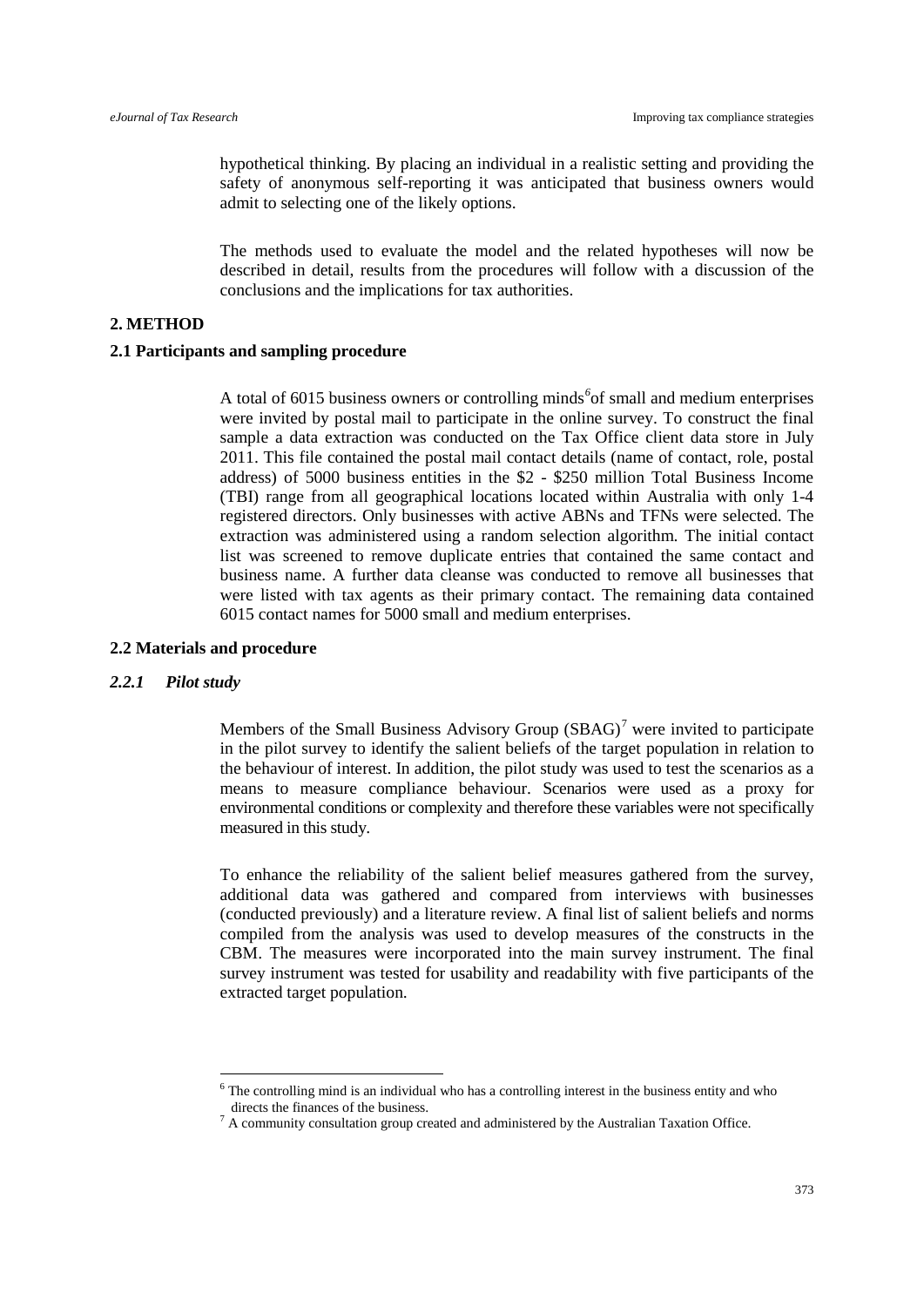#### *2.2.2 Main study*

The online survey was conducted over a six week period between 26 August and 10 October 2011. The survey instrument contained three parts: hypothetical scenarios; measurement of the TPB variables; and control measures. Backward movement through screens was disabled on the online survey instrument to prevent participants from reviewing and modifying answers based on subsequent questions.

Several controls were included in the main study relating to previously determined items which influence compliance, such as age [\(Wenzel, 2002\)](#page-39-5), level of education [\(Carroll, 1992\)](#page-36-11) and gender [\(Cullis, Jones, & Lewis, 2006;](#page-36-12) [Wenzel, 2005\)](#page-39-6). Additional controls for business size, structure and the position of the participant in the organisation hierarchy were included. Finally three controls for the type and amount of previous contact the participants had with the Tax Office were included: no contact, phone contact (more than once in last 12 months) and audit (in the last 12 months).

# **3. MEASURES**

The following variables were considered in the study to evaluate the compliance behaviour model: attitude, subjective norms, perceived behavioural control, taxpayer identity, perceived cooperation by the Tax Office, intention, behaviour and awareness.

*Attitude* was measured with 13 items relating to salient beliefs about income tax reporting. There are no existing measures of this variable in the tax context, and so they were created *de novo* from formative research, including interviews conducted with business owners selected randomly from the sample population as well as a detailed literature review. The items based on the salient beliefs were: Being free from worry about business tax position; having a clear conscience; Removing the fear of a tax audit; Accurately understanding my business finances; Contributing to the community welfare; Paying exactly the right amount of tax; Being in control of business finances; Having a financial advantage over my competitors; Utilising loopholes or grey areas of the law; My competitors will have a financial advantage over me; Paying as little tax as possible; Using the tax system to gain a financial advantage; Having a high degree of self-respect. Participants were asked to rate these as bad(1) - good(7) or unimportant(1) - important(7) on a seven point semantic differential scale. The final behavioural attitude measure was constructed using the expectancy value equation which in the summed product of the attitude measure multiplied by the outcome strength [\(Fishbein & Ajzen,](#page-36-9) 2010, p. 97). The constructed variable was compared with a direct measure of attitudes to validate the scale. The outcome scale of "bad: good" had a higher correlation with the direct attitude measure  $(r=.624, p<0.01)$  in comparison to that using the important: unimportant scale  $(r=.600, p<sub>0</sub>)$ p<0.01) and thus was used in this study.

*Subjective norms* were constructed using measures for both injunctive and descriptive norms. Injunctive norms are defined as the perceived pressure from important others to perform an action or behaviour, whereas descriptive norms are perceptions that the people who want the behaviour performed are performing the behaviour themselves [\(Fishbein & Ajzen, 2010, p. 131\)](#page-36-9). Both must be included the research to provide a comprehensive measure of the subjective norm. Normative referents used in the study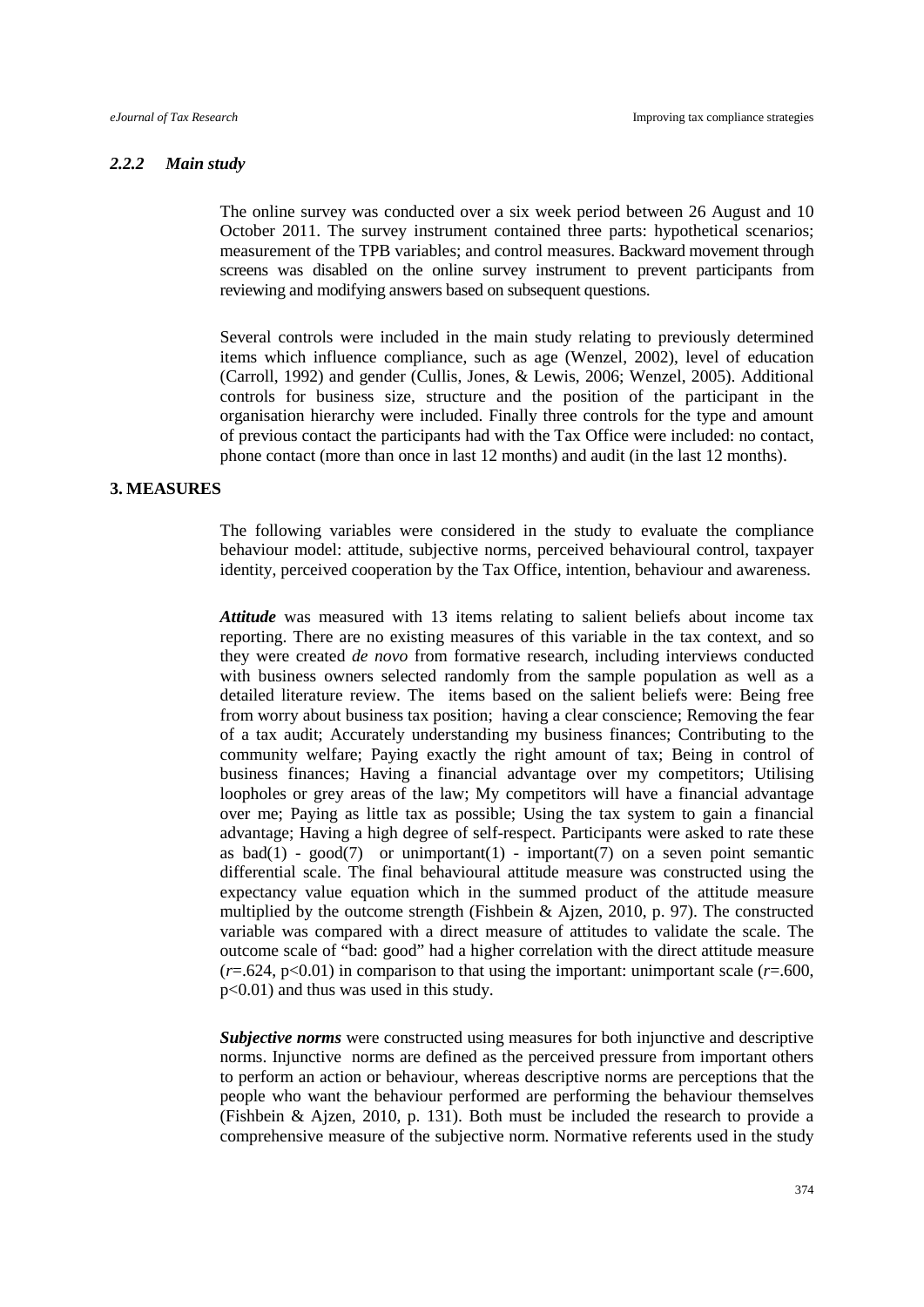were: spouse; close friends; siblings; parents; tax agent or book keeper; accountant; and competitors.

A direct measure for the injunctive norms was constructed through the addition of two norm items. The measures for injunctive norms were calculated in a similar manner to those for attitudes. Normative belief and motivation to comply were multiplied to create normative injunctive pairs. Each normative pair was correlated with the direct measure for injunctive norms. A similar procedure was followed for the descriptive normative pairs. The two factors were then summed to provide a single measure of a second order norm construct. This combined measure produced a correlation of .326 (p<0.01) with the direct measure.

*Perceived behavioural control* was calculated by summing the scores from each of the four direct PCB items. This final direct measure was correlated against each of the six PCB control/belief pairs: No threat of detection or audit; Fear of being punished for something you feel you have no control over; Ambiguous law or rulings; Perception of unfairness of the law; Traceable transactions; Ongoing change of tax law and tax system. Two of these (ambiguous law or rulings and traceable transactions) were significantly correlated with the direct measure. The products of these two items were summed to give the total salient belief PBC measure, which had a correlation of  $r = .304$  ( $p < 0.01$ ) with the direct measure of PBC.

*Taxpayer identity* was measured in two parts. First, nine characteristics that would describe an ideal taxpayer were assessed on a seven-point Likert scale. These characteristics were: honesty; generosity; consideration; organisation; community mindedness; cleverness; meticulousness and hard-working and respondents were asked to score these according to agreement with the statements: strongly disagree(1) and strongly agree(7). A factor analysis was conducted using a principle-axis extraction with direct oblimin rotation. Three eigenvalues were obtained when using Kaiser's criterion of 1 which explained 76.7% of the variation. The first factor was associated with personal characteristics, such as generosity, consideration, and cleverness. The second factor was related to honesty and honour. The final factor was related to instrumentality, in other words being meticulous and well organised. Participants were asked to rate identification with being an "ideal" taxpayer. This item was multiplied against the ideal taxpayer measure to give an overall score of identification with the taxpayer identity. Three resulting variables were created: Taxpayer ID characteristics, Taxpayer ID honesty and Taxpayer ID instrumentality and all variables were used in the model testing.

*The perception of Tax Office cooperation* was measured using a 16 item scale. The only item scored with a positive associate was the Tax Office was respectful of me as a taxpayer ( $X=4.28$ ). All items were factor analysed using a principle axis extraction with oblimin rotation as the items were not independent. The results showed the items loaded on two primary factors. A reliability analysis of the scale was conducted, showing an alpha value of .940 for the first factor and .914 for the second. The perception of cooperation by the Tax Office belief measures were correlated against a single item direct measure of "in my interactions with the Tax Office in the 2011 financial year I believe they have willingly tried to cooperate with me" (disagree(1):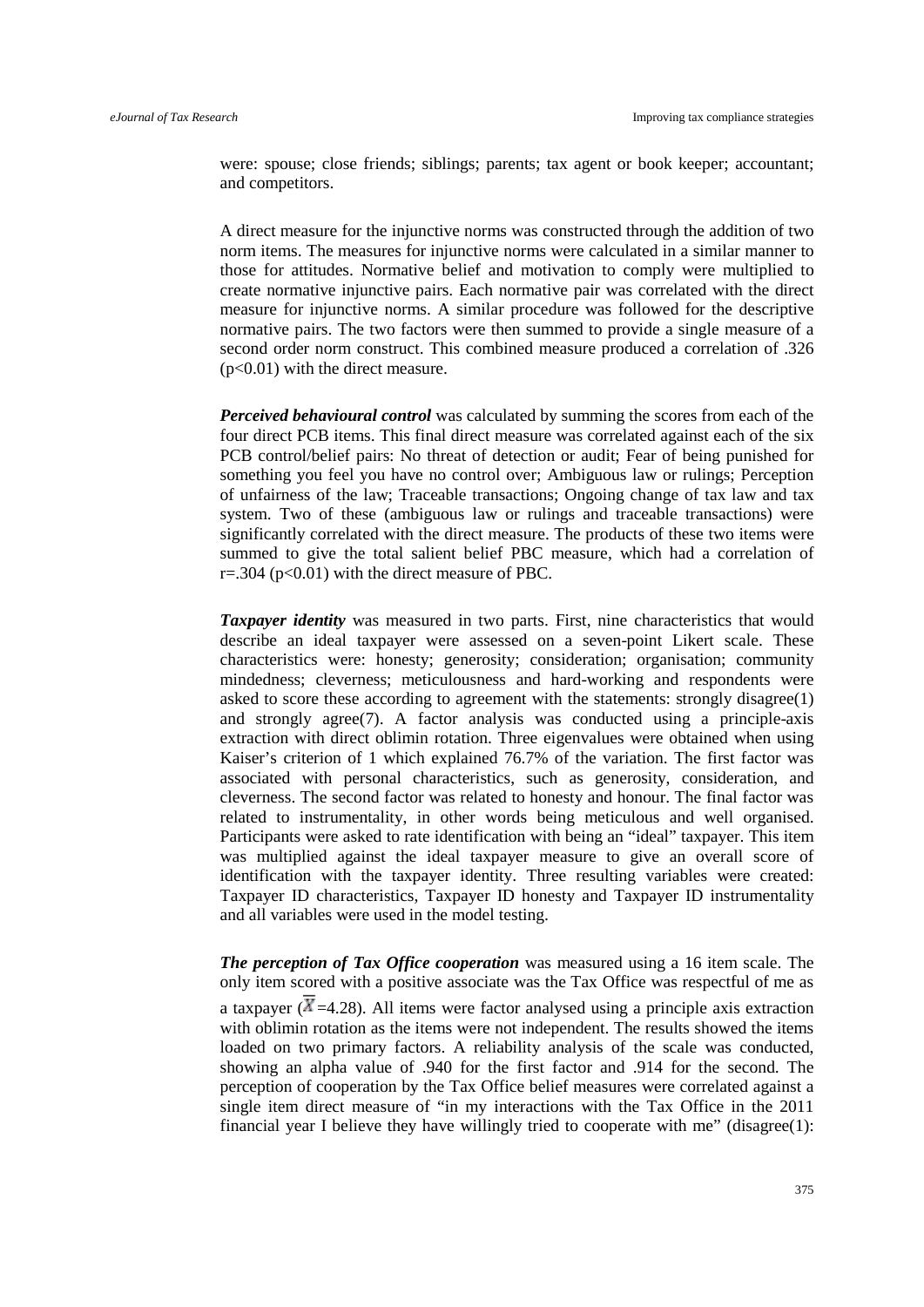agree(7) - seven point Likert scale). The analysis produced a significant correlation  $(p<0.01)$  of r=.584 and r=.773. The items from each of the factors were summed and then averaged to create two variables of perception of cooperation by the Tax Office. The first variable relates to customer service, perceptions of trust, acknowledgement and fairness and was called Tax Office - customer service. The second factor related to the ease of use and accessibility of tools and procedural justice, therefore this second factor was called Tax Office - access to services. Both of these variables were used in the model testing.

*Intention* was constructed as a direct measure only and incorporated the elements of willingness, expectation, intention and trying [\(Fishbein & Ajzen, 2010, p. 43\)](#page-36-9). All items have inter-item correlations over 0.7,  $(p<0.01)$  and the combined scale revealed a high level of internal consistency  $\alpha = .934$ .

**Behaviour** was constructed as a dichotomous measure of correctness (right or wrong) of compliance choices. The measure was obtained through the use of scenarios. The participant was required to select the option that most closely represents how they would respond if presented with the situation in real life.

Scenario 1 incorporated a real world difficulty encountered by many businesses when keeping good records: collecting and recording receipts of fuel spent and distances travelled by multiple employees. The scenario also introduced a contingent obstacle for compliance: which was that the employees had not kept accurate records. Participants had to decide whether or not to claim kilometres travelled based on estimates, without any evidence to support the claims. In this example a total of 400km could be claimed without receipts. The scenario had additional parameters: not all staff had travelled 400km, but all travelled over 100km and less than 800km. Participants had to decide whether to over compensate and declare nothing, or to be non-compliant by declaring an offset without evidence.

The second part to the hypothetical situation outlined in Scenario 1 was bypassed for participants who had decided to claim nothing: their responses were automatically coded 2 (correct). The remaining participants were provided with Scenario 2 which required them to respond to a question on how they would declare the kilometres if they encountered a system limitation, that is the interface of the tool prevented the correct declaration. The system in the hypothetical scenario only allowed a maximum of 400 to be entered for each employee. Participants had to choose between two options: (i) accepting the limitation and declaring 400km per employee spreading all of the kilometres across all of the employees so that it would total the amount travelled, or (ii) claiming the maximum amount for each employee regardless of kilometres travelled.

The third scenario contained no external obstacles to compliance, complexity was minimised and there were no system restrictions to influence the compliance behaviour of the participant. Participants had to make a simple decision of whether or not they would choose to enter into an exchange of goods for services arrangement without declaring this to the Tax Office if cash-flow became a problem.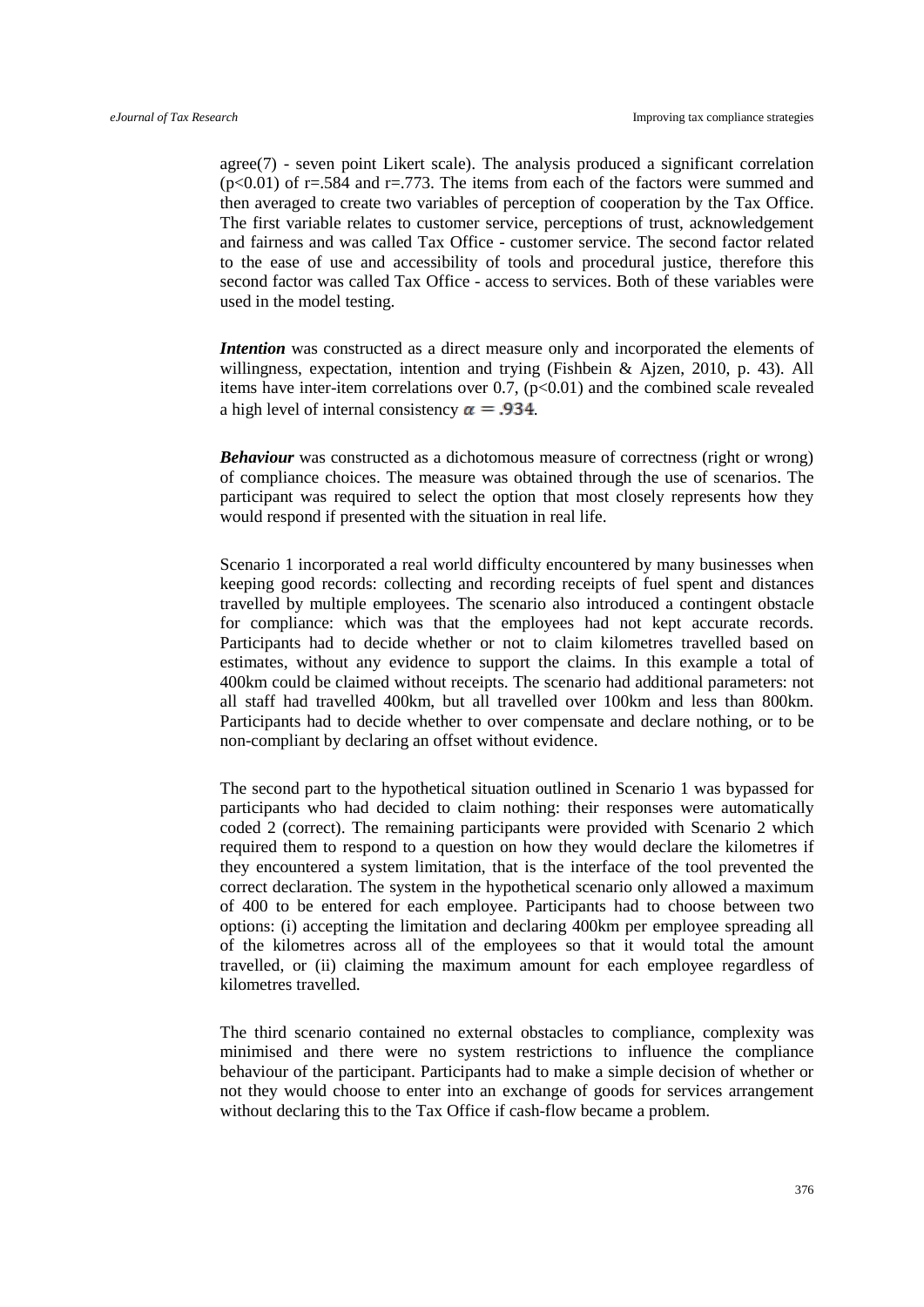**Awareness -** Participants were scored for awareness (i.e. knowledge of the rules) on each scenario and how the knowledge was utilised in the hypothetical situation. Scenario 1 and 2 incorporated four (true/false) awareness items: It is legal to declare nothing in your tax return in regards to kilometres; If you are going to declare kilometres as a tax deduction you are limited to a maximum of 800Km per person, per week; It doesn't matter if the kilometres are shared between employees, as long as they add up to the total of actual kilometres travelled; It is ok to claim 400km kilometres for each staff member without receipts; It is ok to claim 400km for each staff member even if they didn't travel those kilometres. Scenario 3 had a singular (true/false) measure namely: legally it is OK to exchanges business services without declaring them for tax purpose

#### **4. RESULTS**

After three weeks, 196 responses had been received. A second letter was sent to the same sample group (excluding the 196 responders) again asking for participation. A further 124 responses were received. 70% of the respondents were 45 years old or over, 63% were male, 64% had a minimum of an undergraduate degree and 68% were Australian born. Respondents were either sole owners or in partnership (78%) and distributed across the TBI range with 73.8% in the \$2-\$50 million segment.

Of the 320 cases in the data file 86 had missing data. As mandatory field coding was used in the survey construction, the cases with missing data were due to participants leaving the online survey and not returning to complete it. These cases were eliminated from the final analysis. No further instances of missing data were identified.

A 13 point Marlowe-Crowne scale was used to identify any social desirability bias present in the responses provided by participants. Responses were relatively normally distributed (M=8, SD=2.58, skewness= -.393 kurtosis = -.258). Responses were highly clustered around the mean, with modes of 7 and 9. These results indicate that the effect of social desirability in the response set was minimal.

# **4.1 Model testing**

The complete Compliance Behaviour Model to be estimated is shown as a path diagram in Figure 2. The CBM specifies two endogenous variables intention (Y1) and behaviour (Y2) and nine exogenous variables: Taxpayer identity 1 (x1); Taxpayer identity 2  $(x2)$ ; perception of cooperation by the Tax Office 1  $(x3)$ ; perception of cooperation by the Tax Office 1 (x4); perception of cooperation by the Tax Office 1 (x5); behavioural attitude (x6); norms (x7); perceived behavioural control (x8); and awareness (x9). Theoretically the model assumes a full mediation of x6, x7, x8, and Y2 by the variable Y1. Statistical Package for the Social Sciences (SPSS) was used for all statistical analysis reported.

Two structural equations are required to estimate the model:<br>
Equation 1:  $Y_1 = a_1 + b_1x_1 + b_2x_2 + b_3x_3 + b_4x_4 + b_5x_5 + b_6x_6 + b_7x_7 + b_8x_8 + e_1$ 

Equation 2:  $Y_2 = a_2 + b_2x_1 + b_{10}x_2 + b_{11}x_3 + b_{12}x_4 + b_{13}x_5 + b_{14}Y_1 + b_{15}X_9 + e_2$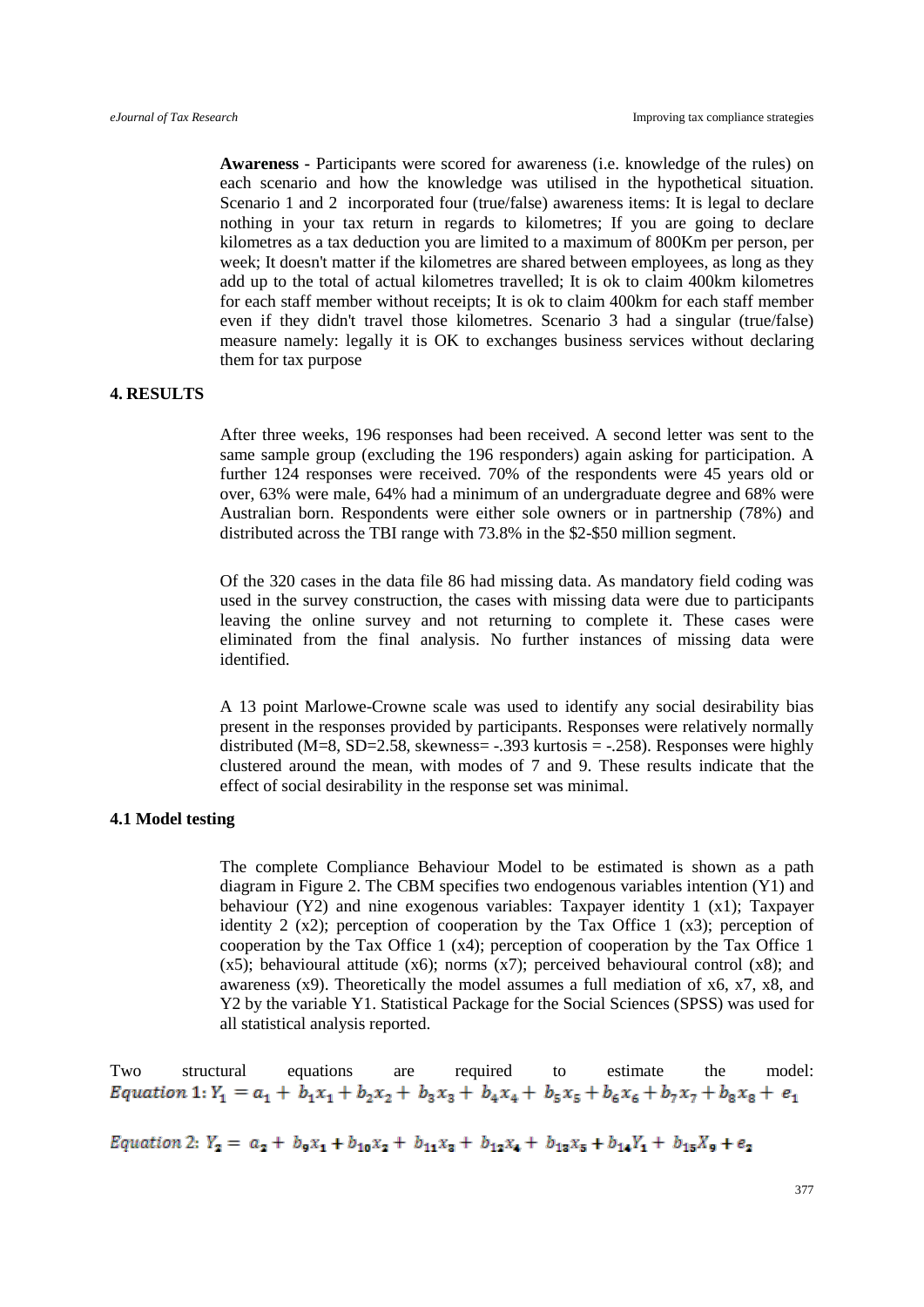

**Figure 2 - The path estimation of the Compliance Behaviour Model**

The following section outlines the estimation of this model from left to right in two parts: the prediction of intention based on attitude, norms, PBC, Tax Office willingness and taxpayer identity; and the prediction of behaviour (correctness) based on intention and awareness.

#### **4.2 Part 1 of CB model – prediction of intention**

This section will be used to estimate the first part of the model where  $Y_1$  is predicted intention:

$$
Y_1 = a_1 + b_1x_1 + b_2x_2 + b_3x_3 + b_4x_4 + b_5x_5 + b_6x_6 + b_7x_7 + b_8x_8 + e_1
$$

#### *4.2.1 Linear Regression – Intention*

A simultaneous multiple regression was performed on the variables as identified in the proposed theoretical model. Table 2 displays the correlations between variables and Table 3 the unstandardized regression coefficients (*B*) and intercept, the standardized regression coefficients  $(\mathbb{F})$  and the goodness-of-fit  $\mathbb{R}^2$ . The R for the regression was significantly different from zero, F (8, 224) = 21.512, p < .001, with  $R^2$  at .434 p < .001. Attitudes, Norms, and taxpayer identity were all significant.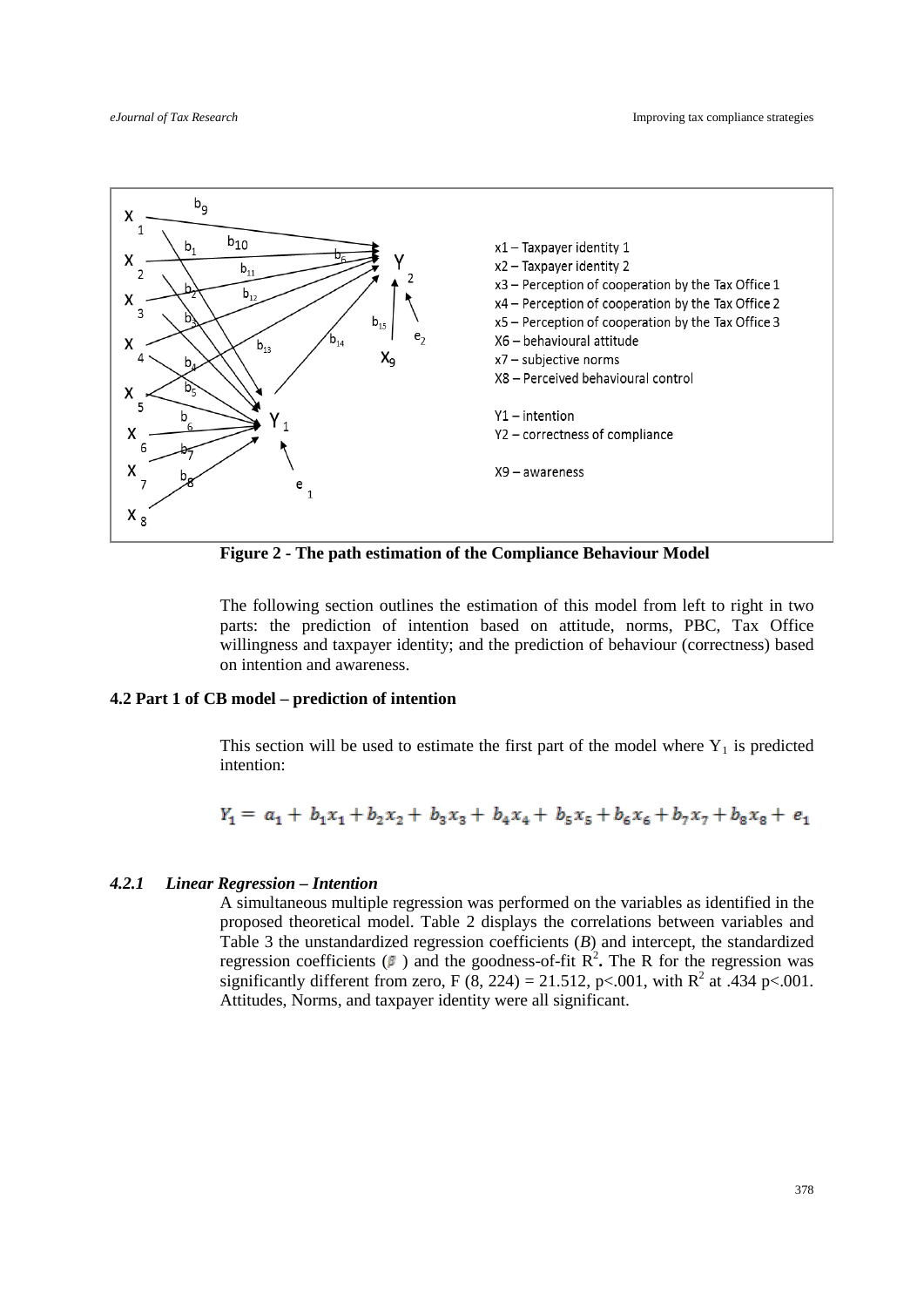|                                        | DV   | -1   | $\overline{2}$ | 3       | $\overline{\mathbf{4}}$ | 5    | 6    |      |
|----------------------------------------|------|------|----------------|---------|-------------------------|------|------|------|
| Attitude - salient beliefs             | .555 |      |                |         |                         |      |      |      |
| Norm $-$ salient beliefs               | .315 | .277 |                |         |                         |      |      |      |
| $PBC - salient beliefs$                | .005 | .069 | .048           |         |                         |      |      |      |
| Tax Office $1$ – customer service .221 |      | .187 | .143           | $-.010$ |                         |      |      |      |
| Tax Office $2 -$ access to<br>services | .152 | .134 | .200           | $-.023$ | .680                    |      |      |      |
| Taxpayer ID $1$ – characteristics .327 |      | .362 | .205           | .082    | .121                    | .134 |      |      |
| Taxpayer ID $2$ – honesty              | .457 | .304 | .254           | .056    | .213                    | .213 | .727 |      |
| Taxpayer ID $3$ – instrumentality .348 |      | .308 | .223           | .042    | .206                    | .190 | .794 | .833 |

**Table 2 - Correlations between the dependent variable intention and the predictor variables in the CBM**

# **Table 3 - Standard multiple regression of attitude, norms, PBC, Taxpayer identity and Perceptions of willingness of Tax office on intention to comply**

|                                       |                          |           |         |         |                | 95% CI  |        |      |
|---------------------------------------|--------------------------|-----------|---------|---------|----------------|---------|--------|------|
|                                       | $\overline{\mathcal{R}}$ | <b>SD</b> | B       | G       | $\mathfrak{t}$ | Lower   | upper  | sig  |
| Intention                             | 6.52                     | .71       |         |         |                |         |        |      |
| Attitude - salient beliefs            | 308.72 65.67             |           | .005    | .446    | 7.983          | .004    | .006   | .000 |
| Norm $-$ salient beliefs              | 121.07                   | 60.82     | .001    | .123    | 2.284          | .000    | .003   | .023 |
| $PBC - salient beliefs$               | 140.83                   | 44.74     | $-.001$ | $-.046$ | $-.901$        | $-.002$ | .001   | .368 |
| $Tax$ Office $-1$ customer<br>service | 3.61                     | 1.17      | .062    | .104    | 1.491          | $-.020$ | $-144$ | .137 |
| Tax office - 2 access to<br>services  | 3.97                     | 1.16      | $-.039$ | $-.064$ | $-921$         | $-122$  | .044   | .358 |
| Taxpayer ID 1 -<br>characteristics    | 26.51                    | 9.44      | $-.006$ | $-.081$ | $-930$         | $-.019$ | .007   | .353 |
| Taxpayer ID 2 - honesty               | 33.48                    | 10.27     | .032    | .466    | 4.980          | .019    | .045   | .000 |
| Taxpayer ID 3 -<br>instrumentality    | 30.59                    | 10.75     | $-.010$ | $-149$  | $-1.415$       | $-.023$ | .004   | .159 |
| Constant                              |                          |           | 4.279   |         | 18.727         | 3.829   | 4.729  | .000 |

 $R^2$  = .434 (p<0.01)

N=232

To determine the effect of the control variables on the CBM, a second sequential multiple regression was performed between *intention* to comply with tax reporting for the 2011 income tax return, the TPB variables (attitude, norms, perceived behavioural control) and the control variables. Items were loaded into the regression in the following order: controls; TPB variables; taxpayer identity; perceptions of ATO willingness; and past behaviour.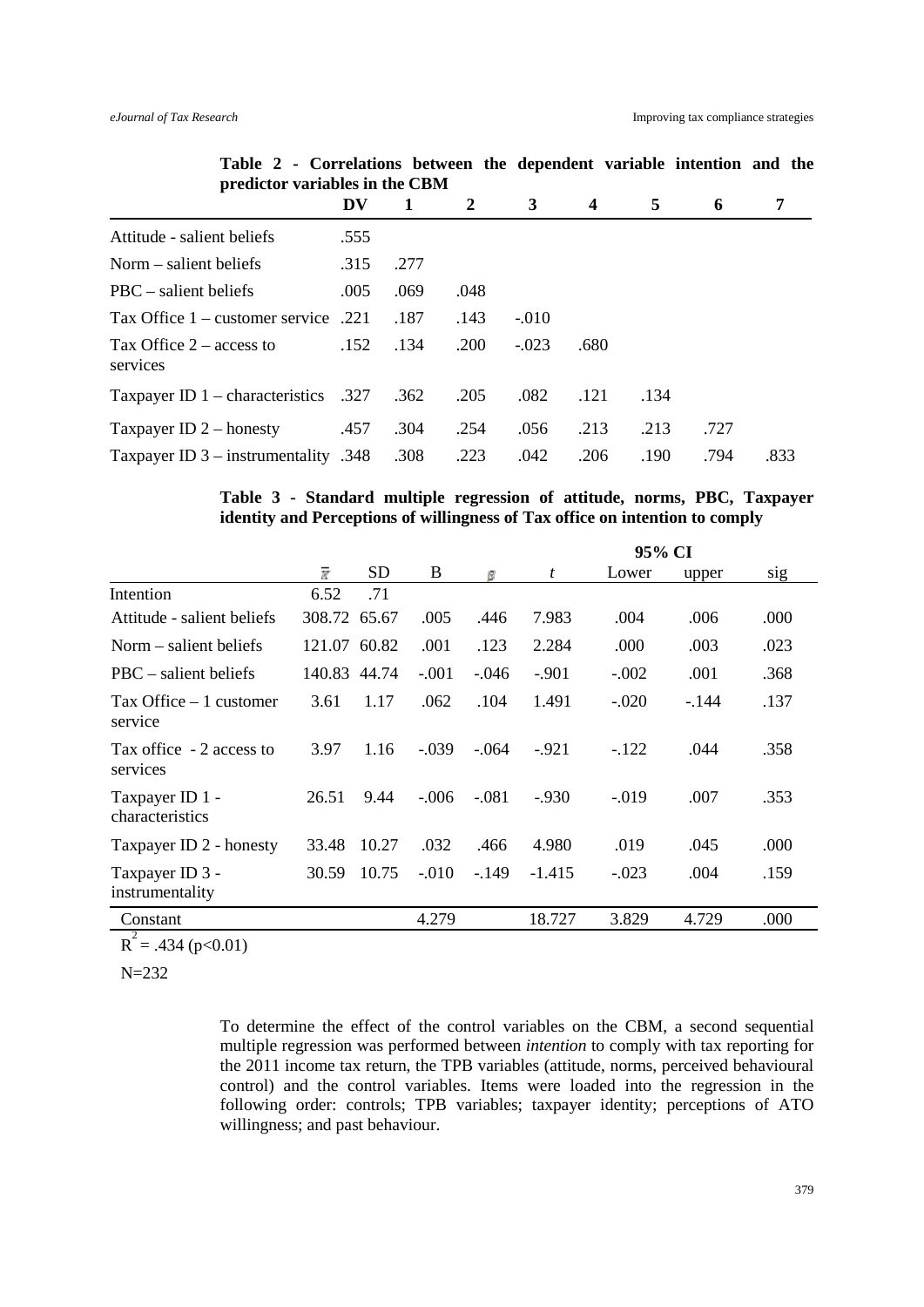Table 4 displays the results of the unstandardized regression coefficients (B) and intercept,  $R^2$  and adjusted  $R^2$  and the change in  $R^2$ .

|           |  | Table 4 - Sequential regression on hypothesised predictors of compliance |  |  |
|-----------|--|--------------------------------------------------------------------------|--|--|
| intention |  |                                                                          |  |  |

|                                     | Step 1  | Step 2   | Step 3    | Step 4    |
|-------------------------------------|---------|----------|-----------|-----------|
| Constant                            | 5.701** | 3.836**  | $3.181**$ | 4.647**   |
|                                     | .029    | .014     | .031      | .016      |
| Age<br>Gender                       | .072    | $-.024$  | .002      | $-.041$   |
| Education                           | .093    | $.104*$  | $.087*$   | $.081*$   |
|                                     |         |          |           |           |
| Australian born                     | $.263*$ | $.236*$  | .198*     | $.175*$   |
| <b>Business turnover</b>            | $-.001$ | .083     | .064      | .028      |
| Location                            | .009    | .002     | .007      | $-0.015$  |
| Number of directors                 | .003    | $-.008$  | $-.004$   | $-0.015$  |
| Your position                       | $-.004$ | $-.049$  | $-.054$   | $-0.045$  |
| Attitude - salient beliefs          |         | $.006**$ | $.005**$  | $.004**$  |
| Norm – salient beliefs              |         | $.002*$  | $.001*$   | .001      |
| $PBC - salient beliefs$             |         | .000     | .000      | .001      |
| Tax office 1 – customer service     |         |          | .058      | .051      |
| Tax office $2 -$ access to services |         |          | $-.020$   | .000      |
| Taxpayer ID 1 - characteristics     |         |          | $-0.046$  | $-.011$   |
| Taxpayer ID $2$ – honesty           |         |          | $.190**$  | $.115*$   |
| Taxpayer ID $3$ – instrumentality   |         |          | $-.042$   | $-.041$   |
| Number of times in previous years   |         |          |           | $-.130**$ |
| return declared incorrectly         |         |          |           |           |
| Behaviour last year                 |         |          |           | $-.274**$ |
| $\mathbf R$                         | .205    | .625     | .673      | .771      |
| $R^2$                               | .042    | .390     | .453      | .594      |
| Adjusted R                          | .008    | .360     | .412      | .560      |
| $R^2$ Change                        | .042    | .348**   | $.062**$  | $.142**$  |

# $*p<.05$

 $*$  $P < 001$ 

The  $R^2$  change was significant after steps two (TPB variables), three (taxpayer identity and perceptions of Tax Office cooperation) and four (past behaviour). The variable of perceptions of Tax Office cooperation was not a significant contributor to intention. The final model with all independent variables in the model was significant at  $R^2$  = .594 ( $p<0.01$ ). Indicating that approximately two thirds (60%) of taxpayer's intentions to comply is predicted by the variables in the model.

Several hypotheses relating to the antecedents of *intention* are addressed by these results.

**Hypothesis 2**: Taxpayers' attitude towards correct reporting will affect intention to comply with tax obligations. The null hypothesis can be **rejected** as the salient beliefs are significant at the 95% confidence interval t=7.88 (.003, .005).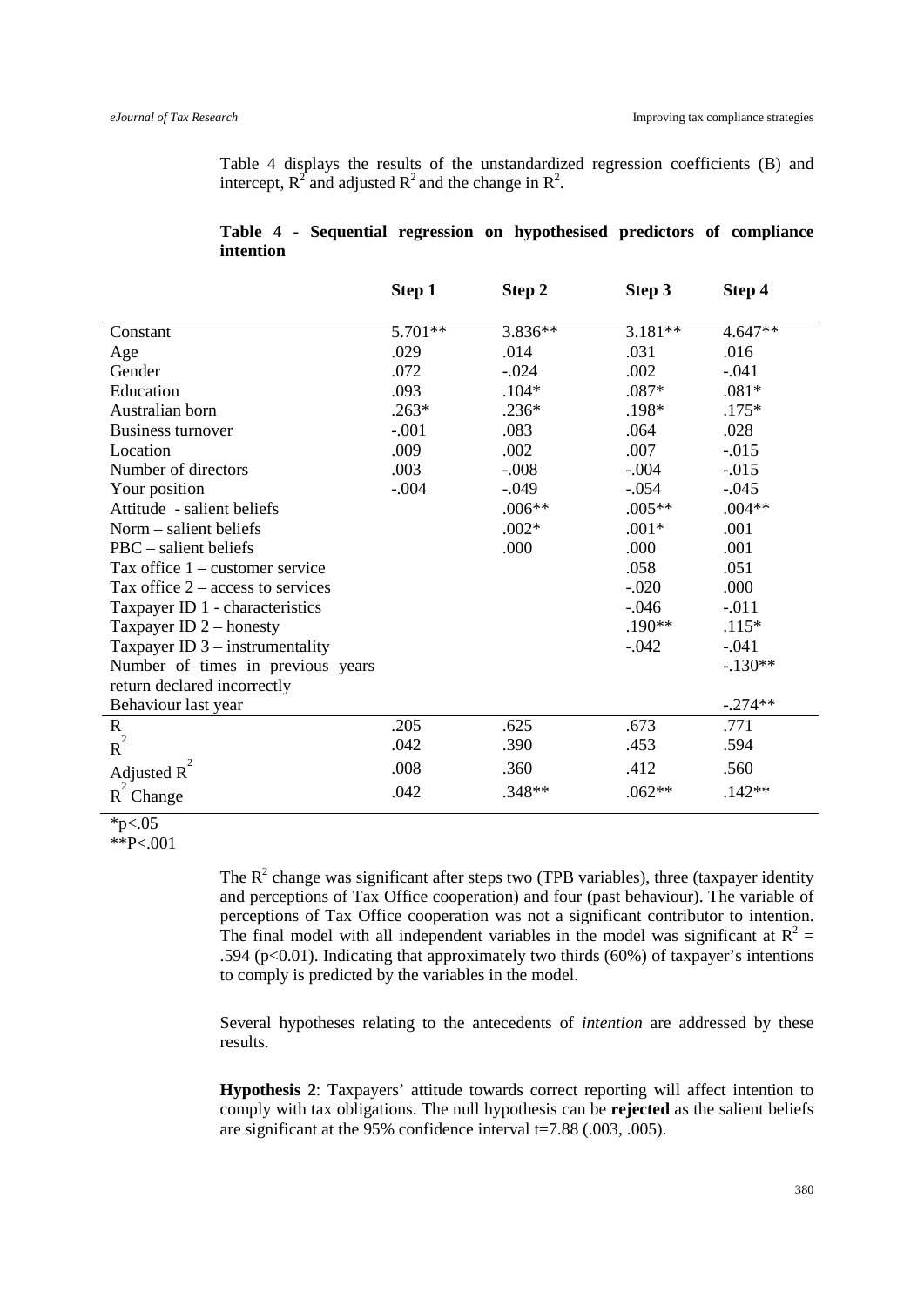**Hypothesis 3**: Taxpayers' norms in relation to correct reporting will affect intention to comply with tax obligations. The null hypothesis can be **rejected** as the direct measure of the effect of norms is significant at the 95% confidence interval t=5.027 (.120, .274).

**Hypothesis 4**: Taxpayers' perceived control of correct reporting will affect intention to comply with tax obligations. The null hypothesis must be **retained** as the direct measure of PBC is not significant at the 95% confidence interval t=1.092 (-.001, .002).

**Hypothesis 5**: Taxpayer's perception of the Tax Office's willingness to cooperate will affect intention to comply with tax obligations. The null hypothesis must be **retained**  as neither factor is significant at the 95% confidence interval t=-.200 (-.103, .084) and t=1.245 (-.035, .154).

**Hypothesis 7:** Taxpayers' awareness of the rules and how they apply will affect compliance behaviour. The null hypothesis can be **rejected** as one of the two factors are significant at the 95% confidence interval: factor 2 instrumental identification t=- 2.643 (-.037, -.005).

#### **4.3 Part 2 of CB model – prediction of behavior**

This section describes the estimation of the second part of the proposed model equation where  $Y_2$  is the predicted probability of correct behaviour (compliance):

$$
Y_2 = a_2 + b_9x_1 + b_{10}x_2 + b_{11}x_3 + b_{12}x_4 + b_{13}x_5 + b_{14}Y_1 + b_{15}X_9 + e_2
$$

Environmental complexity is captured through the use of different scenario situations (Scenarios 1-3). Consequently, the measured intention variable will be regressed separately on the correctness measure in each scenario. The effect of knowledge or awareness will also be assessed separately to determine its role in the performance of behaviour.

Logistic regression was used for each of the analysis of the second part of the model as the dependent variables are dichotomous and assumptions of normality are violated. However, logistic regression is sensitive to issues of multicollinearity, ratio of cases to predictor variables, and also expected power may be influenced by size of frequencies [\(Tabachnick & Fidell, 2007\)](#page-38-13). Logistic regression also assumes linearity of the predictor variables with the dependent variable [\(Tabachnick & Fidell, 2007\)](#page-38-13). Therefore, each of these aspects was considered for each regression.

#### *4.3.1 Scenario 1*

A simultaneous logistic regression was performed on the correctness variable for Scenario 1, loading only intention. According to the Wald criterion [\(Tabachnick &](#page-38-13)  [Fidell, 2007\)](#page-38-13), intention is significant and predictive of correctness:  $(\chi^2 (1, N=233))$  = 11.21, p<0.05),  $R^2$ =.066. Consequently 69.5% of the model is classified correctly with intention.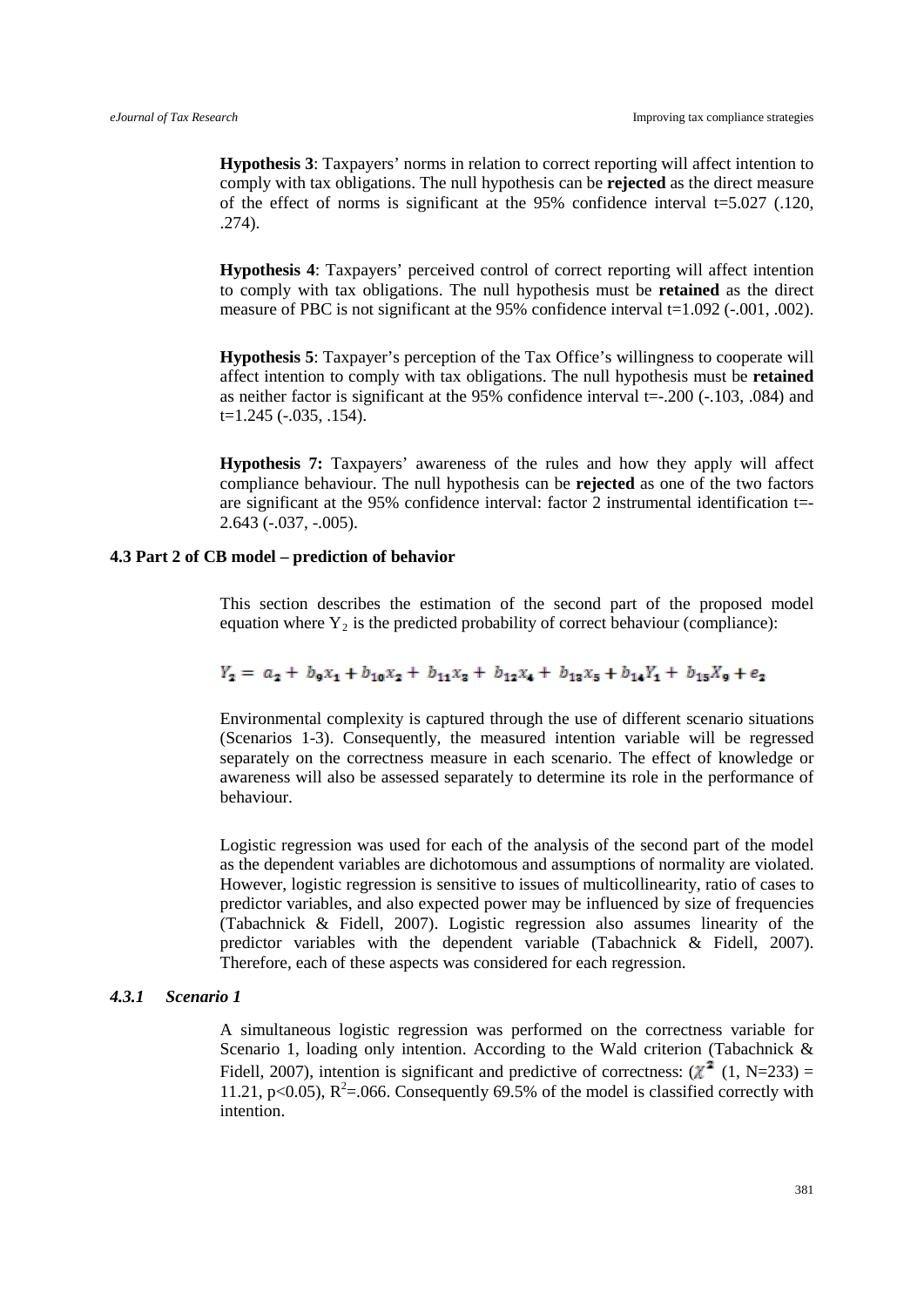A sequential logistic regression was performed on the correctness variable for Scenario 1, loading both the predictors of intention and awareness. The model was significant  $\chi^2$  (2, N=233) = 9.871, p<0.05. The Perception of cooperation by the Tax Office variables were then entered and the model was significant  $\chi^2$  (4, N=233) = 10.236, p<0.05. Finally, the Tax payer identity variables were entered and the model was not significant  $\chi^2$  (7, N=233) = 12.16, p= 0.095. The model goodness-of-fit Nagelkerke  $R^2 = 074$ . The proportion of cases correctly classified was 73.4%.

Table 5 shows the regression coefficients, Wald statistics, and odds ratios and their 95% confidence intervals for each of the predictors. According to the Wald criterion intention is significant and predictive of correctness:  $(\chi^2 (1, N=233) = 5.801, p<0.05)$ . Awareness is also significant ( $\chi^2$  (1, N=233) = 4.098, p<0.05). The Perceptions of cooperation by the Tax Office and Taxpayer identity variables were not significant.

# **Table 5 - Logistic regression of correctness (scenario 1) of behaviour as a function of intention, awareness, perceptions of cooperation by the Tax Office and taxpayer identity**

| <b>Variables in the Equation</b>         |          |       |       |    |      | <b>Odds</b> |       | 95% C.I.for odds<br>ratios |
|------------------------------------------|----------|-------|-------|----|------|-------------|-------|----------------------------|
|                                          | B        | S.E.  | Wald  | df | Sig. | ratios      | Lower | <b>Upper</b>               |
| Intention - direct                       | .756     | .314  | 5.801 | 1  | .016 | 2.129       | 1.151 | 3.938                      |
| Awareness                                | $-.774$  | .382  | 4.098 | 1  | .043 | .461        | .218  | .976                       |
| Tax Office 1 – customer service          | .135     | .184  | .542  | 1  | .462 | 1.145       | .798  | 1.642                      |
| Tax Office $2$ – access to services      | $-.070$  | .181  | .150  | 1  | .699 | .932        | .654  | 1.329                      |
| Taxpayer identity 1 -<br>characteristics | .009     | .027  | .118  | 1  | .731 | 1.009       | .957  | 1.065                      |
| Taxpayer identity $2$ – honesty          | $-.005$  | .028  | .030  | 1  | .863 | .995        | .943  | 1.051                      |
| Taxpayer identity 3 -<br>instrumentality | $-.023$  | .029  | .639  | 1  | .424 | .977        | .922  | 1.035                      |
| Constant                                 | $-5.422$ | 1.961 | 7.642 |    | .006 | .004        |       |                            |

#### *4.3.2 Scenario 2*

A sequential logistic regression was performed on the correctness variable for Scenario 2, loading the predictors of intention and awareness followed in steps with the predictors Perception of cooperation by the Tax Office and finally Taxpayer Identity. The initial model with the predictors of awareness and intention for Scenario 2 was tested and found to be significant  $\chi^2$  (2, N=233) = 13.23, p<0.05. Nagelkerke  $R<sup>2</sup> = .08$ . Classification showed 74.2% of cases were correctly classified from the model. The final model, with all predictor variables included, was significant  $\chi^2$  (7,  $N=233$ ) = 15.97, p<0.05 with 73.8% of cases classified correctly.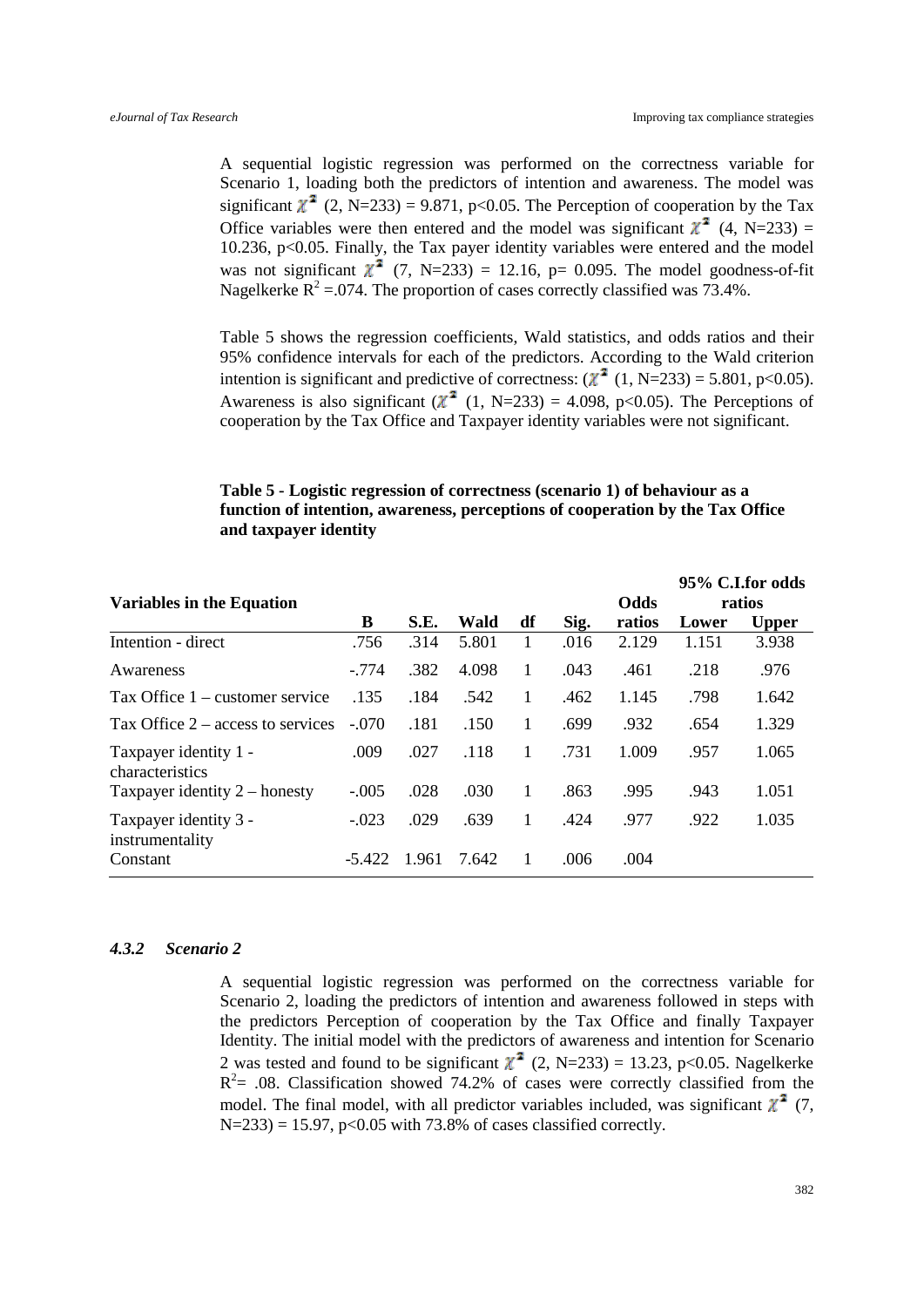Table 6 shows the regression coefficients, Wald statistics, odds ratios and the 95% confidence intervals for odds ratios for each of the predictors. Both Intention  $\chi^2$  (1,  $N=233$ ) = 4.782, p<0.05 and awareness  $\chi^2$  (1, N=233) 5.215, p<0.05 were significant. The model had a goodness-of-fit  $R^2 = .096$ .

# **Table 6. Logistic regression of correctness (Scenario 2) of behaviour as a function of intention and awareness.**

|                                          |          |       |       |    |      |             | 95% C.I. for odds |              |
|------------------------------------------|----------|-------|-------|----|------|-------------|-------------------|--------------|
| <b>Variables in the Equation</b>         |          |       |       |    |      | <b>Odds</b> | ratios            |              |
|                                          | B        | S.E.  | Wald  | df | Sig. | ratios      | Lower             | <b>Upper</b> |
| Intention - direct                       | .515     | .236  | 4.782 | 1  | .029 | 1.674       | 1.055             | 2.657        |
| Awareness                                | $-.902$  | .395  | 5.215 | 1  | .022 | .406        | .187              | .880         |
| Tax Office 1 – customer service          | .154     | .179  | .736  |    | .391 | 1.166       | .821              | 1.656        |
| Tax Office $2 -$ access to<br>services   | $-.150$  | .180  | .692  | 1  | .405 | .861        | .605              | 1.225        |
| Taxpayer identity 1 -<br>characteristics | $-0.019$ | .028  | .481  | 1  | .488 | .981        | .929              | 1.036        |
| Taxpayer identity 2 - honesty            | $-.015$  | .028  | .281  | 1  | .596 | .985        | .932              | 1.041        |
| Taxpayer identity 3 -                    | .037     | .030  | 1.559 | 1  | .212 | 1.038       | .979              | 1.101        |
| instrumentality                          |          |       |       |    |      |             |                   |              |
| Constant                                 | $-1.725$ | 1.404 | 1.509 |    | .219 | .178        |                   |              |

#### *4.3.3 Scenario 3*

A sequential logistic regression was performed on the correctness variable for Scenario 3, loading the two predictors of intention and awareness followed in steps with the predictors Perception of cooperation by the Tax Office and finally Taxpayer Identity. The initial model with the predictors of awareness and intention for Scenario 3 were tested and found to be significant  $\chi^2$  (2, N=233) = 29.036, p<0.01 with a goodness-of-fit Nagelkerke  $R^2 = 164$ . 74.2 % of cases were correctly classified from the model. The final model with all predictor variables included was significant  $\chi^2$  (7,  $N=233$ ) = 40.63, p<0.01 with 75.1% of cases classified correctly.

Table 7 shows the regression coefficients, Wald statistics, odds ratios and the 95% confidence intervals for each of the predictors. According to the Wald criterion, both Intention  $\chi^2$  (1, N=233) = 4.127, p<0.05 and awareness  $\chi^2$  (1, N=233) 16.285, p<0.01 were significant. Additionally, the Perception of cooperation by the Tax Office variable 1 (customer service)  $\chi^2$  (1, N=233) = 5.057, p<0.05 was also significant. None of the taxpayer identity variables were significant.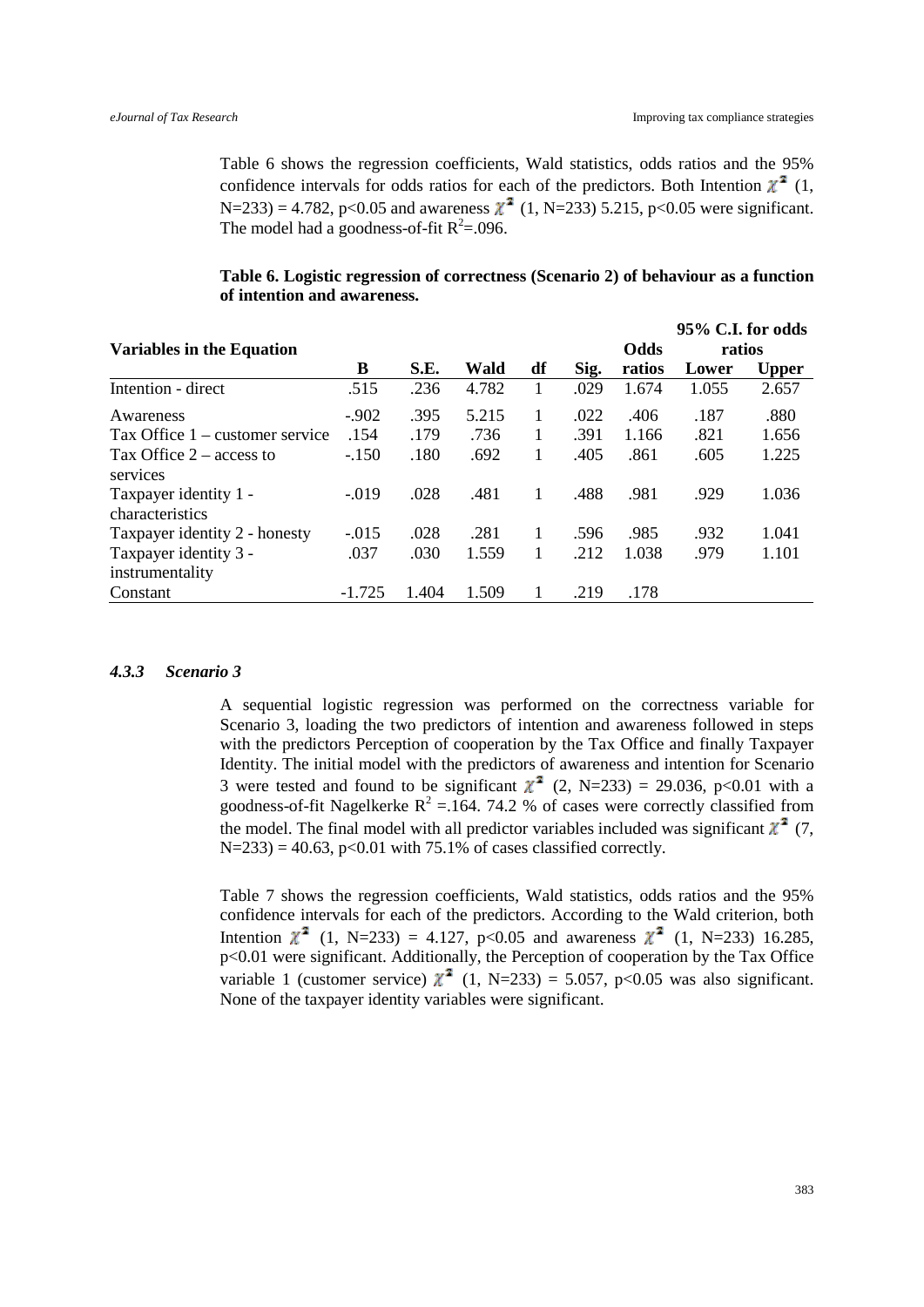| <b>Variables in the Equation</b>    |          |       |        |    |      | Odds   |       | 95% C.I. for odds<br>ratios |
|-------------------------------------|----------|-------|--------|----|------|--------|-------|-----------------------------|
|                                     | B        | S.E.  | Wald   | df | Sig. | ratios | Lower | <b>Upper</b>                |
| Intention - direct                  | .521     | .257  | 4.127  |    | .042 | 1.685  | 1.019 | 2.786                       |
| Awareness                           | $-2.149$ | .533  | 16.285 |    | .000 | .117   | .041  | .331                        |
| Tax Office $1$ – customer service   | .420     | .187  | 5.057  |    | .025 | 1.522  | 1.055 | 2.195                       |
| Tax Office $2 -$ access to services | $-.140$  | .182  | .589   |    | .443 | .869   | .608  | 1.243                       |
| Taxpayer identity 1 -               | .048     | .028  | 2.877  |    | .090 | 1.049  | .993  | 1.110                       |
| characteristics                     |          |       |        |    |      |        |       |                             |
| Taxpayer identity 2 - honesty       | $-.029$  | .029  | .953   |    | .329 | .972   | .917  | 1.029                       |
| Taxpayer identity 3 -               | .011     | .030  | .132   |    | .716 | 1.011  | .953  | 1.072                       |
| instrumentality                     |          |       |        |    |      |        |       |                             |
| Constant                            | $-3.966$ | 1.572 | 6.365  |    | .012 | .019   |       |                             |

# **Table 7 - Logistic regression of correctness (Scenario 3) of behaviour.**

Intention and awareness were significant in all three scenarios. The null **hypothesis No 1** which posits that intention has no differential effect on compliance behaviour can be **rejected.**

Perception of the Tax Office's willingness to cooperate was significant in Scenario 3 where there were no obstacles to behaviour; therefore the null **hypothesis 6** can be **rejected.**

The variable Taxpayer identity was not significant in any of the three scenarios therefore the null **hypothesis 8** that Taxpayer identity will have no effect on the compliance behaviour must be **retained.**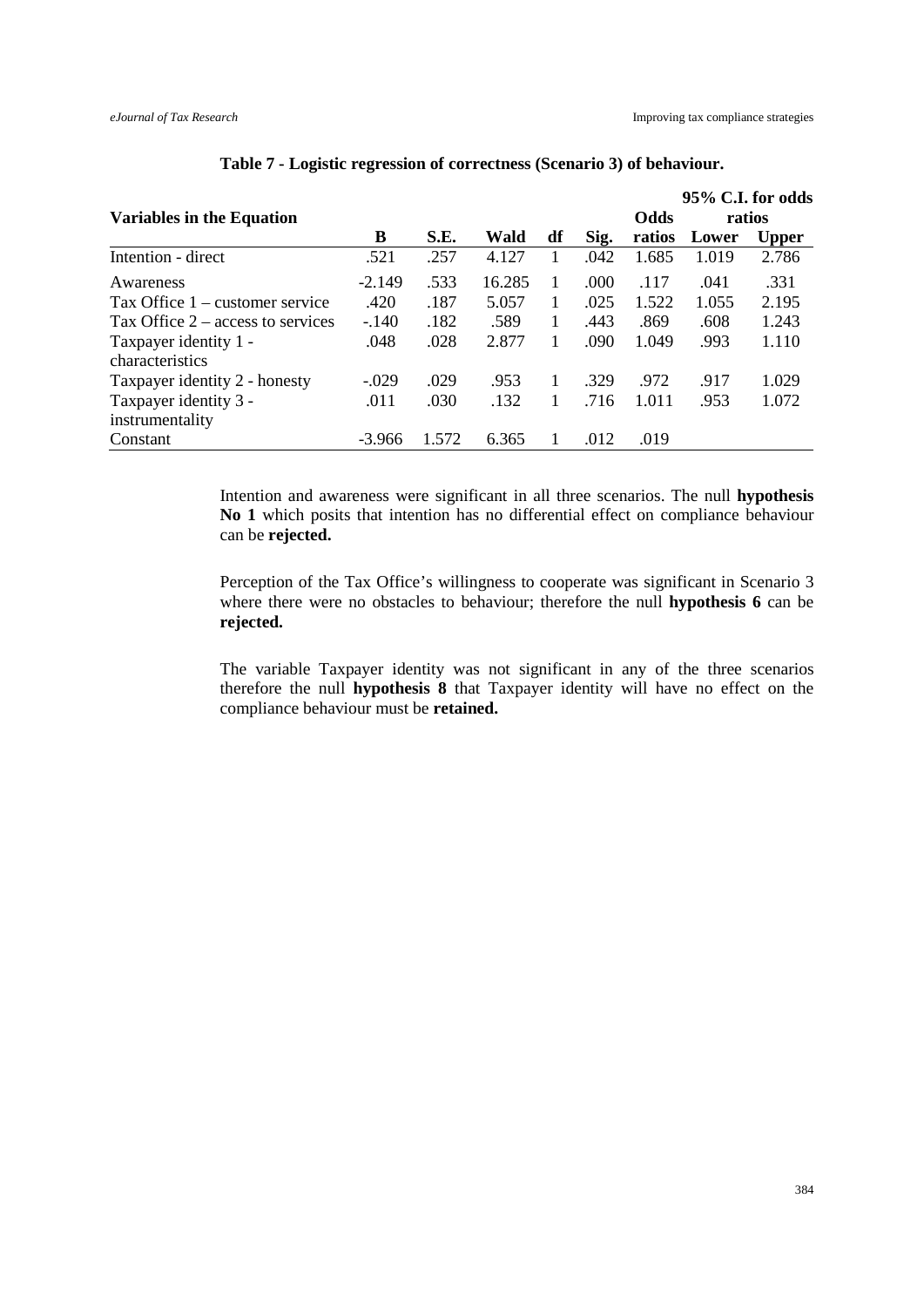

**Figure 3 - The Compliance Behaviour Model showing the tested and significant paths**

#### **4.4 Discriminant analysis**

Initially, discriminant analyses were conducted to differentiate the variables which could correctly predict correct or incorrect behaviour in the three scenarios. All predictor variables were loaded to distinguish correctness.

In Scenario 1 the results showed intention and business turnover had the highest loadings. The structure matrix showed intention (.714), and business turnover (.692), had loadings in excess of .400. Table 8 shows the results of the direct discriminant analysis for Scenario 1. Those surveyed who were most likely to choose the correct behaviour option in Scenario 1, had higher intention scores (mean=6.7 SD=.48) a lower awareness scores (mean=.18 SD=.38) and higher business turnover (mean=2.3 SD=.86). This scenario had the greatest complexity and therefore the results show business owners or decision makers of businesses over \$10 million (TBI) may be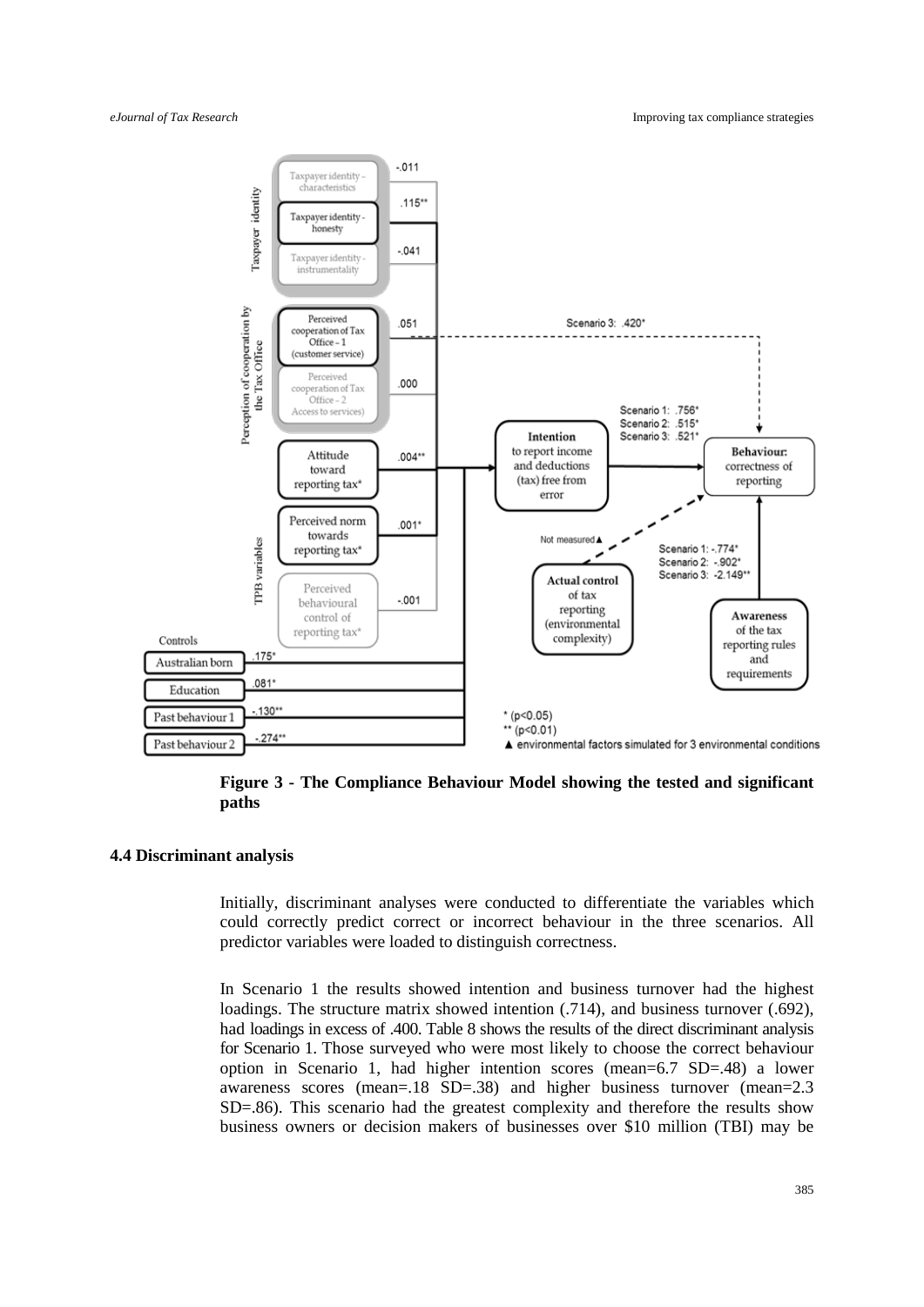more inclined to select the correct option even if they are less aware of the legality of their choices and also a higher intention to make the right decision.

| <b>Scenario 1</b>     | Mean            | <b>SD</b> | Wilk's<br>lambda | F                                                    | Df1 | Df <sub>2</sub> | <b>Sig</b> |
|-----------------------|-----------------|-----------|------------------|------------------------------------------------------|-----|-----------------|------------|
| Intention direct      |                 |           | .978             | 5.076                                                |     | 231             | .025       |
| Business turnover     |                 |           | .979             | 4.912                                                |     | 231             | .028       |
| Awareness             |                 |           | .985             | 3.418                                                |     | 231             | .066       |
| <b>Model</b>          |                 |           | .934             | Chi square<br>14.194                                 |     |                 | .002       |
| No of functions $= 1$ | eigenvalue .071 |           |                  | 74.5% of original grouped cases correctly classified |     |                 |            |

**Table 8 - Discriminant analysis for scenario 1, Dependent variable** *correctness*

The discriminant analysis for Scenario 2 (Table 9) revealed that nine items provided significant discrimination. The second scenario had minor system obstacles, forcing participants to choose between over-compliance and non-compliance. Results show participants who chose the correct option (in this case over-compliance) had a higher intention ( $\overline{X}$ =6.6 SD=.66), higher scores on the attitude salient beliefs ( $\overline{X}$ =317.65 SD=64.47), higher scores on the normative beliefs ( $\overline{X}$ =162.35 SD=59.98), were from businesses with turnover over \$10M, and 2 or more directors, and were more aware (mean=.311 SD=.46).

| <b>Scenario 2</b>           | Wilks'<br>lambda | $\mathbf F$          | Df1 | Df <sub>2</sub>                                      | <b>Sig</b> |
|-----------------------------|------------------|----------------------|-----|------------------------------------------------------|------------|
| Intention direct            | .966             | 8.130                | 1   | 231                                                  | .005       |
| Attitude – salient beliefs  | .950             | 12.190               | 1   | 231                                                  | .001       |
| Norms – salient beliefs     | .980             | 4.816                | 1   | 231                                                  | .029       |
| Business turnover           | .967             | 7.937                | 1   | 231                                                  | .005       |
| No of directors             | .972             | 6.685                | 1   | 231                                                  | .010       |
| Your position<br>(in<br>the | .982             | 4.135                | 1   | 231                                                  | .043       |
| business)                   |                  |                      |     |                                                      |            |
| Awareness                   | .977             | 5.540                | 1   | 231                                                  | .019       |
| Past behaviour 1            | .932             | 16.851               |     | 231                                                  | .000       |
| Past behaviour 2            | .977             | 5.374                | 1   | 231                                                  | .021       |
| <b>Model</b>                | .804             | Chi square<br>48.239 | 20  |                                                      | .000       |
| No of functions $= 1$       | eigenvalue .244  |                      |     | 78.1% of original grouped cases correctly classified |            |

**Table 9 - Discriminant analysis for scenario 2, Dependent variable correctness (behaviour)**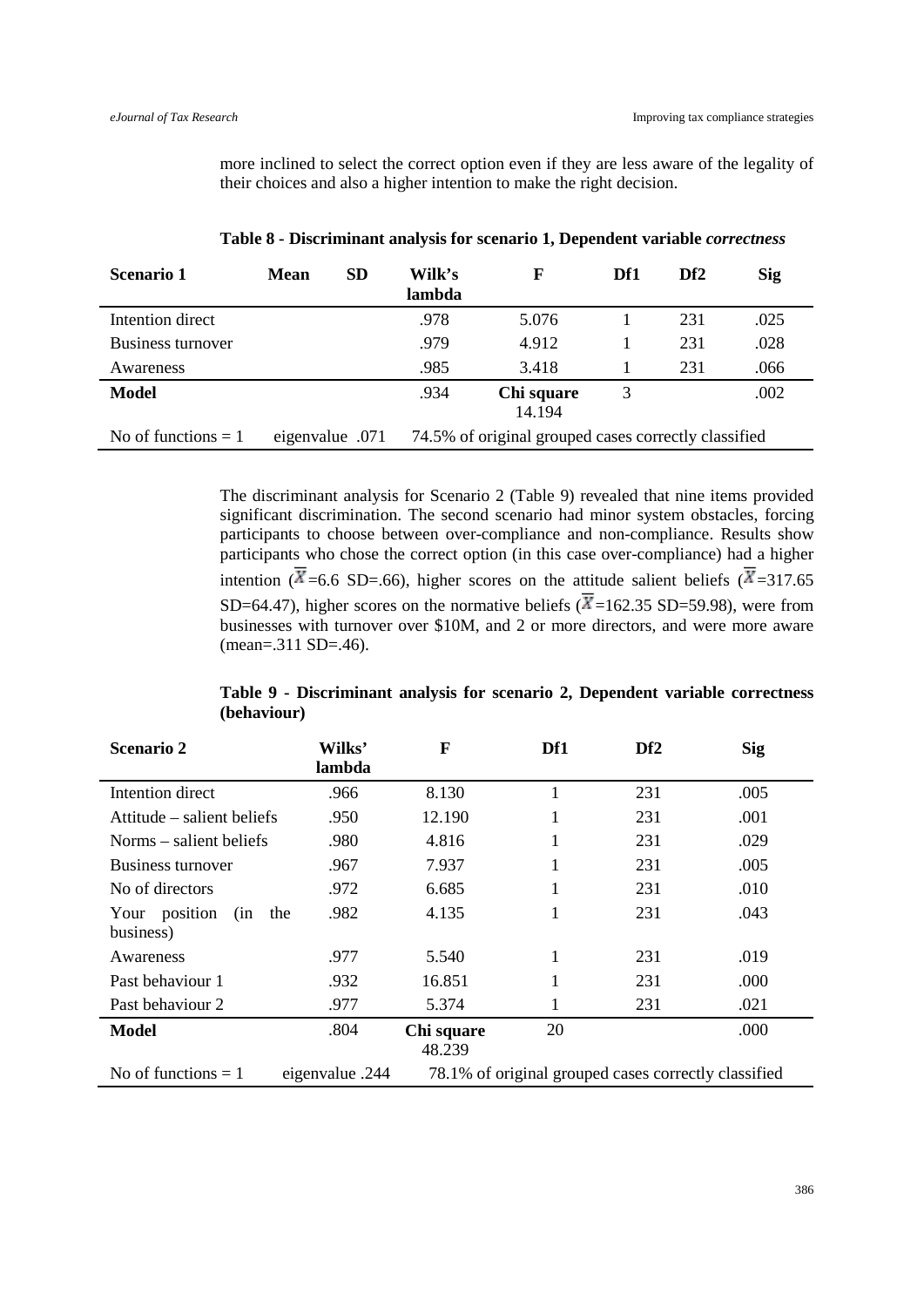The greatest predictors identified by the discriminant analysis for Scenario 3 (Table 10) were: norms; attitudes towards the behaviour; taxpayer identity; intention; and perception of the willing cooperation of the Tax Office. Several controls were also identified including: Number of directors, position in the business, and past behaviour.

|                                        | Wilks' |                      |              |      |      |
|----------------------------------------|--------|----------------------|--------------|------|------|
|                                        | Lambda | F                    | df1          | df2  | Sig. |
| Intention – direct                     | .950   | 12.119               | 1            | 231  | .001 |
| Attitudes – salient                    | .949   | 12.382               | $\mathbf{1}$ | 231  | .001 |
| Norms – salient                        | .949   | 12.386               | $\mathbf{1}$ | 231  | .001 |
| Tax office $1$ – customer<br>service   | .954   | 11.108               | 1            | 231  | .001 |
| Tax office $2 -$ access to<br>services | .981   | 4.555                | 1            | 231  | .034 |
| Tax identity $3-$<br>instrumentality   | .969   | 7.415                | $\mathbf{1}$ | 231  | .007 |
| Tax identity 2 - honesty               | .972   | 6.757                | 1            | 231  | .010 |
| Tax identity $1 -$<br>characteristics  | .965   | 8.467                | 1            | 231  | .004 |
| Number of directors                    | .982   | 4.167                | 1            | 231  | .042 |
| Position                               | .982   | 4.344                | 1            | 231  | .038 |
| Awareness                              | .913   | 22.110               | 1            | 231  | .000 |
| Past behaviour 1                       | .919   | 20.274               | 1            | 231  | .000 |
| <b>Model</b>                           | .727   | Chi square<br>70.464 | 20           | .000 | .000 |

#### **Table 10 - Discriminant analysis for Scenario 3**

No of functions  $= 1$  eigenvalue .376 76.8% of original grouped cases correctly classified

#### **5. DISCUSSION**

Ajzen and Fishbein claim by using the Theory of Planned Behaviour any behaviour can be predicted by intention [\(Ajzen & Fishbein, 1980, p. 4\)](#page-34-3). They qualify this statement by excluding behaviours outside the control of individuals. Tax systems in countries such as Australia, rely on the willing participation of taxpayers for high levels of compliance. This presupposes that taxpayers who are motivated will also have control over their ability to comply. Significant strategy development is founded on the premise that encouraging taxpayers to comply will increase levels of voluntary compliance. However, our research demonstrates two clear discrepancies in these presumptions: i) taxpayers do not have sufficient control over their behaviour to ensure successful completion of all tax tasks; and ii) high levels of intention to comply does not equate to compliance.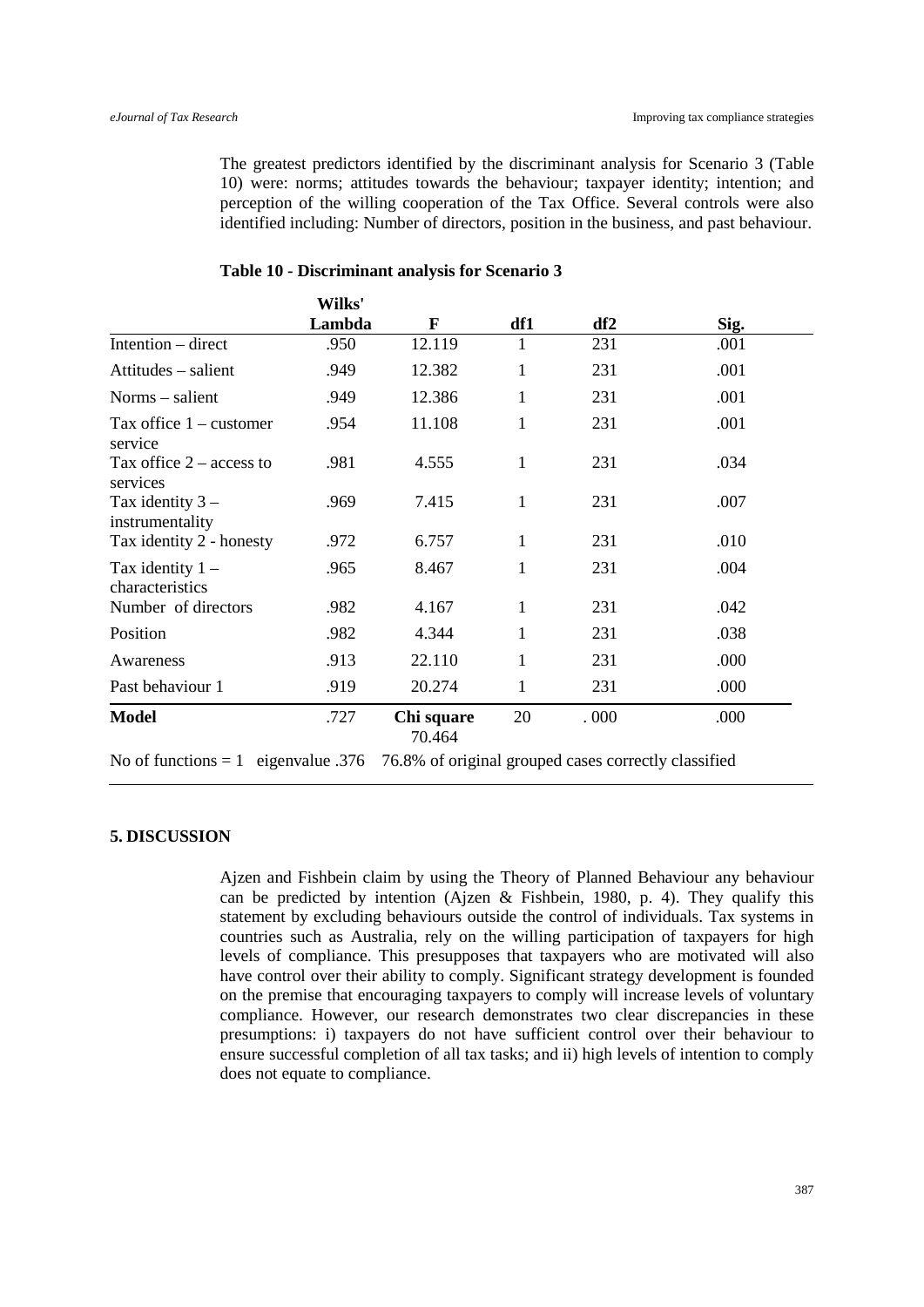The Compliance Behaviour Model (incorporating attitudes, norms, perceived behavioural control, taxpayer identity and perceptions of cooperation) does predict the correctness of a taxpayer's compliance behaviour. However, the mediating variable intention to comply is not always a strong predictor of behaviour. Actual control moderates the intention-behaviour relationship. As intention is crucial in any system reliant on self-assessment its absence results in non-compliance. However, even when strong intention is present compliance does not necessarily follow. Complexity and obstacles to performance prevent even the most willing from complying.

In the three scenarios provided to participants, the only one that held no potential obstacles to the performance of the behaviour was Scenario 3: intention as well as awareness or knowledge of the law was predictive of the compliance behaviour. However, for both Scenario 1, which contained minor legal complexity, and Scenario 2, which included system obstructions, the model was predictive but with low goodness-of-fit ( $\mathbb{R}^2$  < 0.1). Some other factors were strongly predictive of behaviour when obstructions were absent, including perception of how cooperative the Tax Office had been in the previous 12 months.

The results show that intention on its own is not enough to overcome non-compliance at all levels of complexity. Most participants have a high degree of intention (mean=6.5 on a seven point scale, SD=.706) although as complexity increased, intention decreased as a predictor of correctness. This pattern was shown for those participants who had low intention scores but who were accidentally compliant. The lack of predictability or 'randomness of correct compliance' increased as the system became more complex. Awareness (i.e. knowledge of the rules and how they apply) had a greater influence on the outcome when both the process and the system were understood. However awareness is only one aspect of the actual control of a taxpayer's behaviour. Knowledge of the law serves to counteract the obstacle of legal complexity. Further research is required to understand how the other elements of actual control influence an individual's ability to achieve his or her behavioural outcome. Issues such as system certainty, orientation in the process and feedback on task completion must be investigated and quantified to fully comprehend their individual and combined effects on compliance behaviour. The usability of the system, understanding of the law and straight-forward processes will further contribute to taxpayer control of behaviour. A recently published article [\(Ajzen,](#page-34-6)  [2011\)](#page-34-6) corroborates this part of our findings, stating that lack of actual control does reduce the predictive validity of intentions.

The results reported here are consistent with those of McKerchar [\(2002\)](#page-38-11) who demonstrated that increased complexity, increases compliance costs as well as noncompliant behaviour. However, the results of our research go much further and enhance our understanding of the effects of environmental factors on compliance behaviour. System obstructions cause many taxpayers to over-comply. When taxpayers do not understand the parameters of the task that they are performing, they elect to pay more than what is required, rather than risk being non-compliant. Overpayment disadvantages such taxpayers and is considered a form of noncompliance because they are not paying the correct amount of tax for their circumstances.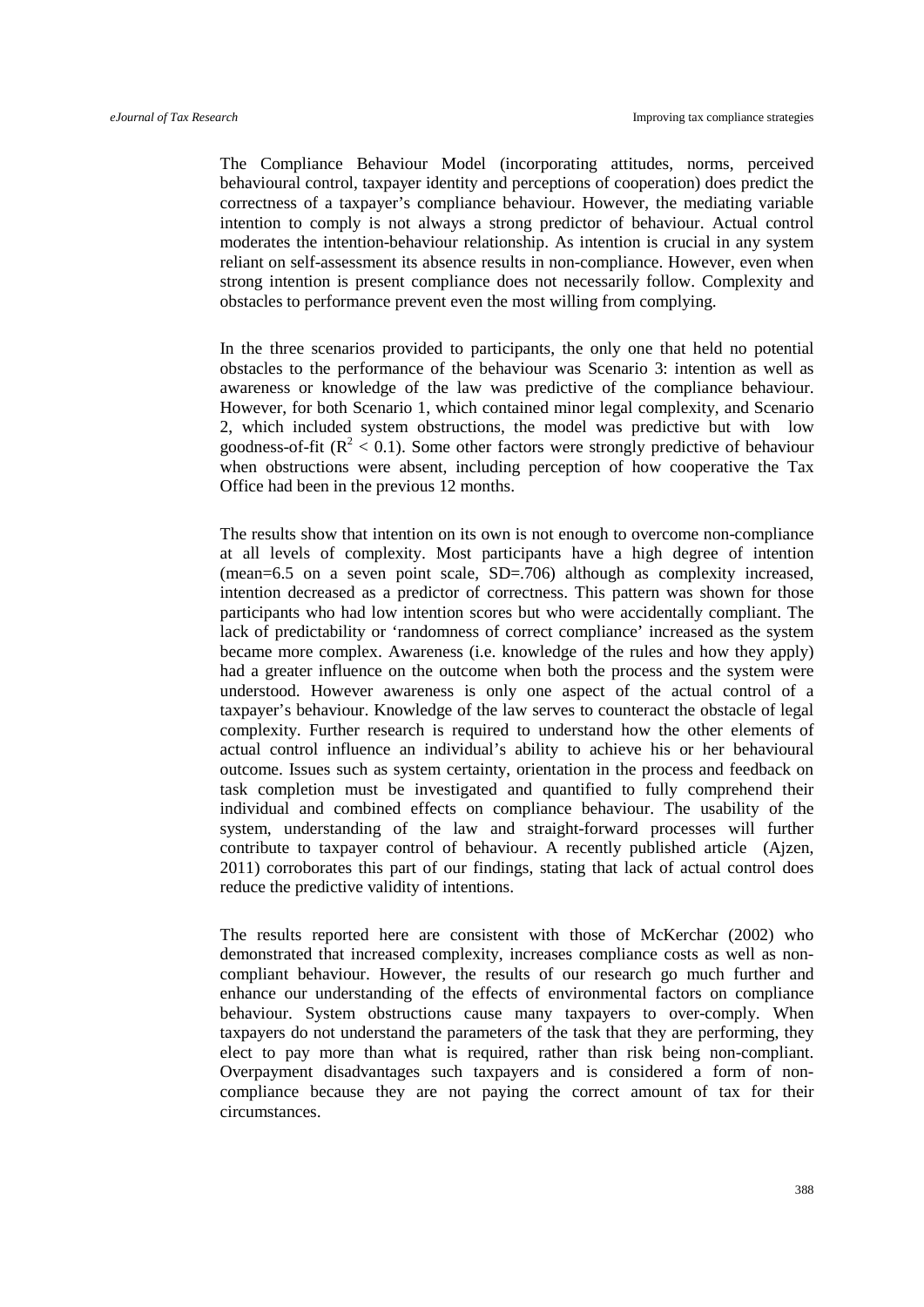The effect of system complexity is also evident when measuring the independent variable perceived behavioural control. The direct measure of perceived behavioural control was significant but the salient beliefs used in the final model estimation were not significant. These results may arise from the difficulty some participants had in conceptualising the factors that reduce or contribute to their control of tax reporting. Thus, the salient beliefs identified through the pilot study with regards to PBC are not the ones that actually effect control.

Figure 4 illustrates that the difficulty of predicting compliance increases when a taxpayer does not have complete volitional control of his or her behaviour. At the lower left of the diagram, where there are no obstacles to performance, intention and awareness are predictive of the correctness of the compliance behaviour. Additional factors such as taxpayer identity and perceptions of cooperation also contribute to the final behaviour. When there are system obstructions, the accuracy of predicting behaviour from intention is reduced, but predictive accuracy is aided by increased awareness of the law. The taxpayer must apply effort and persistence to overcome the environmental factors which limit the performance of the behaviour. Legal complexities and jargon create further difficulty and, where this is present, awareness is a better predictor of compliance than intention. This finding is related to the resources available for the taxpayer to overcome the obstacles to compliance. The predictive validity of intention and awareness is also significantly related to the amount of disturbance created by obstacles to performance.



**Figure 4 - Proportion of intention and awareness required to predict behaviour when behaviour is affected by environmental complexity**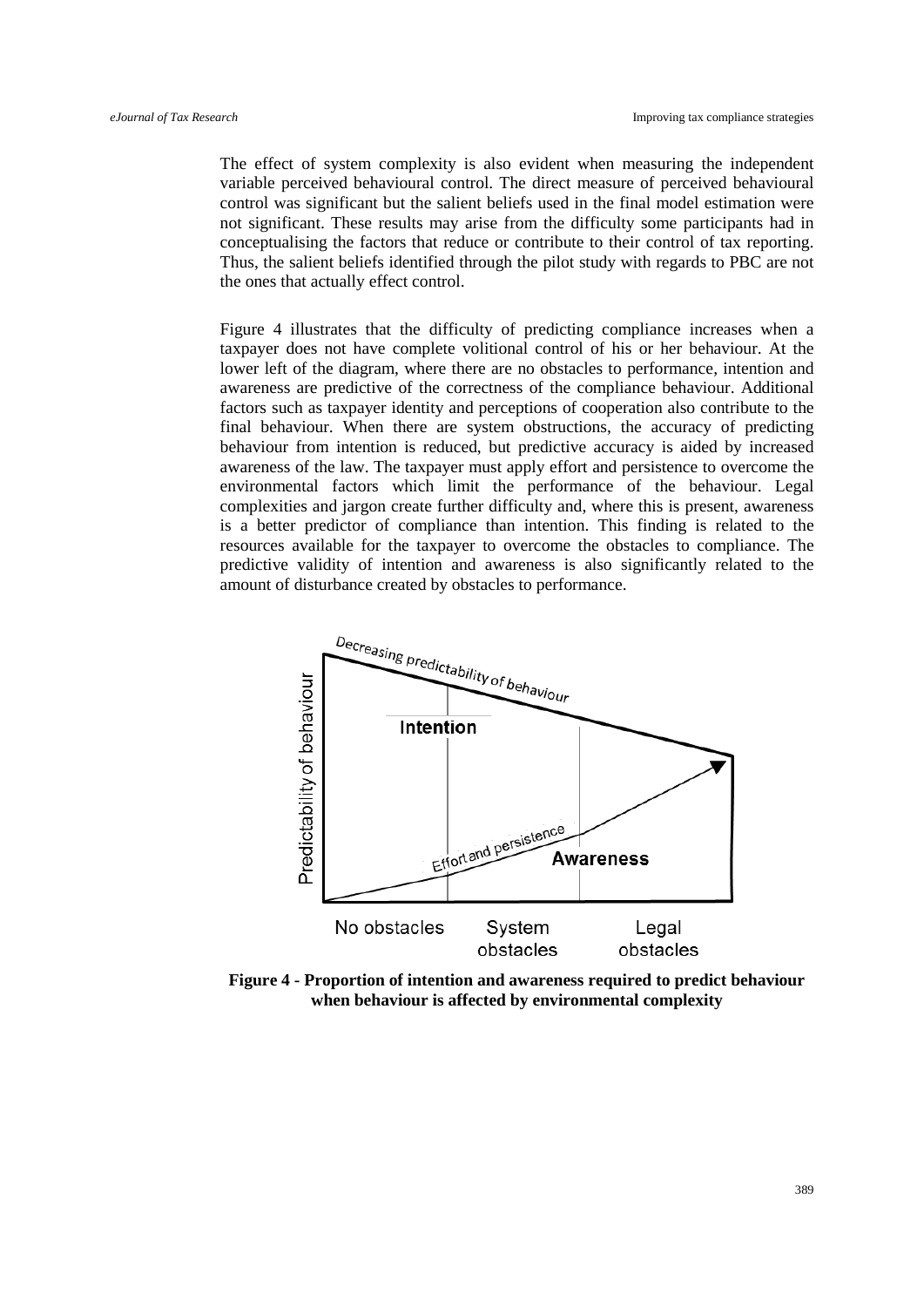# **6. IMPLICATIONS FOR TAX AUTHORITIES AND FUTURE RESEARCH**

Implementing changes due to findings in this research and the consequent Compliance Behaviour Model will be challenging for government and tax administrators. Essentially there are two factors that can be manipulated to increase voluntary compliance: intention to comply and effectiveness of the tax administration. Intention to comply only influences actual compliance behaviour where there is a clear distinction between correct and incorrect compliance options. Furthermore, intention has a far less an impact on behaviour where the system<sup>[8](#page-11-1)</sup> obstructs taxpayer's control of behaviour. This paper has focussed on only two aspects of control: environmental complexity and awareness of the tax rules. However successful taxpayer compliance is reliant on the individual's ability to perform the requisite behaviour. Taxpayer "ability" is determined by a number of factors: tax system support and guidance, error prevention, legal knowledge, usability and accessibility of tools, clear terminology, adequate resourcing and sufficient capacity. Obstacles to these factors affect ability to comply. Thus, actual control in this context is the administrative effectiveness of the tax system. Figure 5 depicts the relationship between compliance behaviour and the two primary predictors: intention and administrative effectiveness.



# **Figure 5 - The two primary predictors of compliance behaviour, intention and administrative effectiveness**

One or both of the two primary factors (intention and administrative effectiveness) must be leveraged to improve voluntary compliance. Figure 6 depicts the four types of compliance behaviour (deliberately compliant, accidentally non-compliant, accidentally compliant and deliberately non-compliant) and the contribution that intention and/or administrative effectiveness provides to the performance of the behaviour. Deliberately compliant taxpayers have both the ability to overcome any obstacles as well as a strong positive intention to comply. This propensity should be recognised, facilitated and supported by the tax system. Taxpayers who are accidentally non-compliant may have a high intention, but not have the ability to

<span id="page-28-0"></span><sup>&</sup>lt;sup>8</sup> The tax 'system' is defined here as any law, person, system, process, product or tool that a taxpayer must interact with to meet their obligations.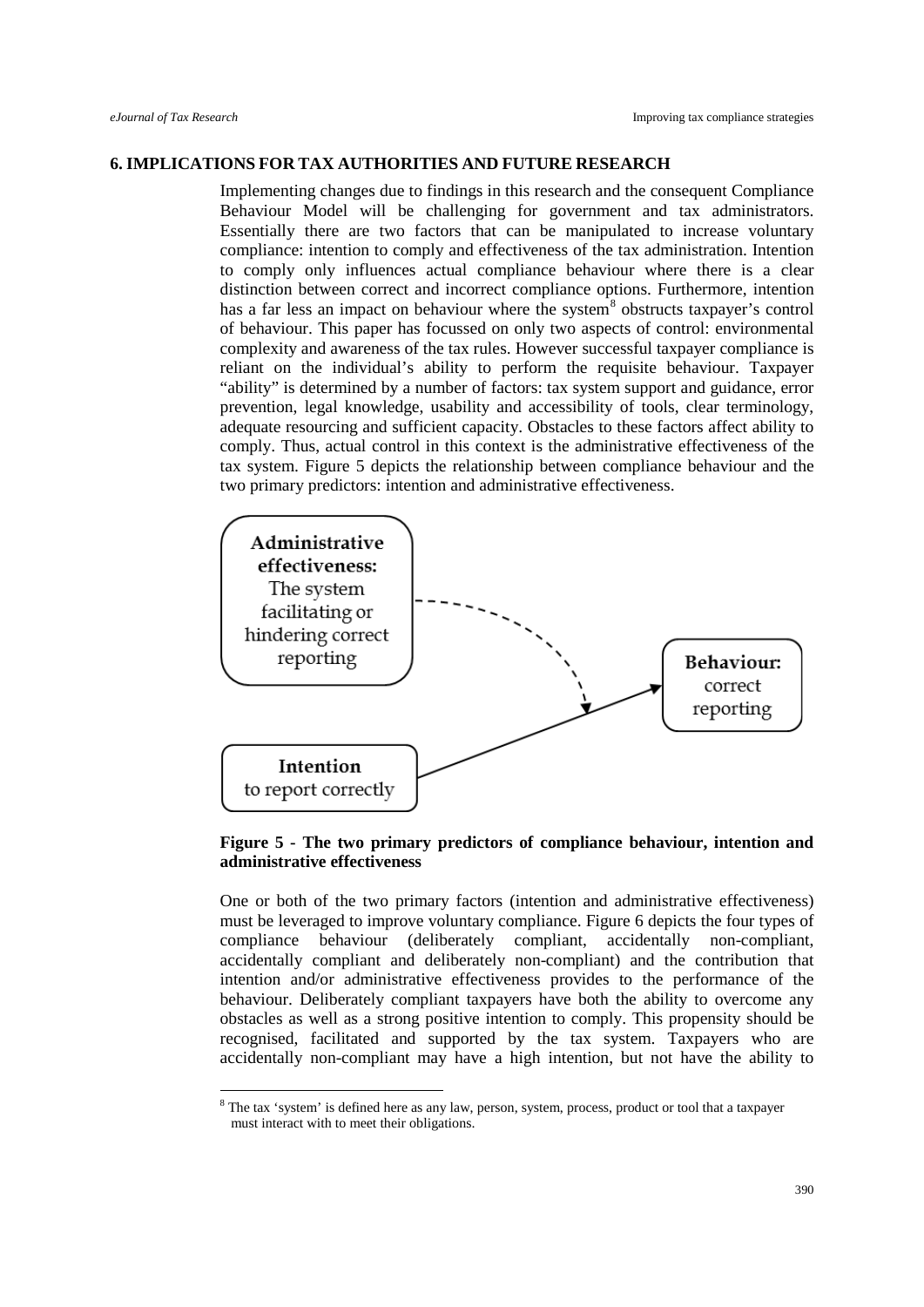comply. This accidental non-compliance (and the negative outcomes) could be prevented by a responsive and supportive system. Taxpayers who are accidentally compliant are those who intend to evade but the system prevents mistakes either forcing compliance or increasing the difficulty in non-compliance. These taxpayers need to be exposed to interventions that affect both intention as well as ability to comply. Finally, taxpayers who are deliberately non-compliant are those who may well have the ability to comply but have an intention to evade. Interventions must be targeted at changing their intention and well as preventing non-compliance.



# **Figure 6 - four types of compliance behaviours showing how differing levels of intention as well as administrative effectiveness contribute to the outcome of compliance behaviour**

Where obstacles to performance reduce the impact of intentions on behaviour, interventions targeted at increasing taxpayer's willing participation are likely to be inefficient and worthless. Under such circumstances, the intention of the taxpayers is less important than the role of the tax administration in improving compliance. Education and marketing campaigns are of limited value if the system is too difficult or the law is so complex that only the most highly qualified and motivated can understand and apply the interpretation to their circumstances. Therefore, where the situation has either a level of legal complexity, or has potential system obstacles, only those who have the means and resources to understand the rules and apply them are the ones who also have the ability to comply.

The administrative effectiveness necessitates both a perception of control as well as actual control to perform the desired behaviour. Where there is a perception of control but no actual control, individuals may persist with attempts to perform the behaviour yet are unlikely to be successful. Where an individual can control the behaviour but is unaware that they have the control, they may not even attempt to perform the behaviour. Therefore, a successful performance outcome requires the ability to perform the behaviour: both a perception as well as a level of actual control. Enabling and supporting these abilities will aid in achieving compliance.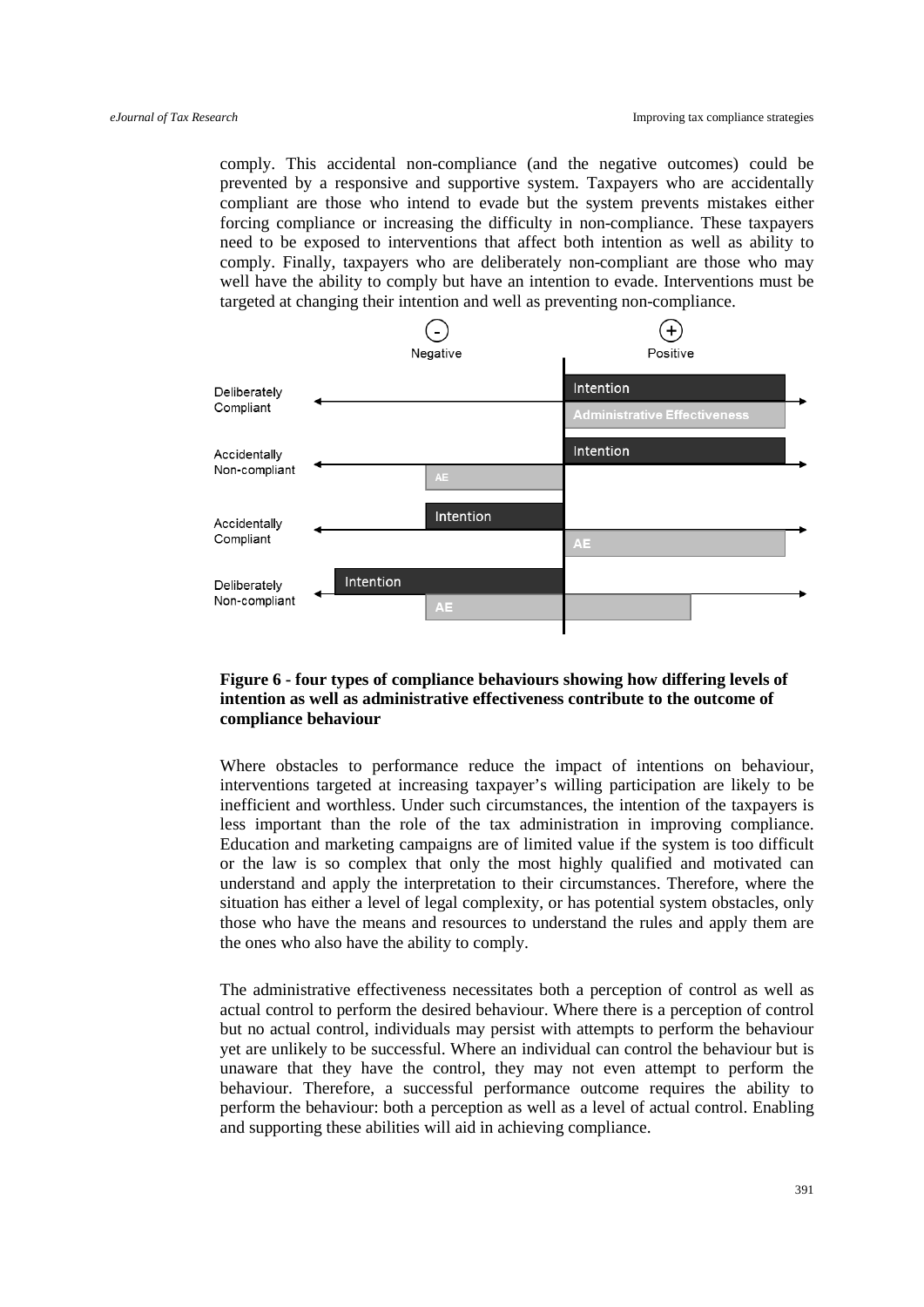The concern about increasing the taxpayers' actual control (or in this case administrative effectiveness) is that it may enhance or even encourage their ability to be non-compliant. Our results show that this is not the case. Facilitating actual control of the desired behaviour enhances correct performance but also minimises mistakes or unforced errors.

It may be argued that system complexity and obstructions to performance aid administrators in reducing tax evasion, but our research suggests otherwise. We have shown that the confusion created by complexity, not only reduces control of behaviour but also the ability of the Tax Office to predict and thus support those who are attempting to comply. In other words, complexity obscures the effective detection of those who intentionally evade. When obstructions are minimised, administrators have a clear view of the beliefs or intentions that guide and influence taxpayer decision making and, therefore, would be able to affect and change behaviour in a productive manner. This is superior to saturating the entire population with information in the (misplaced) belief that some important messages will filter through to those who need them the most, individual issues can be targeted and addressed in a systematic fashion. Additionally, risk assessment and audit can then also be utilised more effectively.

Further research needs to be conducted to understand what is considered manageable complexity for the majority of taxpayers. The hypothetical Scenario 1 incorporated minimal complexity; the problem required no direct calculations and required only a single decision about which actions to take given certain clearly defined legal parameters. An initial assumption was made that most people who manage their own business would be able to answer basic tax questions. However, 73% of participants failed to correctly interpret the legal guidelines around Scenario 1. Those who had higher scores of awareness were more likely to choose the correct compliance options. However, high levels of compliance were only correlated with high levels of awareness where there were no system obstacles.

It is to be expected that normative referents were influential in the model. Taxpayers rely heavily on book keepers, accountants and tax agents to make the correct decisions on their behalf. This reliance is predictive of compliance behaviour. Taxpayers delegate their responsibility for understanding and applying the law to those they consider better equipped to make such decisions. The increasing reliance on tax practitioners conditions taxpayers to have less awareness of legal choices, and so when faced with even simple problem solving, they are unable to comprehend and resolve basic tax issues.

The delegation of obligations to tax practitioners has a second implication for tax authorities. As system and legal complexity increases, taxpayers become less responsible and unable to interpret and apply the law to their own circumstances. Contrary to its intention, the Tax Agent Services Act 2009*[9](#page-28-0)* with the provision of safe harbour for errant taxpayers, will most likely compound this effect. Safe Harbour

<span id="page-30-0"></span> <sup>9</sup> Information available on safe harbour provisions at

http://www.ato.gov.au/taxprofessionals/content.aspx?doc=/content/00230818.htm&pc=001/005/041/01 5/001&mnu=43387&mfp=001/005&st=&cy=1&alias=newregime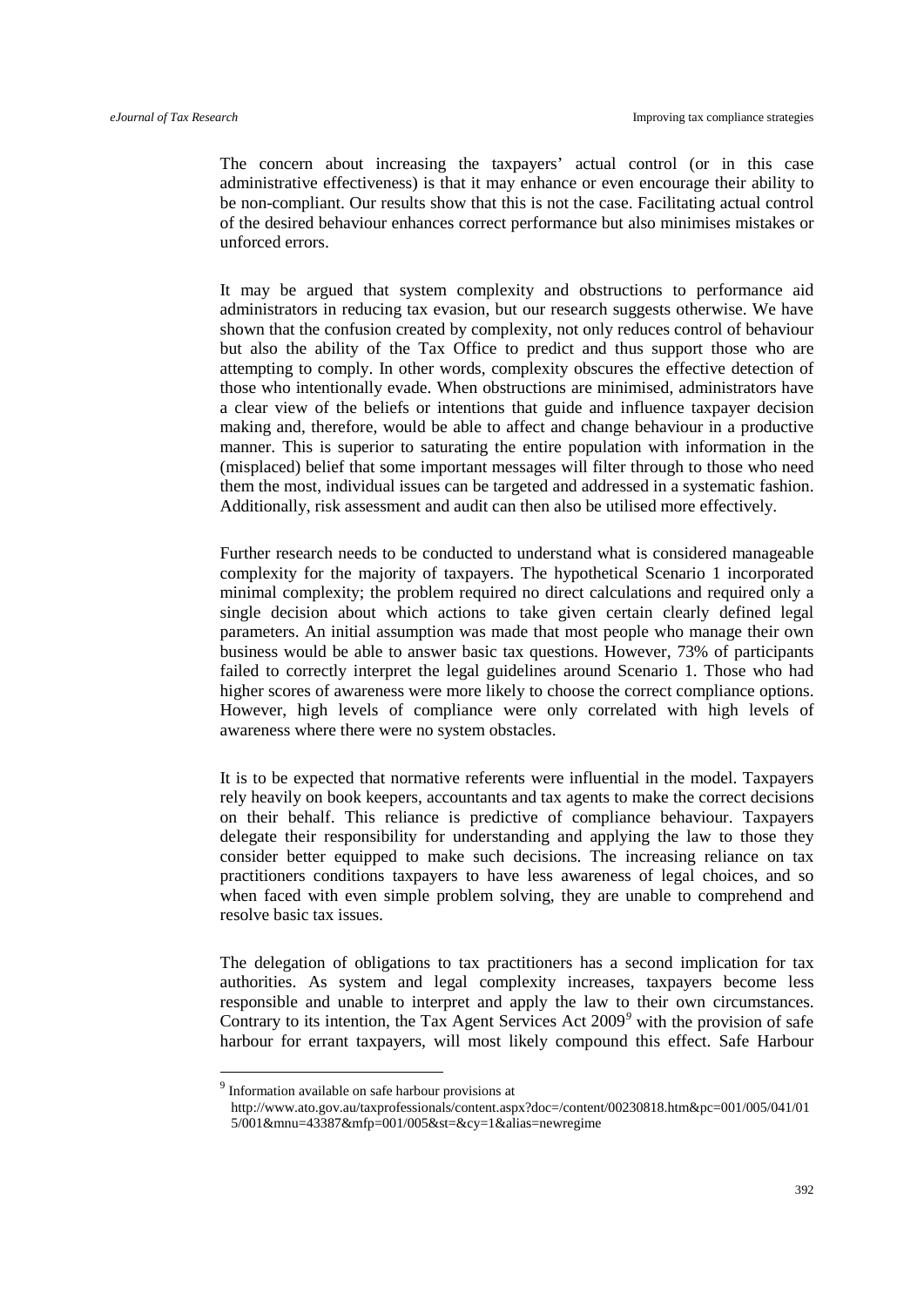introduces additional duty of care protection for taxpayers. If taxpayers are able to show they have employed a tax agent to act on their behalf and non-compliance is discovered, the responsibility for the non-compliance is diminished or even eliminated. This policy will encourage and reinforce taxpayer's reliance on tax practitioners. As a consequence awareness will decrease and may actually reduce levels of voluntary compliance.

Nonetheless, as complexity increases only those who are able to employ specialist tax advisers are able to be compliant. Business turnover is a predictor of compliance behaviour, and therefore it is those with higher income and access to resources who are more capable of compliance. The taxpayer is thus left in the predicament where in order to be compliant in a system of increasing complexity, he or she must pay tax specialists to interpret and manage tax affairs. However, reliance on others is related to low levels of awareness of the law, and also low correctness. To meet their obligations, taxpayers become vulnerable due to their inability to make good compliance decisions on their own.

The tax system becomes increasingly imbalanced with such complications. All taxpayers should have equal opportunities for compliance, but due to the increasing complexity only those who have the means and resources for compliance are able to comply. The issue is recursive, requiring intervention by the government and tax authorities to disable the downward spiral.

Sweeping reform of legislation and wide scale simplification of the tax system is unlikely. Several attempts at radical change have been considered or attempted including the Ralph Review, the introduction of the New Business Tax System (Simplified Tax System) Act 2001 [\(Tretola, 2007\)](#page-39-7) and the 2010 Henry Review of Taxation – where to date (February 2012) only four recommendations out of the 138 have been implemented [\(Commonwealth of Australia, 2010\)](#page-36-13). A serious attempt to reduce complexity and implement a root and branch reform would be heroic for most governments because it may prove political suicide. Therefore, changes in the administration of the existing tax system are the only realistic approaches to improved revenue collection and compliance. The tax authority has the responsibility to intervene and prevent increasing complexity for taxpayers to meet their obligations, through introducing simplicity into the design of tax administration. Removing the barriers for taxpayers who choose to be compliant will reward those who willingly participate in the system and correspondingly expose those who deliberately evade.

Our research shows that compliance behaviour increased if taxpayers believed that the Tax Office was being cooperative. Wahl et al. [\(2010\)](#page-39-8) define trust as "a general opinion of individuals and social groups that the tax authorities are benevolent and work beneficially for the common good". The way taxpayers develop trust is through perceptions of cooperation and reciprocity. Business taxpayers observed cooperation through either high levels of customer service (consideration, patience, support, openness, the assumption of innocence, respect, fair and flexible, consistency and reliability and acceptance of responsibility for mistakes) or sound access to necessary services (simple, reliable and accessible processes and tools, understanding the community's needs and what they have been told, using clear plain language, reducing the effort or resources required for compliance, or reliable good advice from the Tax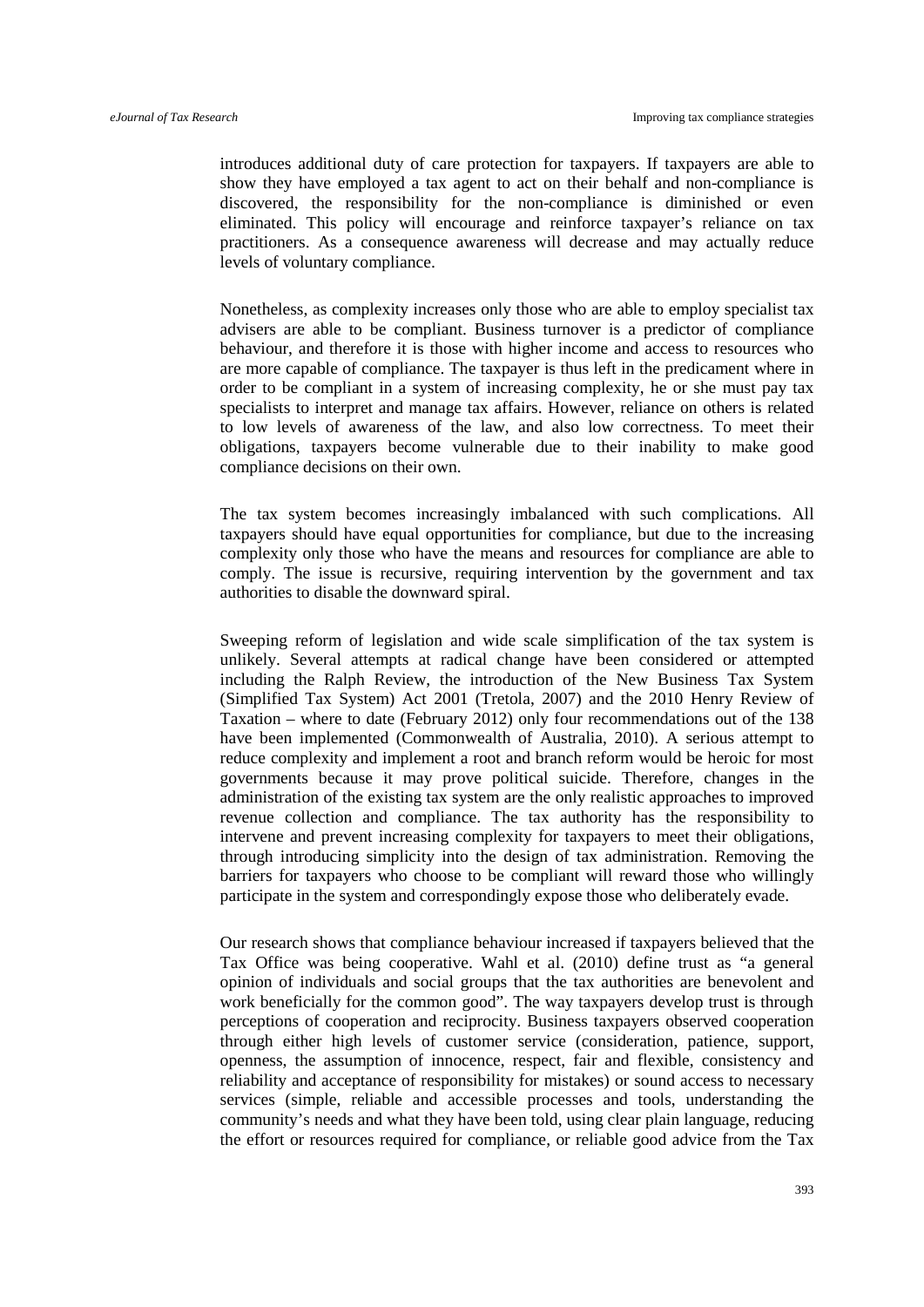Office). Early interventions that address these areas can be used to influence beliefs about the support from the Tax Office, responsibility and trust in the system: this in turn will also affect willingness to comply.

# **7. APPLYING THE MODEL**

The new Compliance Behaviour Model can be utilised to develop a methodology to apply compliance interventions and strategies for treating population level compliance issues. A greater understanding of the compliance issue can be obtained by first investigating the type and level of difficulties apparent in the performance of the compliance behaviour. Where components of the tax system are difficult to understand or legally complex, improved administrative design<sup>[10](#page-30-0)</sup> can be utilised to facilitate taxpayer compliance. Where there are few environmental factors influencing the performance of behaviour, interventions that address the salient beliefs and intentions of the compliance behaviour as identified in the CBM can be targeted. Holistic compliance strategies may require both approaches. The logic behind this proposal is depicted in a decision tree model (Figure 7).



**Figure 7 - Decision tree for utilising the Compliance Behaviour Model** 

Further research is required to fully elaborate, prototype, and test the CBM and eventually integrate it into the operation of an agency such as the Tax Office. Such research must also seek to further understand the factors that contribute to taxpayer control and how these can be incorporated into improved administrative design solutions.

<span id="page-32-0"></span> $10$  Design is defined here as relating to the deliberate planning analysis and implementation of solutions to problems which relate to any part of the tax system, i.e. policy, law or administration.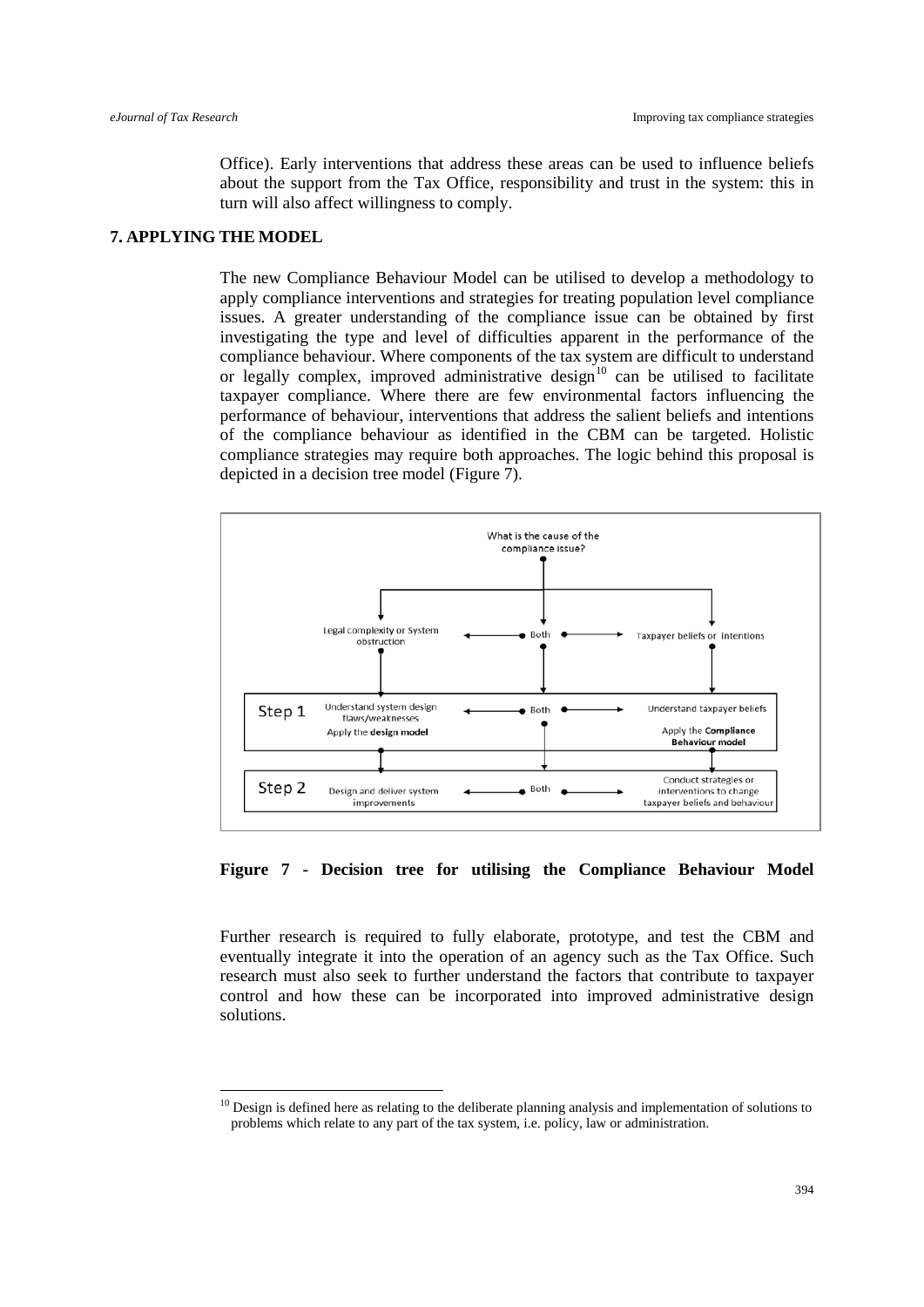We recommend an uncomplicated approach to improving voluntary compliance: remedy obstructions to compliance; and influence taxpayer beliefs and intentions to comply. Obstructions may include: uncertain tax positions, confusing or ambiguous tools and systems, lack of feedback on completion of tax filing and lengthy and circuitous tax administrative processes. Taxpayers must also believe that their contributions are used wisely and that they are receiving worthwhile services for their payments. Interventions that focus on these elements will be more successful in building trust with the community and enabling larger segments of the population to be responsible for their own tax obligations.

A similar conclusion has been drawn by Holmes [\(2011\)](#page-37-12) who has made the case for the IRS handling of Large Businesses<sup>[11](#page-32-0)</sup> with increasing automation of systems to short circuit non-compliance – or what she has called "forced cooperation". The approach to compliance is based on a trial of the Compliance Assurance Program (CAP), which is similar to Australia's Forward Compliance Agreement approach with Large Business. This is a system that targets uncertainty, enabling taxpayers to sign-off on the business compliance without further costly audits. It is also a cooperative approach that builds trust between the taxpayer and the tax authority.

# **8. FURTHER RESEARCH**

Whilst presenting the need for the development of a new paradigm for taxpayer compliance behaviour, our investigations identify a number of additional research objectives. Our examination of taxpayer self-identity confirms that a complex relationship exists between tax officers and taxpayers. This relationship, and the impact that it has on compliance behaviour, warrants further investigation. Private sector organisations have recognised the impact that employee attitudes have on organisation profitability and customer satisfaction [\(Homburg, Wieseke, & Hoyer,](#page-37-13)  [2009;](#page-37-13) [Yee, Yeung, & Cheng, 2008\)](#page-39-9). Similarly, the attitudes of public service employees will impact levels of compliance.

This paper recommends the integration and operationalisation of the CBM to develop compliance interventions. Further research must be conducted as to how best to apply the techniques and carry out pilot studies to assess the effectiveness of interventions to change and enhance compliance behaviour.

Further research is also necessary to define and understand what is considered to be 'too complex' for a taxpayer. Evaluation of different levels of taxation and administrative system complexity can be used to develop interventions that can assist taxpayers in meeting their obligations.

Although some research has been conducted into the role of tax agents in compliance, further investigations are needed to evaluate the impact of increasing taxpayer reliance on accounting and taxation advice and any negative impacts that the delegation of responsibility has for tax compliance. We have established a connection between the strongest normative influences of tax behaviour, i.e. tax agents and an increasing

<sup>&</sup>lt;sup>11</sup> Businesses over \$250 TBI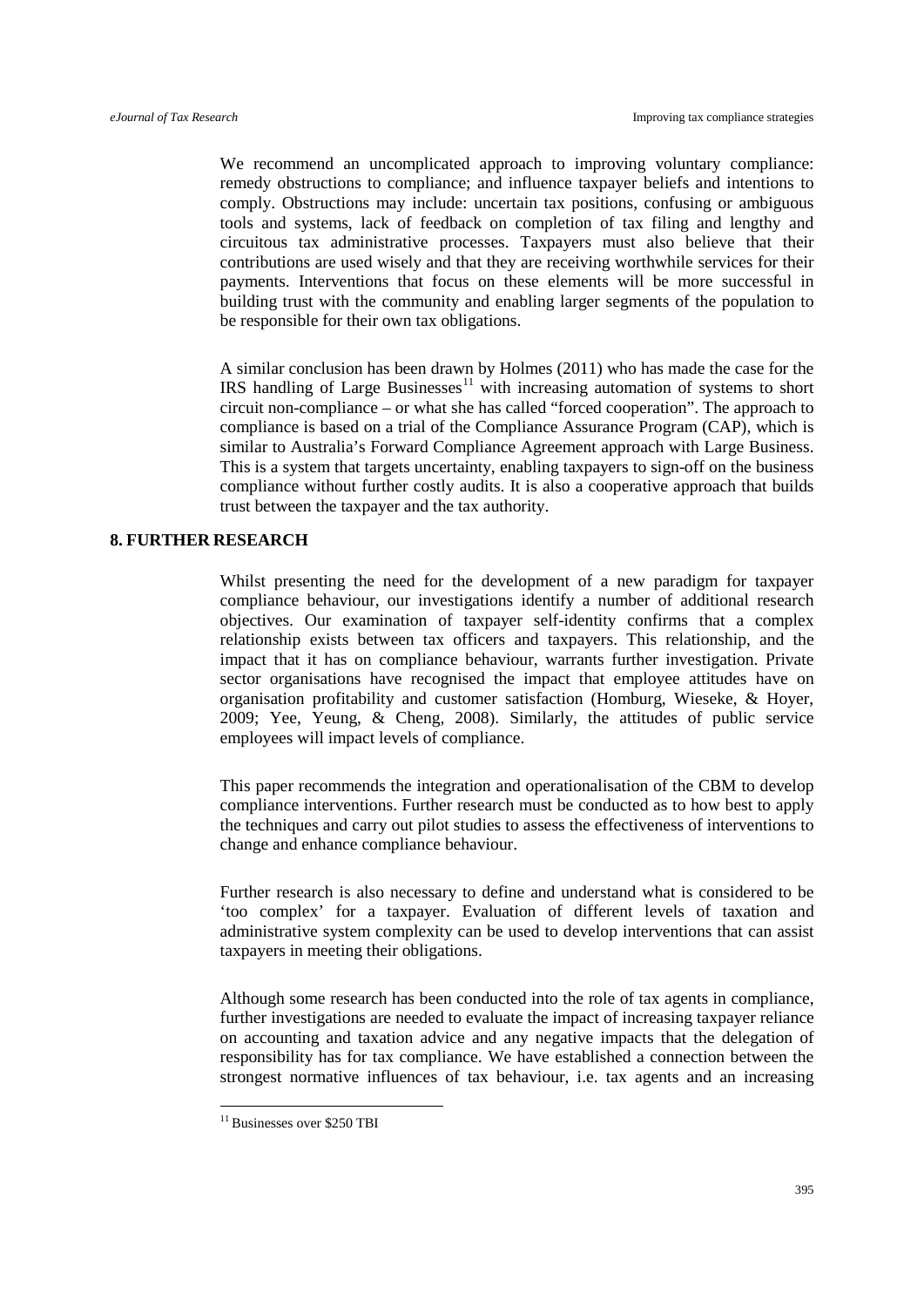inability for taxpayers to make correct compliance decisions. Understanding this relationship and how to empower taxpayers, whilst still providing support, will aid in increasing voluntary compliance.

# **9. CONCLUSION**

There are no simple solutions to facilitating and removing obstructions to compliance. Design improvements come at a high cost and involve people, time and resources and are considered risky to large organisations, such as the Tax Office. The recommendations contained in this paper are made in a climate of reduced budgets and the need for greater efficiencies. Agencies such as the Tax Office are not immune to budget reductions and will be required to shed staff whilst increasing revenue collection. Therefore, the recommended design changes are timely but will need vision and courage to implement.

The Tax Office must remain cognisant of the cost to taxpayers when required to contribute voluntarily and comply with their obligations, as this price is often high and may not provide the outcome sought by the government. It is in the authority's best interests to heed the obligation that it has to maintain legitimacy in the system, through judicious procedures, fairness and mutual trust. The Tax Office must continue to ensure taxpayers are given a fair chance to comply, to equalise the legal complexity, remove obstacles to compliance and to make all able and willing Australians responsible for what is ultimately their tax system.

# <span id="page-34-2"></span><span id="page-34-0"></span>**REFERENCES**

Adams, J. S. (1965). Inequity in social exchange. *Advances in Experimental Social Psychology, 2*(4), 267-299.

Ajzen, I. (1991). The Theory of Planned Behavior. *Organizational Behavior and Human Decision Processes, 50*(2), 179-211. doi: Doi: 10.1016/0749-5978(91)90020-t.

<span id="page-34-6"></span>Ajzen, I. (2011). The theory of planned behaviour: Reactions and reflections. *Psychology & Health, 26*(9), 1113-1127. doi: 10.1080/08870446.2011.613995.

<span id="page-34-4"></span>Ajzen, I. (Ed.). (2005). *Attitudes, Personality and Behavior* (2nd ed.). New York: Open University Press.

<span id="page-34-3"></span>Ajzen, I., & Fishbein, M. (1980). *Understanding attitudes and predicting social behavior*. New Jersey: Pretince-Hall, Inc., Englewood Cliffs.

<span id="page-34-5"></span>Alexander, C. S., & Becker, H. J. (1978). The Use of Vignettes in Survey Research. *Public Opinion Quarterly, 42*(1), 93-104. doi: 10.1086/268432.

<span id="page-34-1"></span>Allingham, M. G., & Sandmo, A. (1972). Income tax evasion: a theoretical analysis. *Journal of Public Economics, 1*(3-4), 323-338. doi: Doi: 10.1016/0047- 2727(72)90010-2.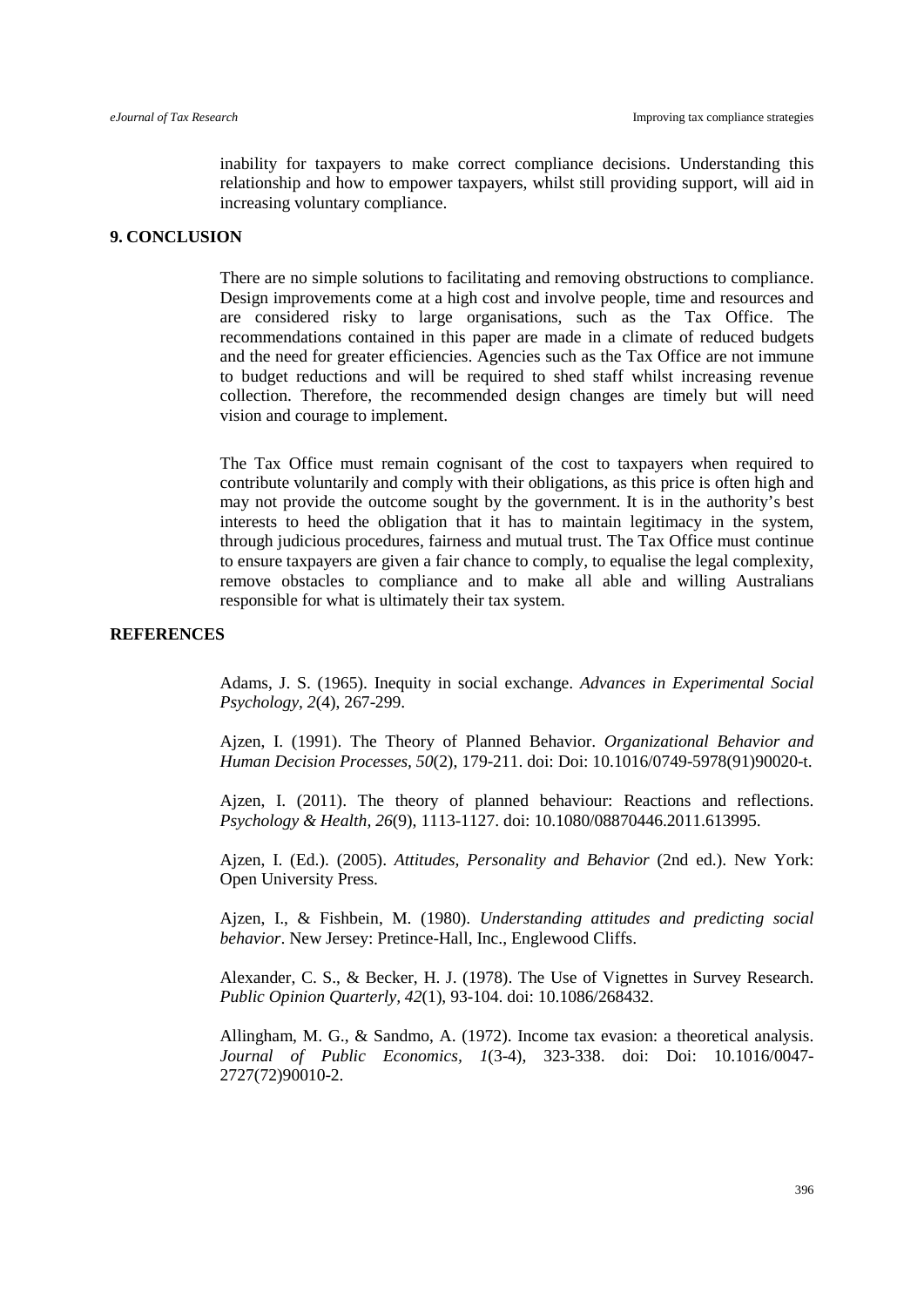<span id="page-35-4"></span>Alm, J., Cherry, T., Jones, M., & McKee, M. (2010). Taxpayer information assistance services and tax compliance behavior. *Journal of Economic Psychology, 31*(4), 577- 586. doi: 10.1016/j.joep.2010.03.018.

<span id="page-35-12"></span>Alm, J., Jackson, B., & McKee, M. (1992). Institutional uncertainty and taxpayer compliance. *American Economic Review, 82*(4), 1018-1026.

<span id="page-35-0"></span>Alm, J., Sanchez, I., & Dejuan, A. (1995). Economic and noneconomic factors in tax compliance. *Kyklos, 48*(1), 3-18.

<span id="page-35-10"></span>Armitage, C. J., & Conner, M. (1999). Predictive validity of the theory of planned behaviour: The role of questionnaire format and social desirability. *Journal of Community & Applied Social Psychology, 9*(4), 261-272.

<span id="page-35-11"></span>Ashby, J. S., & Webley, P. (2008). 'But everyone else is doing it': A closer look at the occupational taxpaying culture of one business sector. *Journal of Community & Applied Social Psychology, 18*(3), 194-210. doi: 10.1002/casp.919.

<span id="page-35-3"></span>Australian Taxation Office. (2008a). Cash economy task force reports Retrieved 8/2/2012, 2012, from [http://www.ato.gov.au/content/55197.htm.](http://www.ato.gov.au/content/55197.htm)

<span id="page-35-2"></span>Australian Taxation Office. (2008b). Introduction to the High Wealth Individuals Taskforce Retrieved 8/2/2012, 2012, from [http://www.ato.gov.au/businesses/content.aspx?doc=/content/00124820.htm.](http://www.ato.gov.au/businesses/content.aspx?doc=/content/00124820.htm)

<span id="page-35-1"></span>Australian Taxation Office. (2009). *Commissioner of Taxation Annual Report 2008-09*  Canberra: Retrieved from [www.ato.gov.au/annualreport.](http://www.ato.gov.au/annualreport)

<span id="page-35-13"></span>Australian Taxation Office. (2011). Compliance Program 2011-12 Retrieved 15/8/2011, from [http://www.ato.gov.au/corporate/content.aspx?menuid=47063&doc=/content/0028402](http://www.ato.gov.au/corporate/content.aspx?menuid=47063&doc=/content/00284023.htm&page=35&H35) [3.htm&page=35&H35.](http://www.ato.gov.au/corporate/content.aspx?menuid=47063&doc=/content/00284023.htm&page=35&H35)

<span id="page-35-5"></span>Australian Taxation Office. (2012). Project Wickenby Retrieved 8/2/2012, 2012, from [http://www.ato.gov.au/corporate/content.aspx?doc=/content/00220075.htm.](http://www.ato.gov.au/corporate/content.aspx?doc=/content/00220075.htm)

<span id="page-35-9"></span>Bandura, A. (1977). Self-efficacy - Toward a unifying theory of behavioral change *Psychological Review, 84*(2), 191-215.

<span id="page-35-8"></span>Bandura, A. (1989). Social cognitive theory. *Vasta, R. (Ed.). Annals of Child Development, Vol. 6. Six Theories of Child Development: Revised Formulations and Current Issues. Xii+285p. Jai Press Inc.: Greenwich, Connecticut, USA; London, England, Uk. Illus*, 1-60.

<span id="page-35-7"></span>Beck, L., & Ajzen, I. (1991). Predicting dishonest actions using the theory of planned behavior. *Journal of Research in Personality, 25*(3), 285-301.

<span id="page-35-6"></span>Becker, G. S. (1968). Crime and punishment - economic approach. *Journal of Political Economy, 76*(2), 169-217.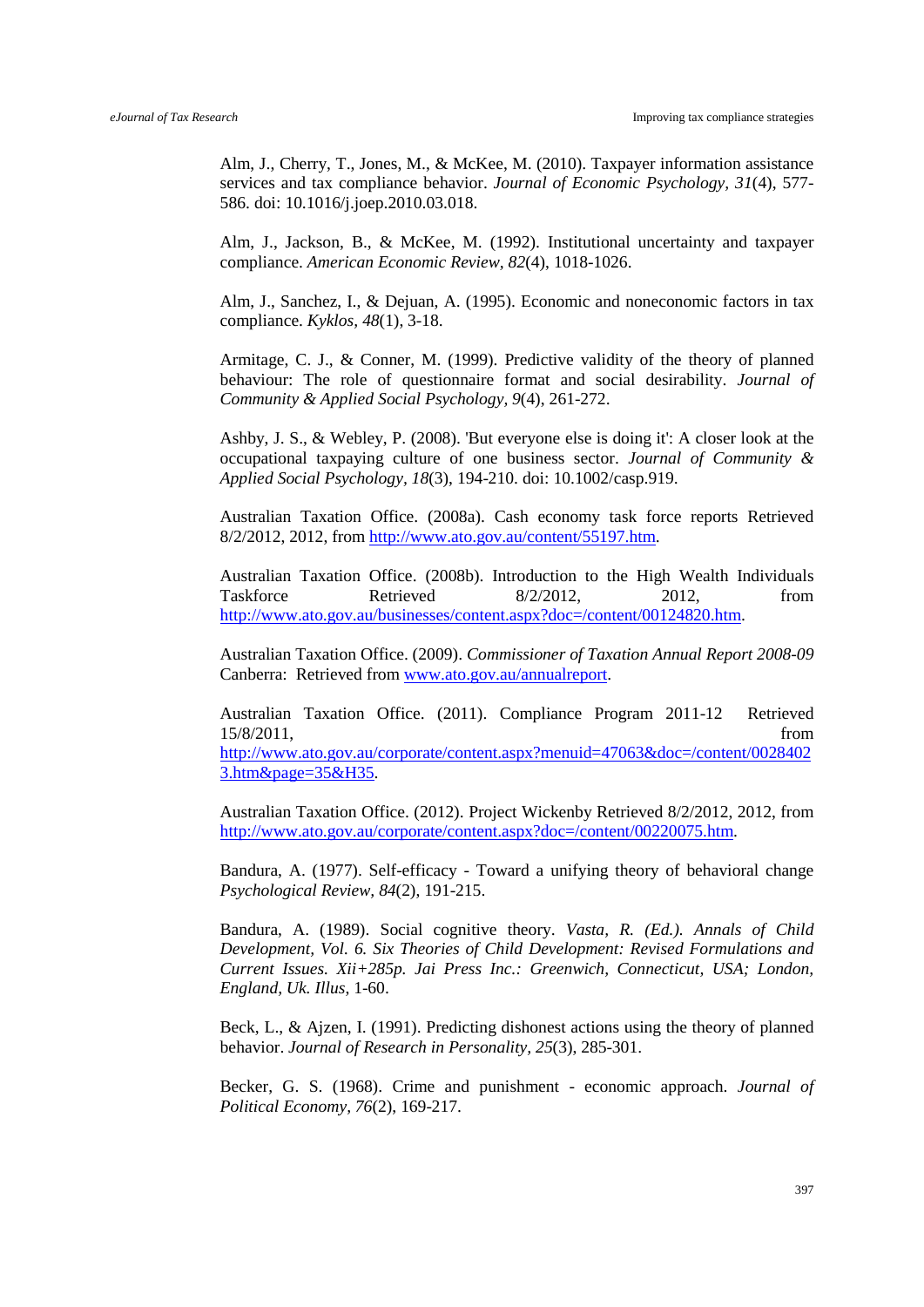<span id="page-36-5"></span>Bergman, M., & Nevarez, A. (2006). Do audits enhance compliance? An empirical assessment of VAT enforcement. *National Tax Journal, 59*(4), 817-832.

<span id="page-36-0"></span>Bobek, D., & Hatfield, R. (2003). An Investigation of the Theory of Planned Behavior and the Role of Moral Obligation in Tax Compliance. *Behavioral Research In Accounting, 15*(1).

<span id="page-36-4"></span>Boucher, T. (2010). *Blatant, artificial and contrived: Tax schemes of the 70s and 80s.* Canberra: Australian Taxation Office.

<span id="page-36-3"></span>Braithwaite, V. (2003). *An evolving compliance model for tax enforcement*. Centre for Tax System Integrity, Research School of Social Sciences, Australian National University. Canberra.

<span id="page-36-6"></span>Braithwaite, V. (2009). *Defiance in taxation and governance: resisting and dismissing authority in a democracy*. Cheltenham, Glos: Edward Elgar Publishing Ltd.

<span id="page-36-11"></span>Carroll, J. (1992). How taxpayers think about their taxes: Frames and values. In J. Slemrod (Ed.), *Why people pay taxes*. Michigan: University of Michigan.

<span id="page-36-7"></span>Carver, C. S., & Scheier, M. F. (1998). *On the self-regulation of behavior*. Cambridge: Cambridge University Press.

<span id="page-36-1"></span>Commonwealth of Australia. (2002). *Taxation Statistics 1999-2000*. Canberra: Australian Taxation Office, Retrieved from [http://www.ato.gov.au/corporate/content.aspx?menuid=0&doc=/content/19759.htm&p](http://www.ato.gov.au/corporate/content.aspx?menuid=0&doc=/content/19759.htm&page=1)  $a$ ge= $1$ .

<span id="page-36-13"></span>Commonwealth of Australia. (2010). *Australia's future tax system*. Canberra: Commonwealth of Australia. Retrieved from [http://taxreview.treasury.gov.au/content/Content.aspx?doc=html/pubs\\_reports.htm.](http://taxreview.treasury.gov.au/content/Content.aspx?doc=html/pubs_reports.htm)

<span id="page-36-2"></span>Commonwealth of Australia. (2011). *Taxation statistics 2008–09*. Australian Taxation Office Retrieved Retrieved from [http://www.ato.gov.au/content/downloads/cor00268761\\_2009TAXSTATS.pdf.](http://www.ato.gov.au/content/downloads/cor00268761_2009TAXSTATS.pdf)

<span id="page-36-12"></span>Cullis, J., Jones, P., & Lewis, A. (2006). Tax framing, instrumentality and individual differences: Are there two different cultures? *Journal of Economic Psychology, 27*(2), 304-320. doi: 10.1016/j.joep.2005.07.003.

<span id="page-36-8"></span>Elliott, M. A., Armitage, C. J., & Baughan, C. J. (2005). Exploring the beliefs underpinning drivers' intentions to comply with speed limits. *Transportation Research Part F: Traffic Psychology and Behaviour, 8*(6), 459-479. doi: DOI: 10.1016/j.trf.2005.08.002.

<span id="page-36-10"></span>Finch, J. (1987). The Vignette Technique in Survey Research. *Sociology, 21*(1), 105- 114. doi: 10.1177/0038038587021001008.

<span id="page-36-9"></span>Fishbein, M., & Ajzen, I. (2010). *Predicting and changing behavior: The reasoned action approach.* . New York: Psychology Press (Taylor & Francis).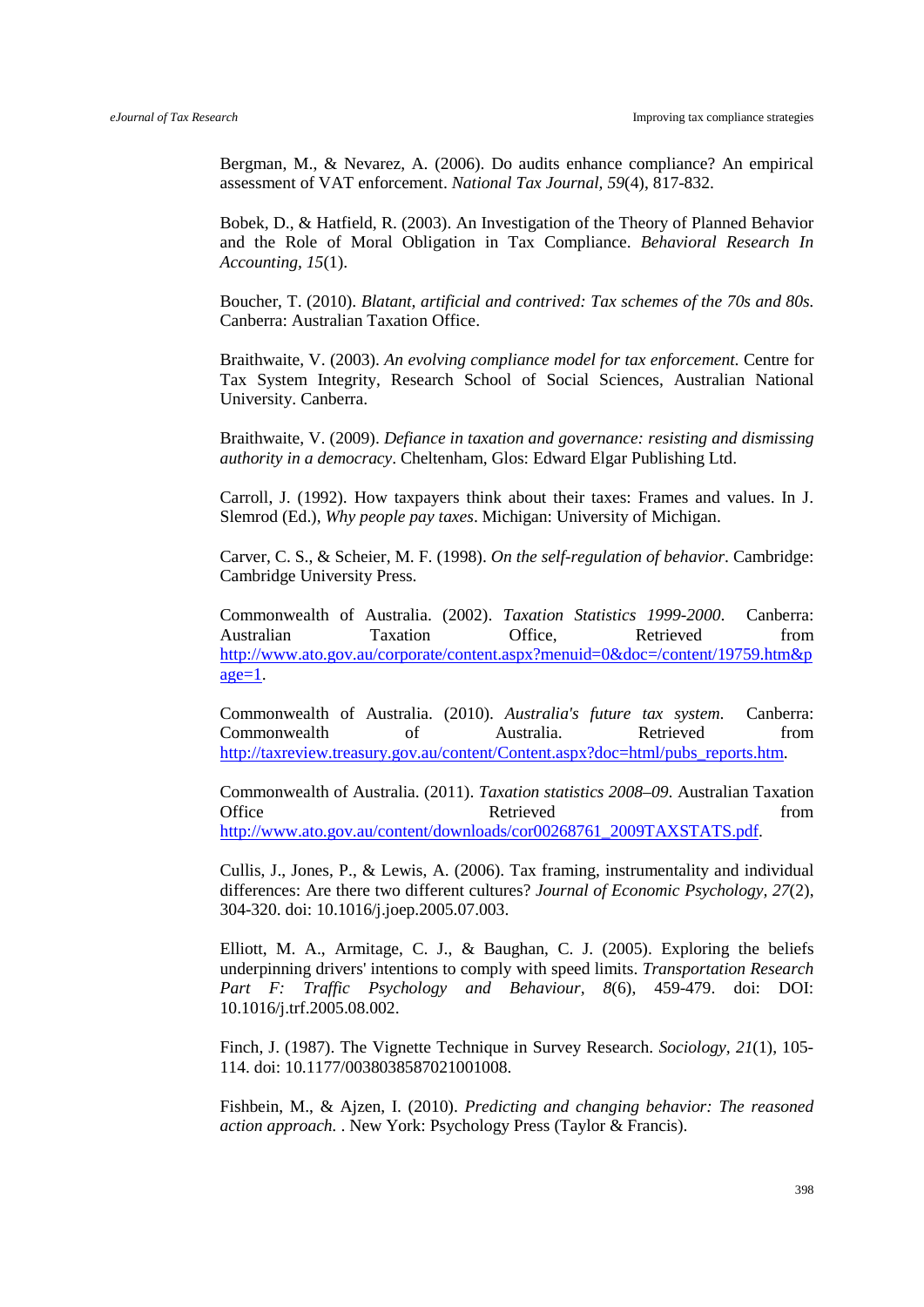<span id="page-37-10"></span>Greenhalgh, T., Chowdhury, M. m., & Wood, G. W. (2006). Story-based scales: development and validation of questionnaires to measure subjective health status and cultural adherence in British Bangladeshis with diabetes. *Psychol Health Med, 11*(4), 432-448.

<span id="page-37-7"></span>Hagger, M. S., & Chatzisarantis, N. L. D. (2006). Self-identity and the theory of planned behaviour: Between- and within-participants analyses. *British Journal of Social Psychology, 45*, 731-757. doi: 10.1348/014466605x85654.

<span id="page-37-6"></span>Hanno, D. M., & Violette, G. R. (1996). An analysis of moral and social influences on taxpayer behavior. *Behavioral Research In Accounting, 8*, 57.

<span id="page-37-4"></span>Hessing, D. J., Elffers, H., & Weigel, R. H. (1988). Exploring the limits of self-reports and reasoned action - an investigation of the psychology of tax evasion behavior. *Journal of Personality and Social Psychology, 54*(3), 405-413.

<span id="page-37-3"></span>Hobson, K. (2002). *'Say no to the ATO': The cultural politics of protest against the Australian Tax Office* Centre for Tax System Integrity, Research School of Social Sciences, Australian National University.

<span id="page-37-12"></span>Holmes, R. Y. (2011). Forcing cooperation: A strategy for improving tax compliance. *University of Cincinnati Law Review, 79*(4), 1415-1459.

<span id="page-37-13"></span>Homburg, C., Wieseke, J., & Hoyer, W. D. (2009). Social Identity and the Service-Profit Chain. *Journal of Marketing, 73*(2), 38-54.

<span id="page-37-8"></span>Income Tax Assessment Act,

[http://www.austlii.edu.au/au/legis/cth/consol\\_act/itaa1936240/](http://www.austlii.edu.au/au/legis/cth/consol_act/itaa1936240/) § 468 (1936).

<span id="page-37-9"></span>Income Tax Assessment Act AustLII - Commonwealth Consolidated Acts (1997).

<span id="page-37-0"></span>Inspector-General of Taxation. (2005). *Review into Tax Office audit timeframes: Report to the Minister for Revenue and Assistant Treasurer*. Canberra: Commonwealth of Australia,.

<span id="page-37-1"></span>Johnson, C., Masclet, D., & Montmarquette, C. (2010). The effect of perfect monitoring of matched income on sales tax compliance: an experimental investigation. *National Tax Journal, 63*(1), 121-148.

<span id="page-37-5"></span>Kahneman, D., & Tversky, A. (1979). Prospect theory - analysis of decision under risk. *Econometrica, 47*(2), 263-291.

<span id="page-37-11"></span>King, G., Murray, C. J. L., Salomon, J. A., & Tandon, A. (2003). Enhancing the validity and cross-cultural comparability of measurement in survey research. *American Political Science Review, 97*(4), 567-583.

<span id="page-37-2"></span>Kirchler, E. (2007). *The economic psychology of tax behaviour*. New York: Cambridge University Press.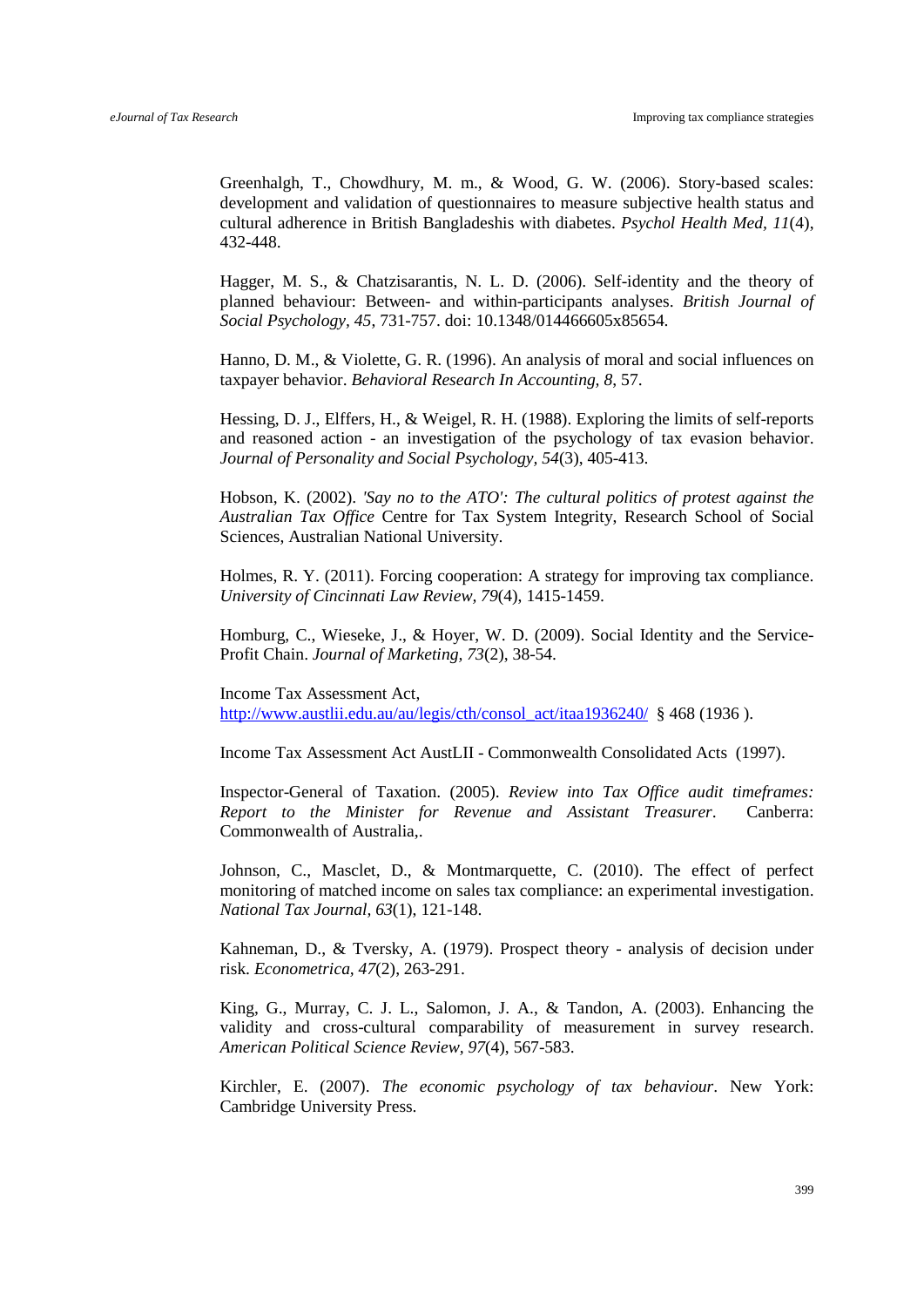<span id="page-38-8"></span>Kroneberg, C., Heintze, I., & Mehlkop, G. (2010). The interplay of moral norms and instrumental incentives in crime causation. *Criminology, 48*(1), 259-294.

<span id="page-38-12"></span>Lawsky, S. B. (2009). Probably? Understanding tax law's uncertainty. *University of Pennsylvania Law Review, 157*(4), 1017-1074.

<span id="page-38-7"></span>Letirand, F., & Delhomme, P. (2005). Speed behaviour as a choice between observing and exceeding the speed limit. *Transportation Research Part F: Traffic Psychology and Behaviour, 8*(6), 481-492. doi: DOI: 10.1016/j.trf.2005.06.002

<span id="page-38-10"></span>Long, S., & Swingen, J. (1991). Taxpayer compliance: Setting new agendas for research. *Law & Society Review, 25*(3), 637-683.

<span id="page-38-11"></span>McKerchar, M. A. (2002). *The impact of complexity upon unintentional noncompliance for Australian personal income taxpayers.* Doctor of Philosophy, UNSW, Sydney.

<span id="page-38-1"></span>Mittone, L. (2006). Dynamic behaviour in tax evasion: An experimental approach. *Journal of Socio-Economics, 35*(5), 813-835. doi: DOI: 10.1016/j.socec.2005.11.065.

<span id="page-38-2"></span>Moser, D. V., Evans, J. H., & Kim, C. K. (1995). The effects of horizontal and exchange inequity on tax reporting decisions. *Accounting Review, 70*(4), 619-634.

<span id="page-38-3"></span>Murphy, K. (2004). *Procedural justice and tax compliance*.

<span id="page-38-4"></span>Rise, J., Sheeran, P., & Hukkelberg, S. (2010). The Role of Self-identity in the Theory of Planned Behavior: A Meta-Analysis. *Journal of Applied Social Psychology, 40*(5), 1085-1105.

<span id="page-38-6"></span>Rothengatter, M. R. (2008). *'Taxing taxis' - limits and possibilities for regulating tax compliance behaviours of taxi-drivers : an Australian case study.* Doctor of Philosophy, University of Queensland, Brisbane.

<span id="page-38-0"></span>Shorten, B. (2011). Address to the Tax Forum - Canberra Retrieved 8/2/2012, 2012, from

[http://assistant.treasurer.gov.au/DisplayDocs.aspx?doc=speeches/2011/030.htm&page](http://assistant.treasurer.gov.au/DisplayDocs.aspx?doc=speeches/2011/030.htm&pageID=005&min=brs&Year=&DocType=) [ID=005&min=brs&Year=&DocType=.](http://assistant.treasurer.gov.au/DisplayDocs.aspx?doc=speeches/2011/030.htm&pageID=005&min=brs&Year=&DocType=)

<span id="page-38-5"></span>Sparks, P., & Guthrie, C. A. (1998). Self-identity and the theory of planned behavior: A useful addition or an unhelpful artifice? *Journal of Applied Social Psychology, 28*(15), 1393-1410.

<span id="page-38-9"></span>Sparks, P., & Shepherd, R. (1992). Self-identity and the Theory of Planned Behavior - Assessing the role of identification with green consumerism. *Social Psychology Quarterly, 55*(4), 388-399.

<span id="page-38-13"></span>Tabachnick, B. G., & Fidell, L. S. (2007). *Using multivariate statistics* (5th ed. ed.). Boston :: Pearson/Allyn & Bacon.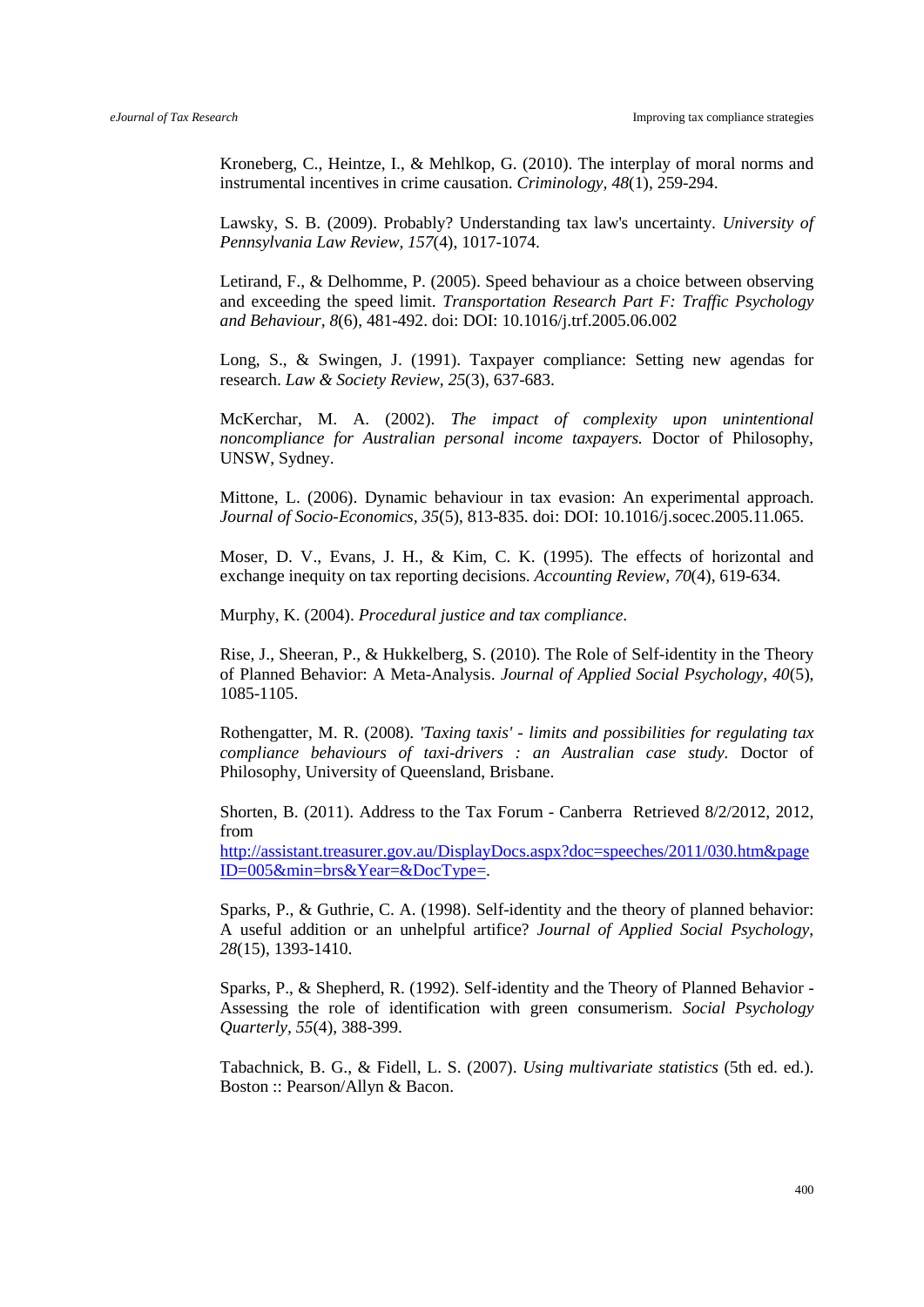<span id="page-39-3"></span>Terry, D. J., Hogg, M. A., & White, K. M. (1999). The theory of planned behaviour: Self-identity, social identity and group norms. *British Journal of Social Psychology, 38*, 225-244.

<span id="page-39-2"></span>Tice, D. M., & Wallace, H. M. (2005). The reflected self: Creating yourself as (you think) others see you. In M. R. Leary & J. P. Tangney (Eds.), *Handbook of Self and Identity*. New York: The Guilford Press.

<span id="page-39-4"></span>Tittle, C. R., Welch, M. R., & Grasmick, H. G. (2008). Self-control, political ideology, and misbehavior: Unpacking the effects of conservative identity. *Sociological Spectrum, 28*(1), 4-35. doi: 10.1080/02732170701675078.

<span id="page-39-1"></span>Torgler, B. (2002). Speaking to theorists and searching for facts: Tax morale and tax compliance in experiments. *Journal of Economic Surveys, 16*(5), 657-683.

<span id="page-39-7"></span>Tretola, J. (2007). The Simplified Tax System - Has It Simplified Tax At All And, If So, Should It Be Extended? *Revenue Law Journal, 17*(1).

<span id="page-39-0"></span>Von Neumann, J., & Morgenstein, O. (1944). *Theory of Games and Economic Behavior* (2nd ed.). Princeton, NJ: Princeton University Press.

<span id="page-39-8"></span>Wahl, I., Kastlunger, B., & Kirchler, E. (2010). Trust in Authorities and Power to Enforce Tax Compliance: An Empirical Analysis of the "Slippery Slope Framework". *Law & Policy, 32*(4), 383-406.

<span id="page-39-5"></span>Wenzel, M. (2002). *Altering norm perceptions to increase tax compliance*. Centre for Tax System Integrity, Australian National University. Canberra.

<span id="page-39-6"></span>Wenzel, M. (2005). *The multiplicity of taxpayer identities and their implications for tax ethics* Centre for Tax System Integrity, Australian National University. Canberra.

<span id="page-39-9"></span>Yee, R. W. Y., Yeung, A. C. L., & Cheng, T. C. E. (2008). The impact of employee satisfaction on quality and profitability in high-contact service industries. *Journal of Operations Management, 26*(5), 651-668. doi: 10.1016/j.jom.2008.01.001.

# **APPENDIX A**

The first hypothetical scenario used in the pilot questionnaire.

#### **Table 11 - Hypothetical scenario used in the main study questionnaire**

Last year your business was audited and you now have a debt with the Tax Office of \$10000 due to interest made on shares that the business owned but had not been included by the accountant and the bookkeeper. This hurt both you and the business as you had to pay the debt just before Christmas. This meant you were unable to pay yourself a hard earned bonus you had made during the year.